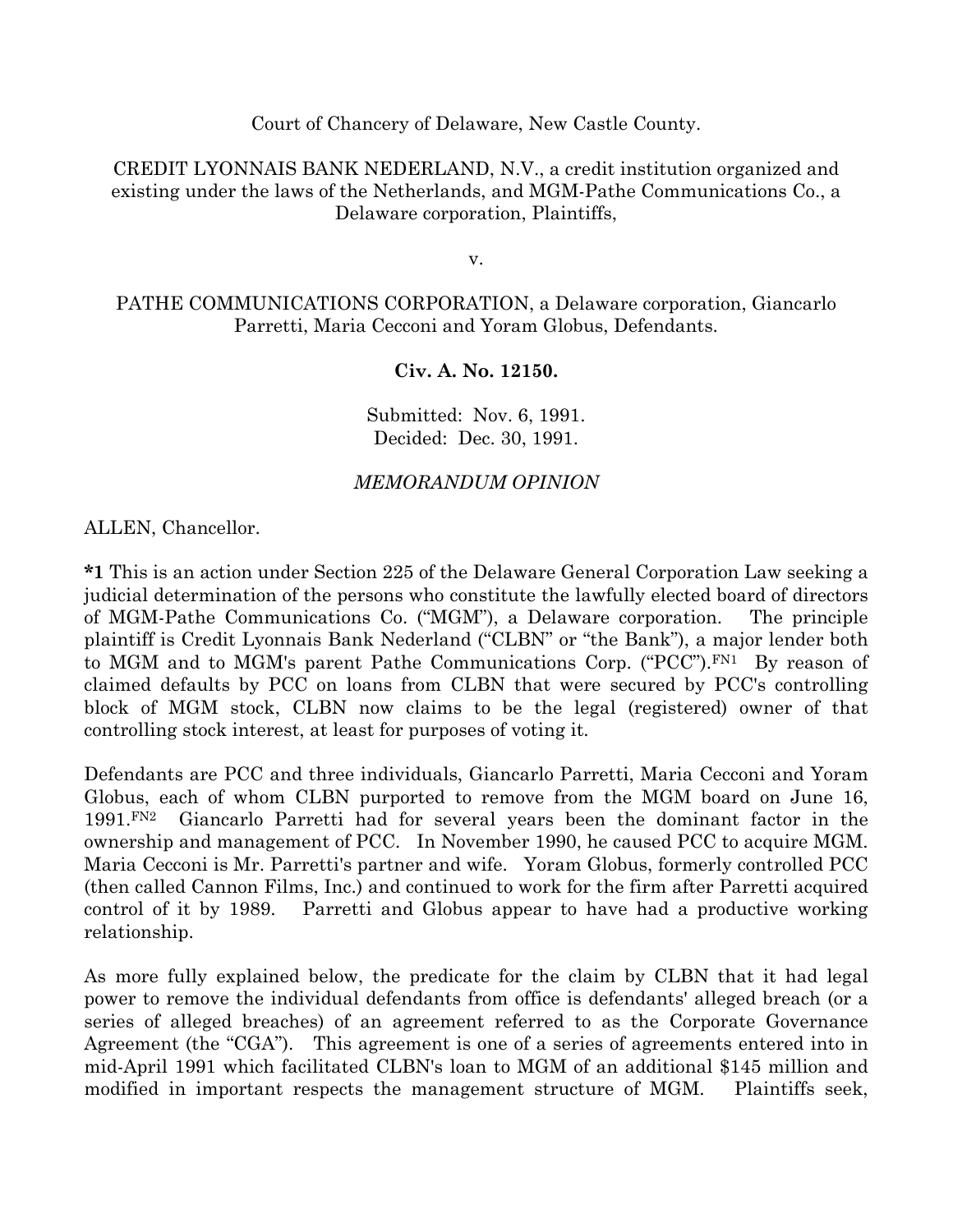\*\*1104 not only (1) a judicial declaration of the validity of the Bank's action in replacing the defendant directors, but also (2) an injunction specifically enforcing the Corporate Governance Agreement and enjoining future violations of it.

Following institution of this suit, PCC took the view that the Bank's action in purporting to remove PCC's representatives from the MGM board not only was invalid, but also constituted a material breach or repudiation of the Bank's obligations under the April agreements. As a consequence, PCC asserted that it was then free of the restrictions those agreements imposed on its MGM stockholding and could freely exercise its rights as MGM's controlling stockholder. Accordingly, on June 18, 1991, PCC purported to remove all of the Bank's designees from their directorships and to appoint a new board including Cecconi and Globus, among others. PCC and certain of these individuals then filed a counterclaim in this suit requesting, among other relief, a judicial determination that PCC's designees constituted MGM's validly elected board of directors.

This suit was originally filed on June 17, 1991. Shortly thereafter, the court entered an order governing the management of MGM pending final adjudication of the claims and counterclaims. Generally, that order left day to day control of the company in the hands of an executive committee, created by the Corporate Governance Agreement and consisting of counterclaim defendants Alan Ladd and Jay Kanter. However, the order also imposed certain restraints upon MGM designed to require a judicial hearing if certain important decisions were proposed to be taken, specifically those of a certain dollar value or affecting corporate structure or governance.

\*2 While the matter in issue-as framed by the parties-is of some complexity and substantial importance to them, the parties agreed that business conditions required that the dispute be adjudicated with expedition. As a result, extensive discovery (including 29 depositions) was completed during the July-August period. Trial commenced on August 27 and continued, interrupted, over 15 trial days, concluding on September 27. Following post trial briefing, the matter was presented to the court at argument on November 6. FN3

\*\*1105 This case arises from a leveraged buyout that failed to meet its sponsors' expectations.

The leveraged buyout was, of course, the prototype corporate transaction of the 1980s. In such a transaction, a management or finance entrepreneur acquires control of a public company through borrowed funds. To some extent, such a transaction replaces equity with debt on the company's balance sheet and creates incentives for the discovery and implementation of operating efficiencies and for the sale or liquidation of inefficient operating units. The aim is value realization. $F^{N4}$  On this view, which is the conventional one among economists, stockholders are greatly benefitted by an LBO even if other corporate constituencies-especially bond holders and long-term employees-are put at risk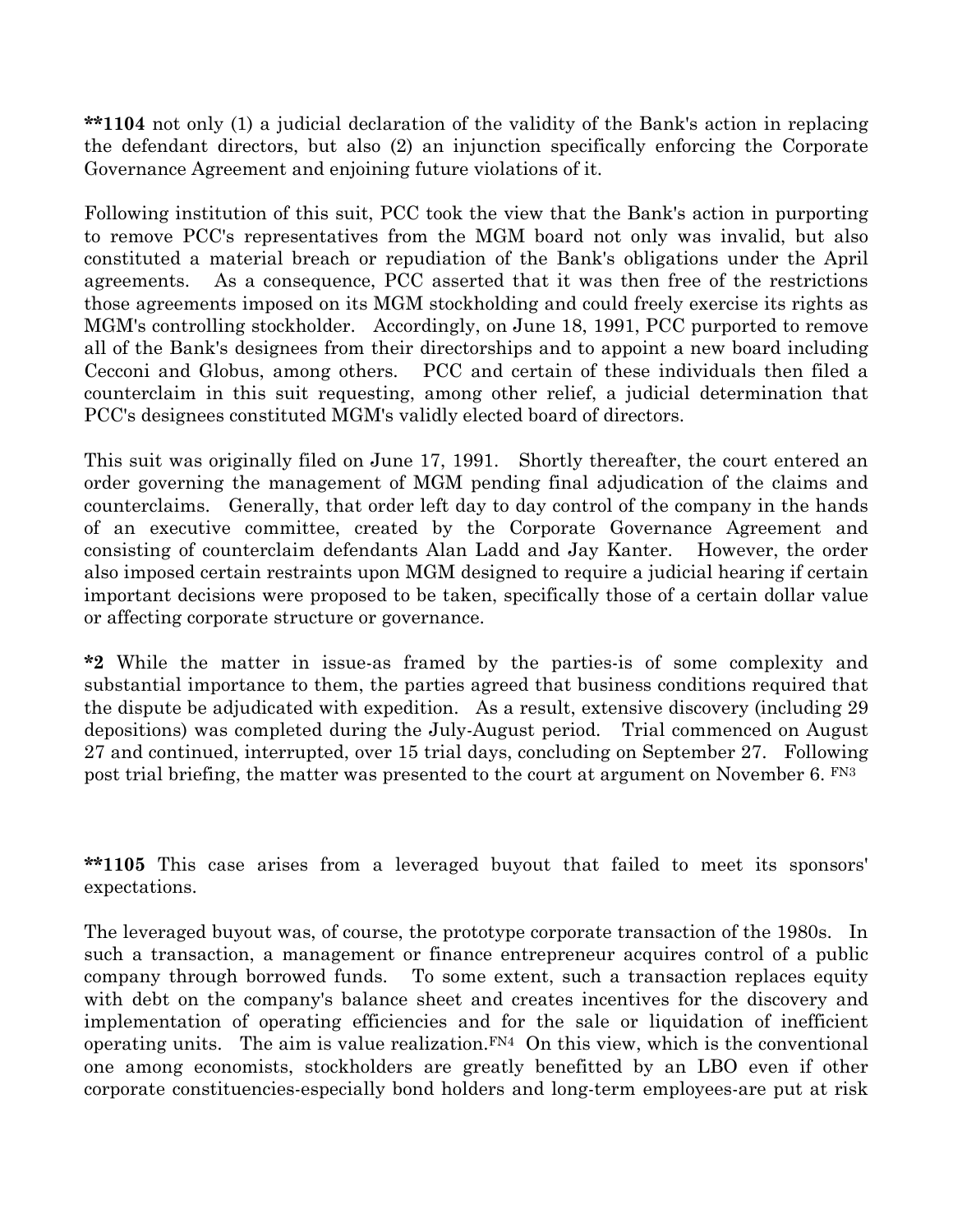#### by it.

There now seems little doubt that, when they work, LBOs can enhance efficiency and promote value creation. See, e.g., Cede & Co. and Cinerama, Inc. v. Technicolor, Inc., Del.Ch., C.A. No. 7129, Allen, C., June 4, 1990, FN<sub>5</sub> More recent experience demonstrates, however, that when they don't work-when the debt burden that the enterprise is asked to bear is too great or when the structural or organizational changes that the corporation experiences are injurious-LBO's can lead to bankruptcy with its accompanying realization of financial loss.

This case arises out of the leveraged buyout of MGM/UA Communication Company by a corporation controlled by Giancarlo Parretti and his wife and out of the efforts of CLBN, as principal lender in the transaction, to salvage the transaction from its almost immediate financial floundering. In several respects this LBO appears fairly typical of LBO's occurring at the tag-end of the 1980s. It was very highly leveraged (see pp. 10-14 below), and the price appears to have been high. In another respect, however, it was not typical: it involved a private sale to a person not associated with \*\*1106 MGM.  $F<sup>NG</sup>$  It is unusual too in the swiftness with which the financial structure of the firm became endangered. PCC closed its purchase of substantially all of the stock of MGM on November 1, 1990. Evidence shows that MGM was, in an accounting sense, out of control within weeks. Only five months after the acquisition, its trade creditors forced MGM into bankruptcy court.

The Bank's effort to finance MGM's escape from bankruptcy gave rise to the agreements that are at the center of this case. These agreements-including a Corporate Governance Agreement-purported to change MGM's governance structure; to provide for the advance of an additional \$145 million by the Bank to MGM; to amend certain other agreements; and to secure repayment of amounts owed to the bank (directly or indirectly) by MGM, PCC and their affiliates.

\*3 The central, but not the only, issue between the parties in this case is whether Mr. Parretti breached the Corporate Governance Agreement either by failing to make certain disclosures at the time the agreement was executed in mid-April 1991 or by material interference in MGM's management during the following two months. Judgment on that question requires a fairly detailed conclusion concerning the relevant historical facts.

Set forth below are the relevant facts as I find them to be. Much of this story is intensely contested. In reaching the conclusions set forth, I have weighed conflicting testimony and ultimately had to make determinations based upon the credibility of witnesses because in some respects the contending accounts could not be made consistent with each other. As is specified in a substantial number of instances below, I have been forced to conclude that defendants' principal witness, Giancarlo Parretti, did not give truthful testimony when he testified under oath in this court. See, e.g., pp. 12, 18 n. 19, 28 n. 23, 47 n. 37, 49, 52-53, 69, 80-81.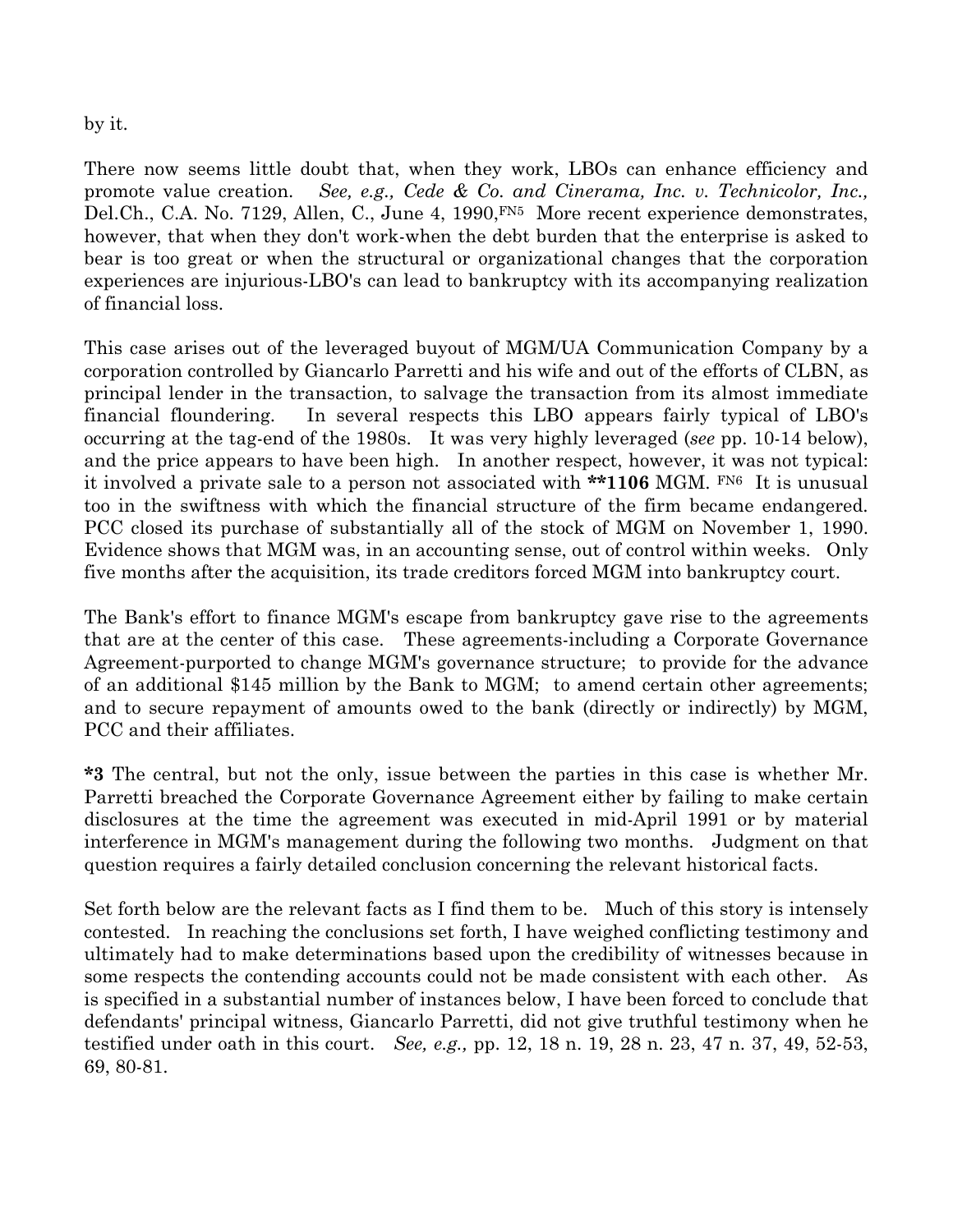For the reasons set forth below I conclude that, in his relationship with CLBN and Alan Ladd following the execution of the Corporate Governance Agreement ("CGA"), \*\*1107 Giancarlo Parretti insistently and continually breached the foundational requirement of all contracting parties: to act with respect to the subject matter of the contract with good faith and to deal fairly. This requirement means, in general, that a contracting party is not free to deprive his promisee of the benefit of the contract or to impair that benefit materially. As set forth below, I conclude that, from the outset of the CGA, Mr. Parretti willfully breached this obligation and as a consequence CLBN was legally entitled to exercise its rights to remove him and his associates from the MGM board of directors.

#### I.

#### A. The Parties' Pre-Existing Relationship.

CLBN was introduced to Giancarlo Parretti in 1986 by its customer Yoram Globus. Mr. Globus was then negotiating with Mr. Parretti for an equity infusion into his then troubled company, Cannon Group, Inc., PCC's predecessor. After this introduction, CLBN became Parretti's principal bank.

Parretti did make a substantial investment in Cannon, and in early 1988, he became its chief executive officer. At that time Cannon was substantially indebted to CLBN and had negative net worth of \$22 million. In addition, its previous management was under investigation for fraud by the Securities and Exchange Commission ("SEC"), and its auditors had refused to certify its financial statements. By 1989, under Parretti's management, Cannon had reduced its outstanding debt from \$150 million to \$50 million, had increased its net worth to positive \$110 million, had entered into a consent decree with the SEC and had received a retroactive clean opinion for the three prior years (1986- 1988) from new accountants, KPMG, Peat Marwick ("Peat Marwick"). By that time, it had also changed its name to PCC.

\*4 Parretti wanted to see PCC make bigger budget motion pictures. In late 1988, as the company was coming out of its difficulties, Parretti was introduced to Alan Ladd by a mutual acquaintance, Dino DeLaurentiis. Parretti asked Ladd, a person with substantial experience in the motion picture industry, $F<sup>N7</sup>$  to help him realize his \*\*1108 goal. Ladd agreed to make four pictures for PCC each year for four and a half years. A wholly-owned PCC subsidiary to be called Pathe Entertainment, Inc. ("PEI") was formed for this purpose. Parretti and Ladd agreed that PCC would fund PEI's film-production subject to certain budgetary constraints and that PEI would otherwise be under Ladd's complete control. Ladd later joined the board of PCC.

#### B. PCC Seeks to Acquire MGM.

In March 1990, Ladd learned from his contacts at MGM that MGM's owner, Kirk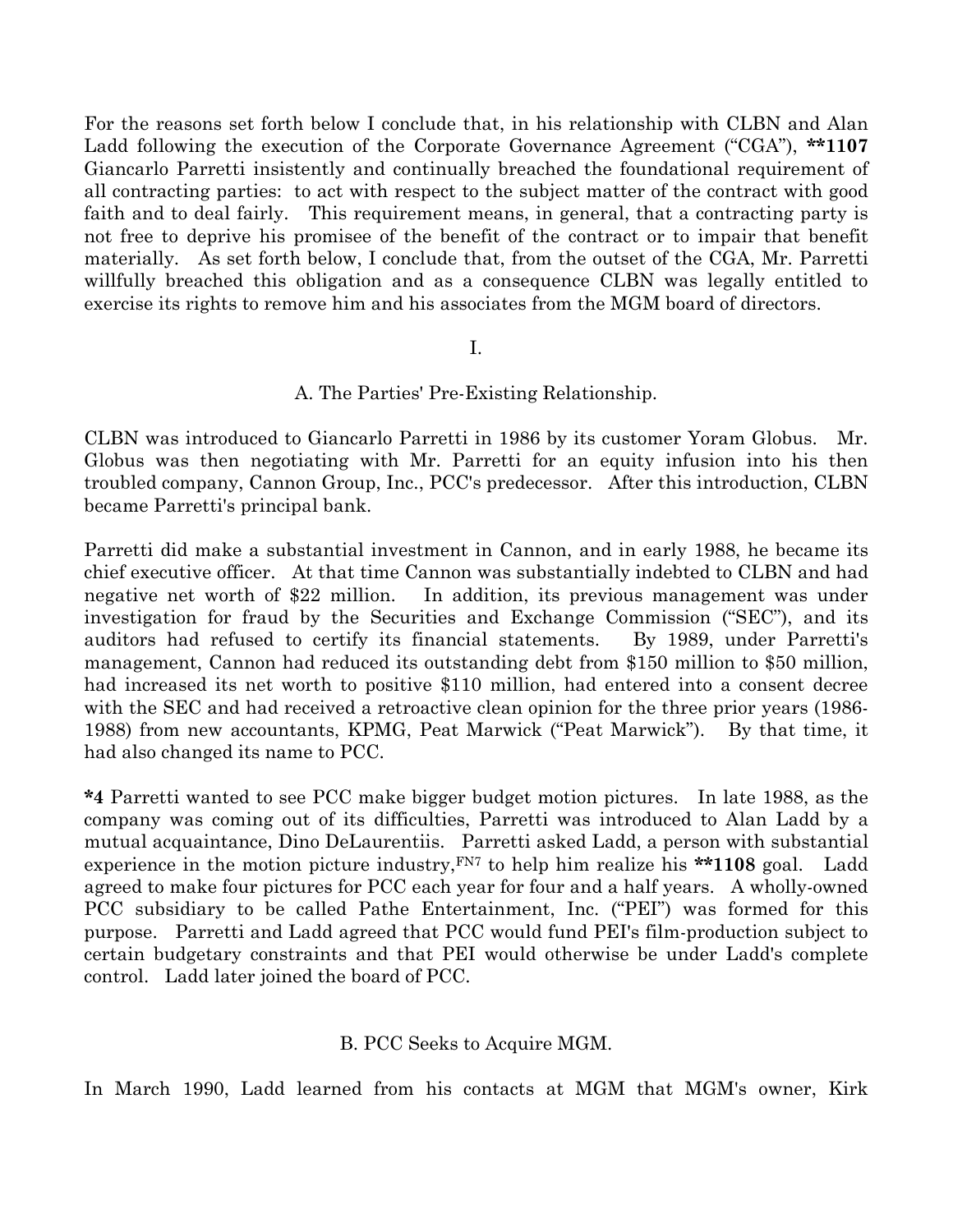Kerkorian, wanted to sell MGM.<sup>FN8</sup> He passed this information on to Parretti who began negotiations with Kerkorian to have PCC buy MGM. Parretti simultaneously entered negotiations with Time-Warner, Inc. seeking to have Time-Warner provide about half of the \$1.25 billion in cash that Kerkorian was asking. Under the arrangement Parretti discussed with Warner, MGM was to raise \$650 million in cash by licensing the worldwide distribution rights to all of MGM's existing films to a Time-Warner subsidiary. Then in exchange for certain PCC assets, MGM would channel that cash to PCC for use in the purchase of MGM's shares. Supposedly, PCC would raise the remaining \$600 million by issuing shares to Parretti and his European partners.

In March, Parretti signed an agreement with Kerkorian for the cash purchase in June of all of MGM's stock. Under this agreement, PCC was required to pay Kerkorian \$50 million each month until closing. From March to June, PCC advanced payments totalling \$150 million to Kerkorian, while it continued its discussions with Time-Warner. On June 9, however, Time-Warner terminated the negotiations, leaving PCC at the very least \$650 million short of the \*\*1109 \$1.25 billion it would need for the closing. As a result, the closing date of the acquisition had to be extended, first to October 23, 1990, and then to November 1, 1990. In consideration for the extensions of the closing date, PCC agreed to pay Kerkorian an additional \$1 per share, thus increasing the total cost of the acquisition to \$1.33 billion.

# C. The Byzantine Financing of The November Acquisition.

In a series of complex transactions, Parretti managed to replace Warner's \$650 million and close the purchase of MGM on November 1, 1991. Cash provided by CLBN and its parent, Banque Credit Lyonnais ("Credit Lyonnais") played the central part. PCC also used cash indirectly provided by those banks to replace most of what Parretti and his European partners were to have invested. FN9 Instead of having MGM license the rights to distribute all of its films to Time-Warner, it was agreed that MGM would license those rights to a variety of companies, including Time-Warner (for a smaller piece) and Turner Broadcasting. These alternative licensees, however, would provide less immediate cash (\$225 million) than Warner was to have provided. These licensees did, however, assume obligations to make future payments to MGM. These obligations were then factored by MGM at CLBN to reduce them to cash for use at the closing. CLBN provided about \$400 million in cash pursuant to these factoring arrangements.

\*5 The total \$625 million in cash thus generated from licenses was immediately prior to the closing, transferred by MGM to PCC, as consideration for the acquisition by MGM of PCC's only two operating subsidiaries, Cannon Entertainment, Inc. ("CEI") and PEI, the company created to house Alan Ladd's activities. PCC then paid most of this cash to Kerkorian as part of the purchase price for MGM.FN10

The balance of the cash purchase price was raised from a variety of sources. CLBN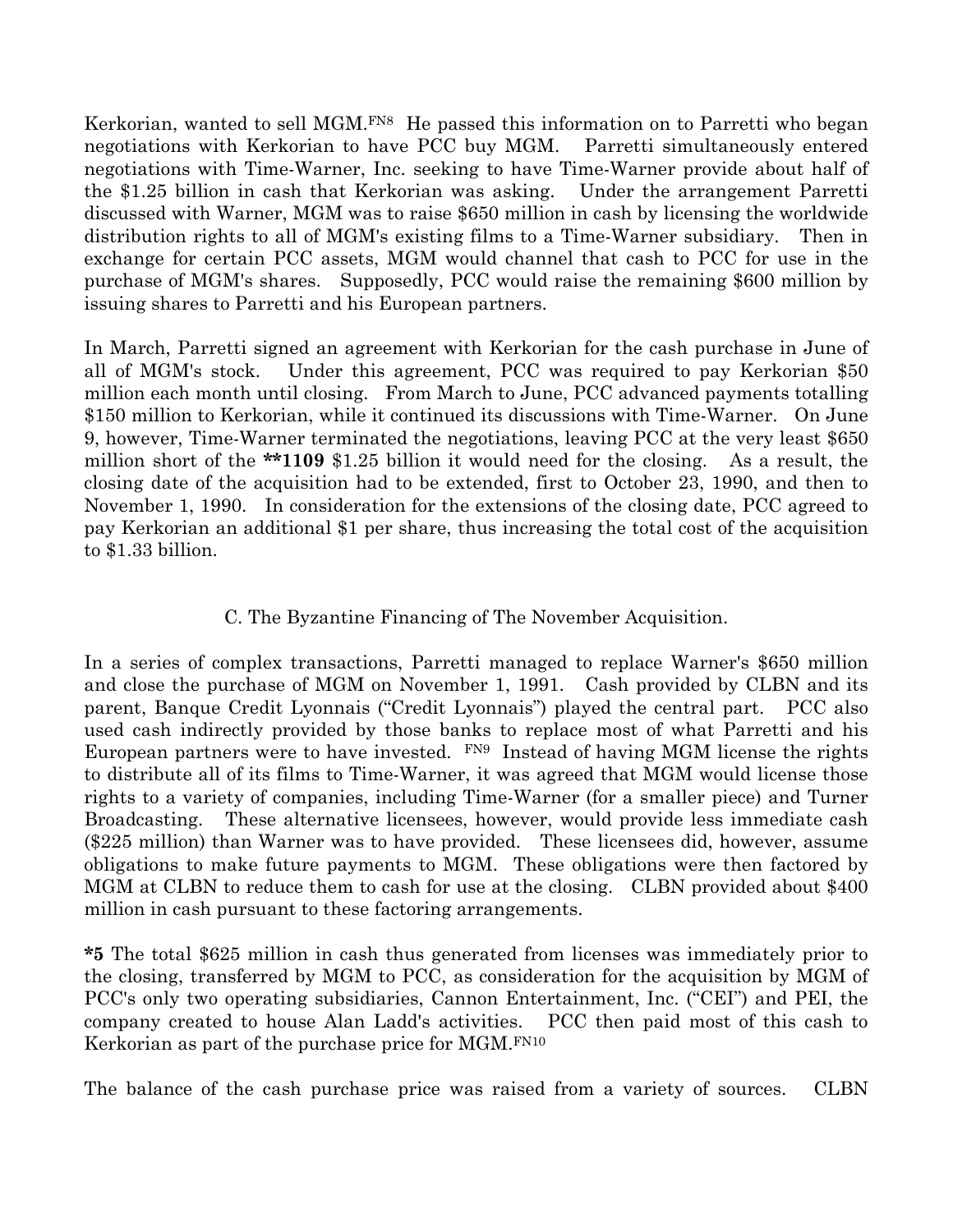provided an additional \$160 million to PCC at closing as bridge financing, pending equity investments that Parretti \*\*1110 represented would come from third parties.FN11 CLBN also provided \$45 million in loans to PCC's controlling parent, Melia International N.V. ("Melia"), and Melia's controlling parent, Comfinance Holding Corp., the original Parretti entity.FN12 Finally, the parent bank, Credit Lyonnais, supported a \$146 million credit to PCC by guaranteeing a loan to PCC from Sealion Corp., another Credit Lyonnais client.FN13 An additional \$89 million apparently came from Fiorini's company, Sasea Holdings, Inc. ("Sasea"), Melia's Swiss minority owner.

Mr. Parretti testified at trial that, without the help of bank loans, companies that he and his wife controlled contributed about \$500 million to the acquisition. I cannot accept this testimony. After receiving cash advances from the licensees (\$225 million), the Credit Lyonnais affiliates (\$751 million)  $\frac{FN14}{FN14}$  and Fiorini's company (\$89 million), PCC required only an additional \$268 million to close the deal. While I am unable to deduce from the record with confidence all of the sources of this \$268 million, it does appear that at least \$161 million in cash was advanced in two transactions on MGM's credit through certain Italian financial institutions.FN15 Thus, in no event do I understand that Mr. Parretti or his companies could have invested more than \$107 million in the \$1.3 billion MGM acquisition.

Moreover, in retrospect, it might be said that CLBN, in effect, provided this amount as well. That is, prior to the acquisition, PCC had a line of credit with CLBN for working capital purposes that stood at \$186 million. The cash flow projections of MGM indicated that it would need about \$125 million to cover cash shortfalls during 1991. In connection with the acquisition, the Bank agreed to extend a \$125 million revolving working capital line of credit to MGM \*\*1111 following the closing, but this credit facility was conditional upon PCC reducing its debt to CLBN below \$125 million.FN16 The Bank's proposal to make this revolving line available to MGM makes sense only on the understanding that at closing, or at all events before access to the new line of credit was necessary, PCC would pay off the existing \$186 million working capital liability from the sources that were funding the acquisition. On no other assumption would the full \$125 million credit ever be available.

In fact, the \$186 million credit line was never paid down, and, as a consequence, CLBN never had an enforceable legal obligation under the \$125 million working capital facility. While CLBN later did make further substantial advances to MGM (see, e.g., p. 74 infra), the point I make here is that in considering the financing of the acquisition, in addition to the \$751 million advanced in various ways by the Bank, one should take account of the additional \$186 million of liability that the Bank was required to continue to extend to PCC, despite its contrary understanding.

\*6 On November 1, 1990, the acquisition closed, and Parretti installed himself as chairman and chief executive officer of MGM. PCC then owned 98.5% of MGM, with Sealion owning the remaining 1.5%.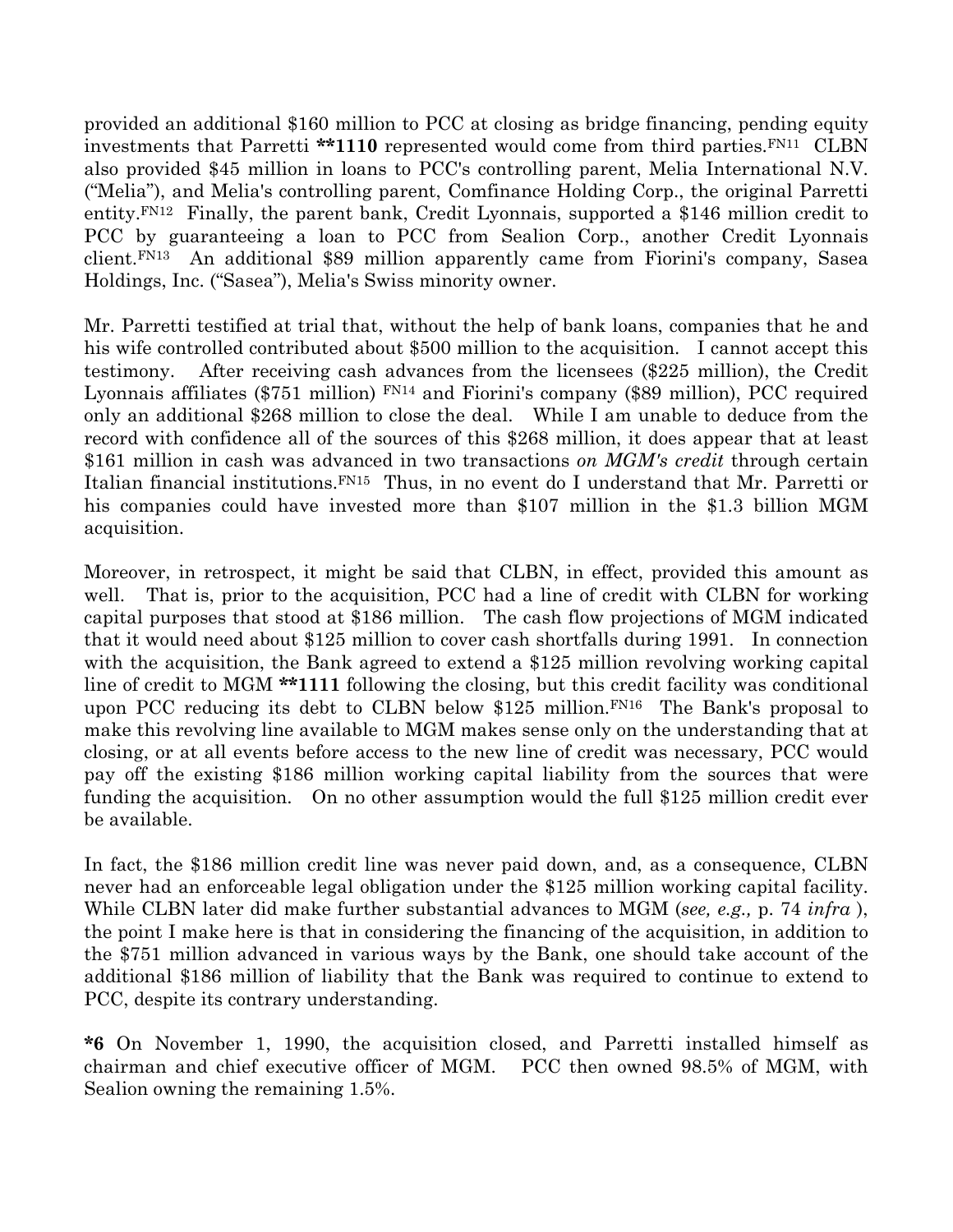## D. MGM's Post-Acquisition Cash-Flow and Management Crisis.

Having licensed away most of its films, factored the receivables resulting from such contracts, borrowed heavily and paid all the cash these transactions generated to Kerkorian, MGM almost immediately found itself short of cash and cash producing assets. This shortage was particularly problematic because, prior to the acquisition, the company had accumulated \$20 million in unpaid trade bills. Bank of America had been financing MGM's working capital needs, but required MGM to repay all amounts outstanding prior to the closing. To minimize the amount he thus would have to pay BofA at closing, Parretti had ordered MGM's finance department to slow payments to trade creditors, thereby leaving MGM with this unusually large amount of bills to pay after the closing.

MGM thus needed new financing to keep itself afloat until new cash flow could be generated by releasing films or selling assets. No \*\*1112 such new financing was immediately forthcoming. The existence of the \$186 million PCC debt to CLBN foreclosed MGM from accessing the CLBN \$125 million production facility. Almost immediately the company began to have difficulty paying its bills.

Adding to the company's problems was an almost immediate loss of its internal controls. To cut expenses, Parretti had laid off personnel, particularly in the finance department. The cuts in that department, when combined with the cash crisis, caused problems there to snowball.

The internal management reports during the period vividly tell the story. The head of MGM's accounts payable department wrote the following in January 1991:

The accounts payable department is presently working on the day to day operations of the department. The department's activities are seriously behind due to inadequate staffing.

Before the lay offs, MGM Accounts Payable department consisted of 14 employees. Pathe consisted of 7 employees. MGM has been reduced to 4 full time employees and Pathe to 4 full time employees. That is a reduction of 13 people!

The department realizes th [sic] company is attempting to reduce costs, however, the Accounts Payable department is one department that requires a full staff in order to avoid serious errors and mistakes....

Processing and inputing is approximately 1 1/2 months behind.... [W] e are trying to bring everything current. It is very difficult with the present situation.

Because of the much added work load, extensive overtime (some employees, including myself are working 7 days a week), and the pressures from vendor calls (approximately 75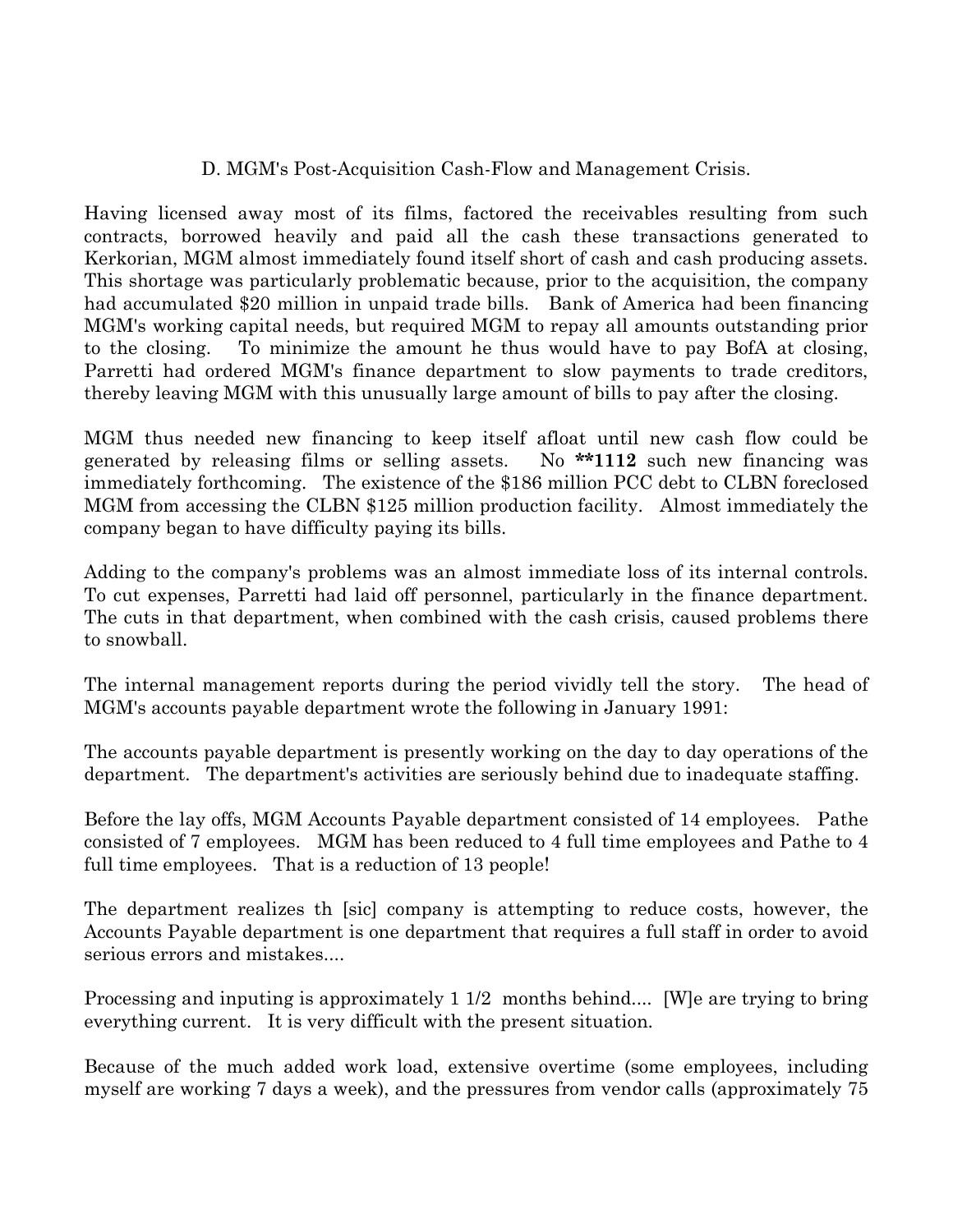calls a day), almost all MGM key people have resigned and I am expecting more resignations. If I no longer have people who know the system, the department will be in serious trouble. I urge management to re-evaluate the staffing needs of the department.

\*7 (DX 199 at 24222). On February 28, MGM's head of domestic marketing and distribution described the effect that the accounts payable crisis was having on MGM's ongoing projects:

\*\*1113 "Thelma & Louise" was screened to exhibitors of the United States and Canada to very favorable responses. The original March 15th opening in theatres had been secured, and the Sales Department was diligently working on the March 29th openings. Then, the unavoidable truth surfaced: we had not paid our vendors, suppliers, couriers, labs, telephone bills, rents, etc., etc., etc. Those delinquent accounts began to strangle our ability to effectively guarantee further marketing and sales activities.

The month of February was a disaster in terms of MGM/Pathe credibility with our talent, creditors, suppliers, and exhibitors. Being short of funds or maximizing one's own resources are both understandable conditions which can be dealt with, but the continued omission of truth when dealing with problems not only exasperated and frustrated, but demoralized many able and willing professionals. It is one thing to say "the check is in the mail," or "you'll receive payment tomorrow," but it is another thing entirely that a department head is denied access to the truth....

(DX 200 at 24288). During this difficult time, Ladd lost faith in Parretti and PCC's other officers because of their frequently broken promises that bills would soon be paid.

During this chaotic, post-acquisition period (November 1990 to March 1991), CLBN advanced an additional \$97 million to MGM to keep the company from going under. However, since MGM had no right to draw down under the \$125 million facility, each of these advances was made at CLBN's complete discretion. FN17

E. The Banks March-April Efforts to Evaluate and Deal With MGM's Apparent Problems.

By mid-March, CLBN's sizable outstandings to PCC and MGM had caught the attention of two senior executives of CLBN's parent, Credit Lyonnais. They were Francois Gille, deputy general director \*\*1114 in charge of the bank's financial management and a member of Credit Lyonnais' executive committee, and Alexis Wolkenstein, deputy general director in charge of the bank's international affairs and also a member of the executive committee.

Gille and Wolkenstein met in Paris on several occasions in mid-March with Parretti and Fiorini.FN18 The purpose of the meetings was to explore ways for the Parretti and Fiorini companies to sell assets to reduce debt. In that regard, Parretti and Fiorini signed a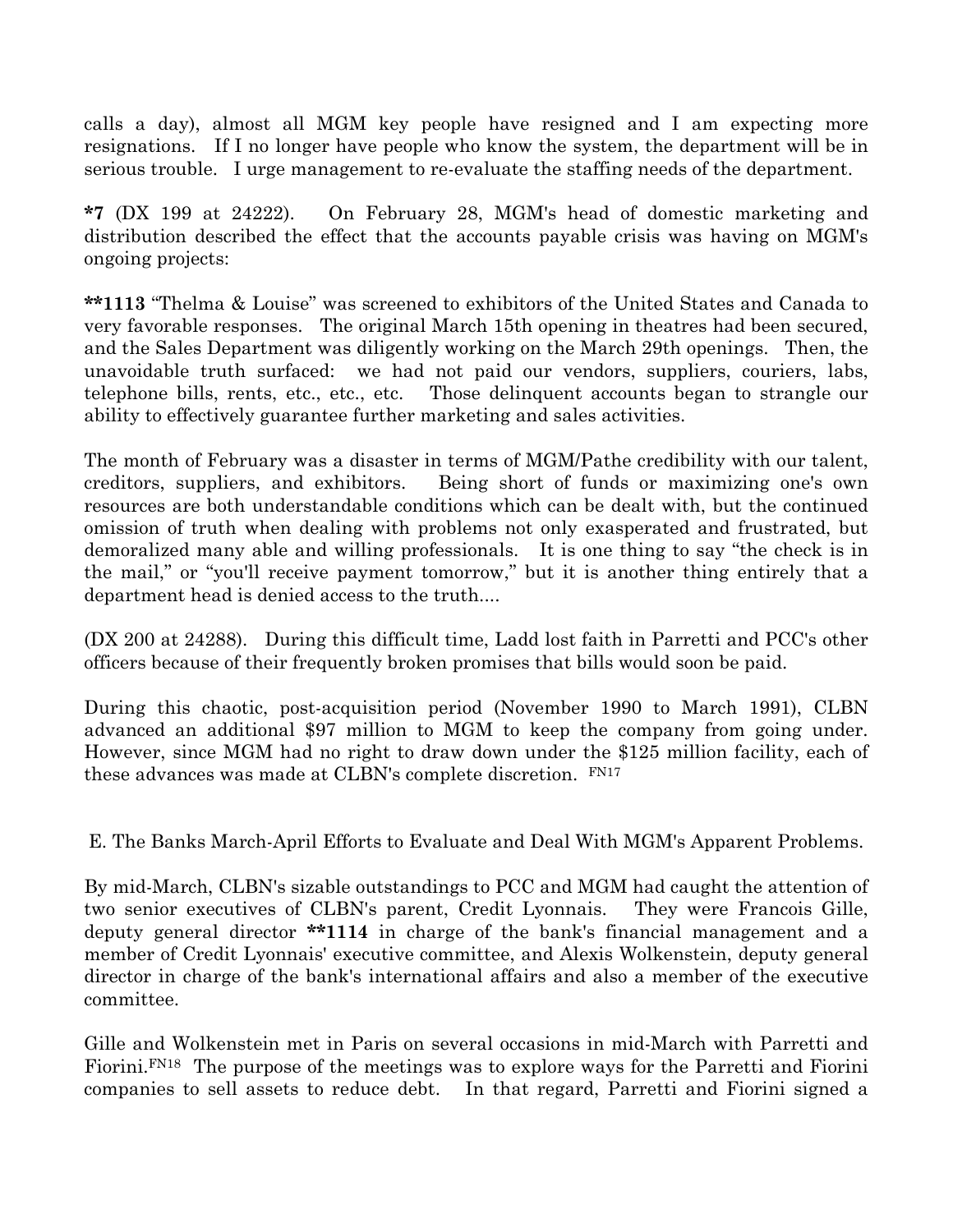letter dated March 18 in which they agreed to comply with an aggressive schedule for selling assets of several companies they controlled (see pp. 87-89 *infra*) and repaying loans. Their companies were to repay \$36 million by March 31 and an additional \$624 million by the end of April.FN19 Also in the letter, Parretti and Fiorini agreed, among other things, to allow the bank to obtain financial information directly from Peat Marwick, the auditors of PCC and MGM, provided CLBN agreed not to take judicial action against either company until November 30. The letter was not signed by any representative of the bank at that time. None of the scheduled repayments have been made.

#### 1. Disturbing disclosures from the MGM auditors.

\*8 As agreed in the March 18 meeting, Gille and Wolkenstein met in Los Angeles on March 27 with representatives of Peat Marwick who were responsible for the PCC/MGM audit. The bankers had earlier been surprised to learn from Fiorini that PCC had lent the \$146 million proceeds of the Credit Lyonnais guaranteed loan from Sealion to PCC's parent, Melia, (see text supra at note \*\*1115 13) and that Melia had turned around and invested the funds in common stock of PCC. PCC had then used these funds in the MGM closing. The bankers were concerned that this round-about transaction might constitute a related party transaction that would violate the outstanding SEC consent decree. When they brought this news up to MGM's accountants, they were distressed to learn that, its debtor, PCC should report a \$146 million reduction in its equity since, under generally accepted accounting principles, PCC's loan to Melia was viewed as offsetting Melia's equity investment in PCC.

The bankers also learned that, of the \$400 million in license contracts MGM had factored at CLBN, (see p. 11 supra ) \$100 million were unenforceable because MGM had either canceled the underlying licenses prior to factoring the future payments or had breached the underlying contracts. Next, they learned for the first time of one of the two transactions involving Italian financial institutions in which MGM credit was used surreptitiously to finance part of the MGM acquisition. Specifically, they learned that PCC had borrowed under an MGM credit line from Banca Populare di Novara to finance \$53 million of the acquisition. The bankers now understood that, since PCC had used MGM credit to buy MGM shares, PCC would have to report an additional \$50 million reduction in its equity.

Gille and Wolkenstein also learned from the accountants that the financial management of PCC and MGM was very poor. They learned of the good people who had left or been fired and of how overworked the remaining people were. They also learned that, understaffed as it was, the finance department likely would not be able to close the 1990 accounts on time to meet reporting requirements. Finally, the bankers learned that Peat Marwick would not give the companies a clean opinion for 1990 unless the bank committed to provide still more financing.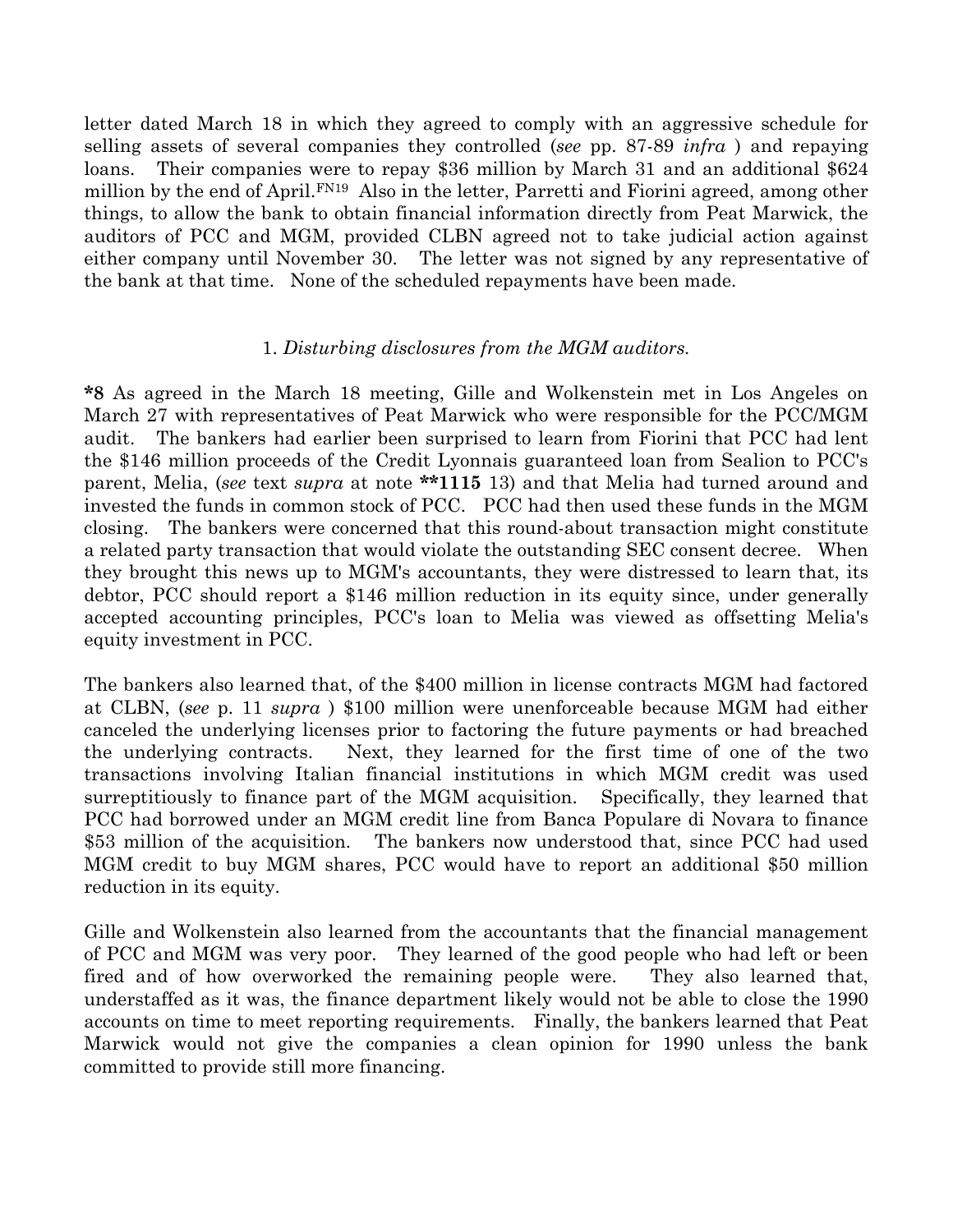#### 2. Immediate steps to deal with the visible problems.

Before leaving Los Angeles, Gille and Wolkenstein met with Parretti, Fiorini and Bickart, the owner of Sealion. Together they agreed to solve the Sealion loan problem by having Melia repay its loan from PCC by assuming PCC's obligation to repay Sealion (i.e., substituting Melia for PCC as the Sealion debtor). In private meetings with the bankers, Parretti agreed that the companies' financial management was poor, but showed the bankers cash flow forecasts and assured them that the companies would not need to borrow any more before the end of the year. Gille and Wolkenstein returned to Paris on Saturday, March 30.

\*9 \*\*1116 Although they had asked Parretti to arrange a meeting with Ladd and although Ladd had asked Parretti to arrange a meeting with the bankers, Mr. Parretti did not arrange such a meeting. Ladd was deeply frustrated and was contemplating resignation. He spoke of this to Charles Meeker an acquaintance who was a partner in the Los Angeles office of White & Case, a firm that represents Credit Lyonnais in the U.S. On hearing of Ladds' frustration, Meeker asked him not to act precipitously.

### 3. MGM trade creditors force the Company into a Chapter 7 proceeding.

Upon arriving in Paris, Gille and Wolkenstein learned to their alarm that the financial press was reporting that certain of MGM's vendors had filed a Chapter 7 proceeding against it in the United States Bankruptcy Court in Los Angeles. Parretti learned in the same way. The proceeding was particularly threatening because, if not dismissed within sixty days, i.e., before May 28, MGM's \$300 million in outstanding bonds would accelerate.

On April 4, Gille and Wolkenstein returned to Los Angeles where they first met with MGM's outside bankruptcy counsel who suggested a strategy for dismissing the bankruptcy proceeding but explained that the strategy would require CLBN to finance MGM's future cash flow deficit. The bankers next met with Ladd, who expressed frustration that Parretti had not fulfilled his obligations. He also stated his view that Parretti's reputation for not respecting his commitments was harming MGM by impeding Ladd's ability to contract talent and supplies for new projects. Gille told Ladd that the bank considered him to be very important and asked Ladd to hang on. Gille further explained that the bank would consider providing MGM with additional financing if MGM's management could be changed. Gille and Wolkenstein then met with Parretti who agreed to step down from his position as chairman and chief executive officer in order to solve the current problems.FN20

\*\*1117 F. CLBN and Parretti Negotiate A Basis to Escape Bankruptcy.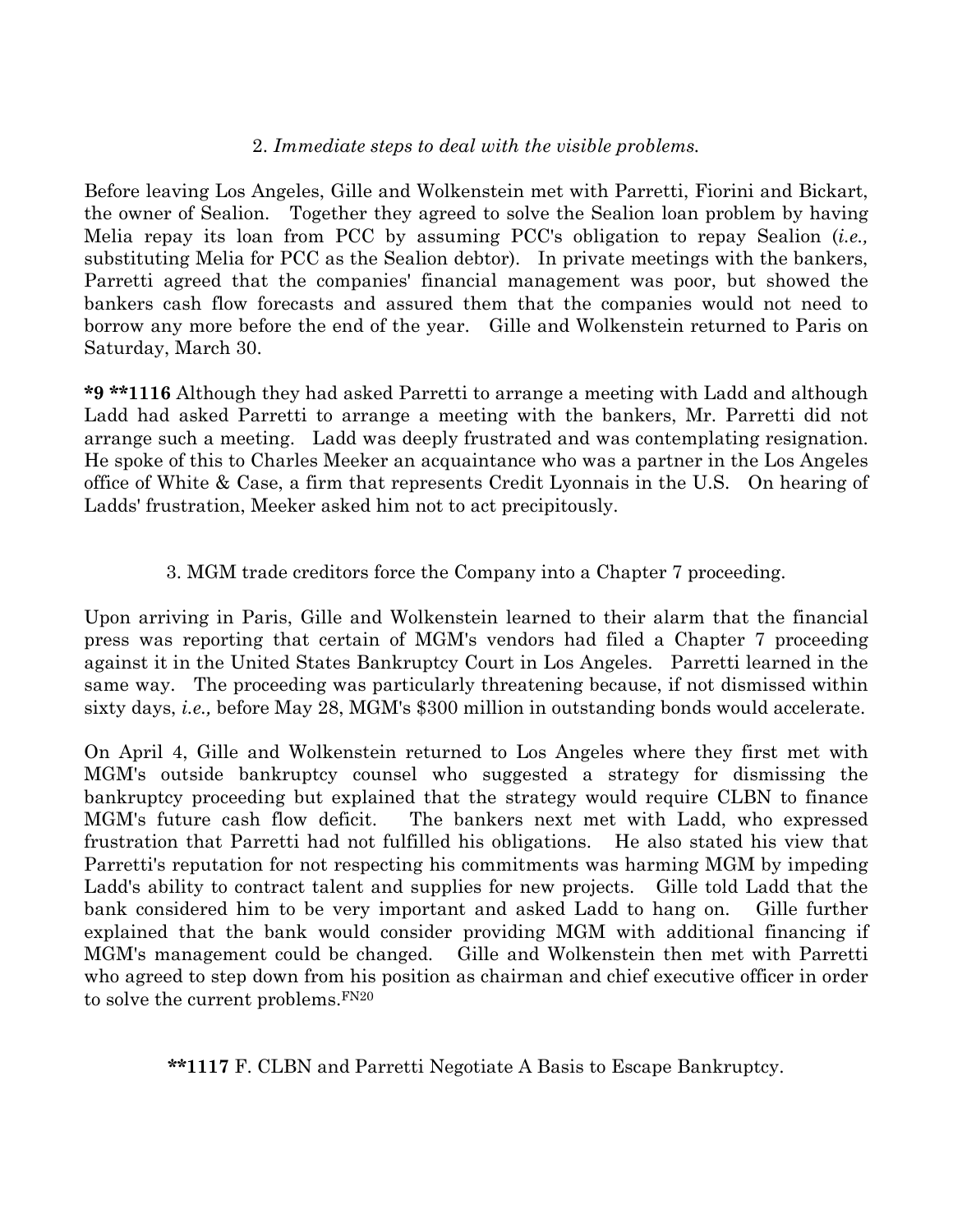#### 1. The Bank sought, first of all, competent management for MGM.

Dennis Stanfill, a former CEO of Twentieth Century Fox, was suggested as a possible replacement for Parretti. Stanfill was approached and engaged in a series of discussions with the Bank, with Parretti and with Peat Marwick. Upon receiving a draft agreement, which later evolved into the Corporate Governance Agreement, Stanfill rejected it because it would not give him control of PCC, as well as of MGM. When Gille and Wolkenstein explained to Parretti that Stanfill also wanted control of PCC, Parretti declared that he would not give up control of PCC, and the search for a new chairman and chief executive officer of MGM began anew.

After a number of other candidates were considered briefly, Gille and Wolkenstein met with Ladd on or around April 7. They described for him a management structure that would insulate the new head of MGM from control by Parretti or PCC. They explained that extensive powers would be given to an executive committee, while the MGM board as a whole would maintain power only to make very extraordinary decisions. While Parretti would select three of five directors, the board majority would have sharply limited power. The new chairman and a new chief operating officer, to be appointed by the new chairman, would make up the remaining two members of the board and would also constitute the only members of the powerful executive committee. The board would only be able to take action with the vote of four directors. To assure Parretti's compliance with the new management structure, the voting rights of the PCC and MGM shares would be given to CLBN.

\*10 Gille and Wolkenstein asked Ladd if he would consider taking the chairmanship under such an arrangement. Ladd said he would consider it.

On or about Wednesday, April 10, Parretti agreed with his friend Dino DeLaurentiis that Ladd would be the best candidate to take over the MGM helm. Gille and Wolkenstein then met with Parretti. They described the proposed management reorganization they had discussed with Ladd, and showed him a draft of the proposed Corporate Governance Agreement. Parretti agreed in principle to the proposed structure. $F^{N21}$ 

\*\*1118 On April 11 DeLaurentiis, who appears to have been acting as an honest intermediary as an accommodation, discussed with Ladd the terms of Ladd's appointment. They documented the points they discussed in a memo dated April 12 which they both signed, after Parretti had reviewed it. That memorandum provided in part, as follows:

The following is the verbal agreement concluded between myself and Alan Ladd, Jr.:

1) Alan Ladd Jr. becomes Chief Executive Officer of MGM/Pathe.

2) Ladd needs a top qualified person as Chief Financial Officer and wants Tom Carson;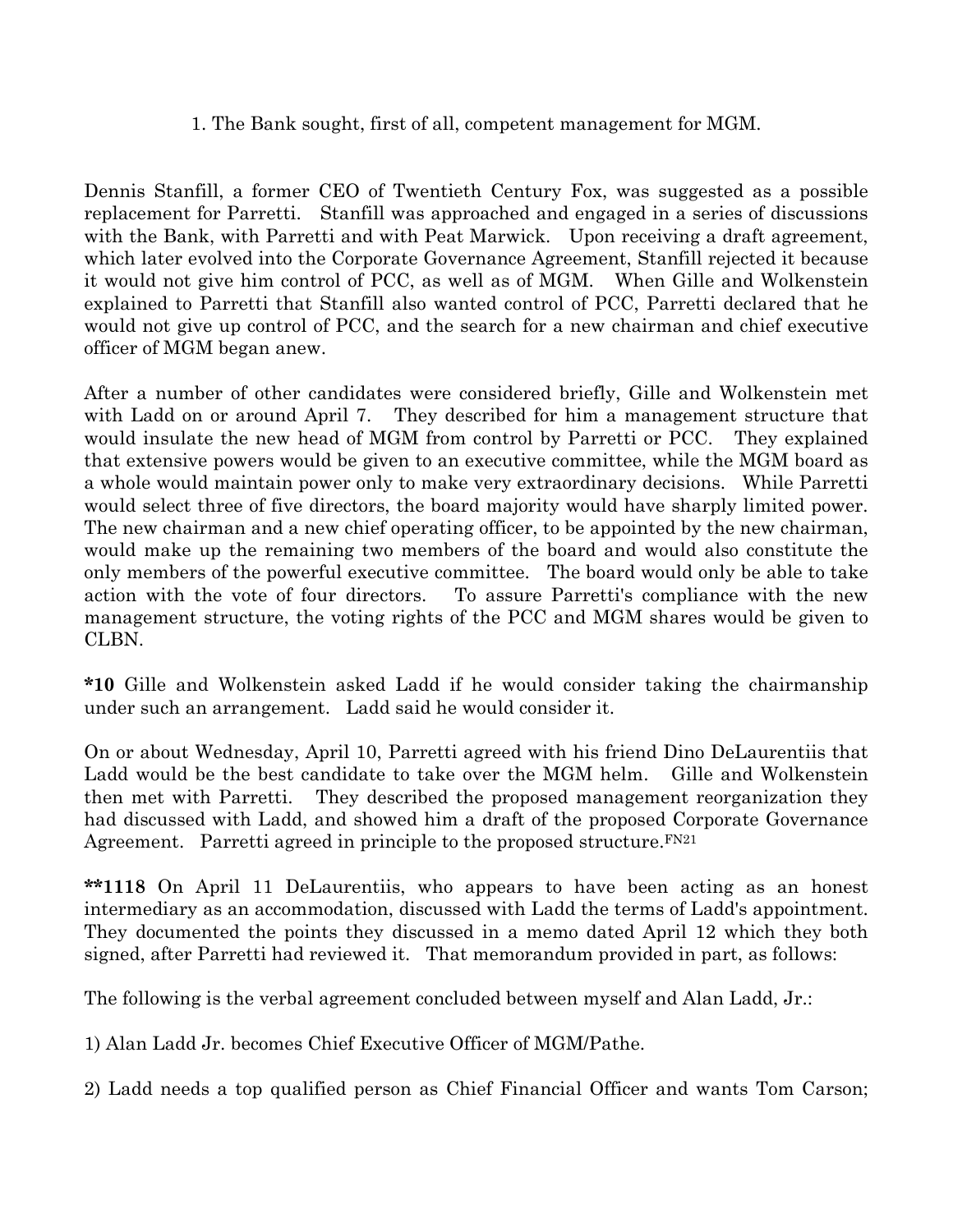and as Chief Operating Officer, Bill Bevans. Ladd will dismiss those individuals currently employed whom in his judgment are not good.

3) Ladd will respond to the Board of Directors and the shareholders.

4) As Chairman and CEO, Ladd will be in charge of all operations of MGM/Pathe in all its sectors, and he will have the final decision on everything.

(PX 203).

# 2. Negotiating the Corporate Governance Agreement.

On Friday, April 12, Gille met again with Parretti to discuss the draft Corporate Governance Agreement. The draft Gille and Parretti then discussed would require PCC to amend MGM's certificate of incorporation and bylaws to achieve the following: (1) the creation a five person board consisting of the new chairman, to be Ladd, a new chief operating officer, to be determined before execution of the agreement, and three directors selected by Parretti; and (2) the delegation to an executive committee, consisting of the new chairman and the new chief operating officer, of all the powers delegable under Delaware law except the powers to file for bankruptcy, issue securities or appoint or remove the chairman and chief executive officer, all of which would require the vote of four directors.

Parretti requested and received a variety of changes in the draft agreement. He first sought and received Gille's agreement that the \*\*1119 Agreement would terminate, thereby restoring his authority, if either the bankruptcy proceeding was not dismissed before May 28 (which itself was a condition precedent for funding of the new credit line) or MGM and PCC reduced their combined outstandings to CLBN, Credit Lyonnais and Sealion below \$125 million. He next sought and received agreement that the document would be changed so that he would need the vote, not of four, but of three directors to issue securities, if the purpose of such issuance was to retire debt. This point was significant. It meant that, if Parretti could find equity investors, he could use their investment to pay down debt and remove the bank from the picture, without having to involve the bankdesignated directors or the executive committee comprised of the same individuals. Gille agreed to this change.

\*11 A number of specific limitations on the authority of the executive committee were agreed to. It was agreed (1) to limit the number and cost of films the executive committee could authorize MGM to produce; (2) to limit the expenditures that the executive committee could authorize for the initial release of films; (3) to require the executive committee to adhere to attached cash flow projections, unless excused by CLBN; and (4) to give the MGM board, when acting with a simple majority and the concurrence of the bank, the right to block the sale of any MGM asset the consideration for which would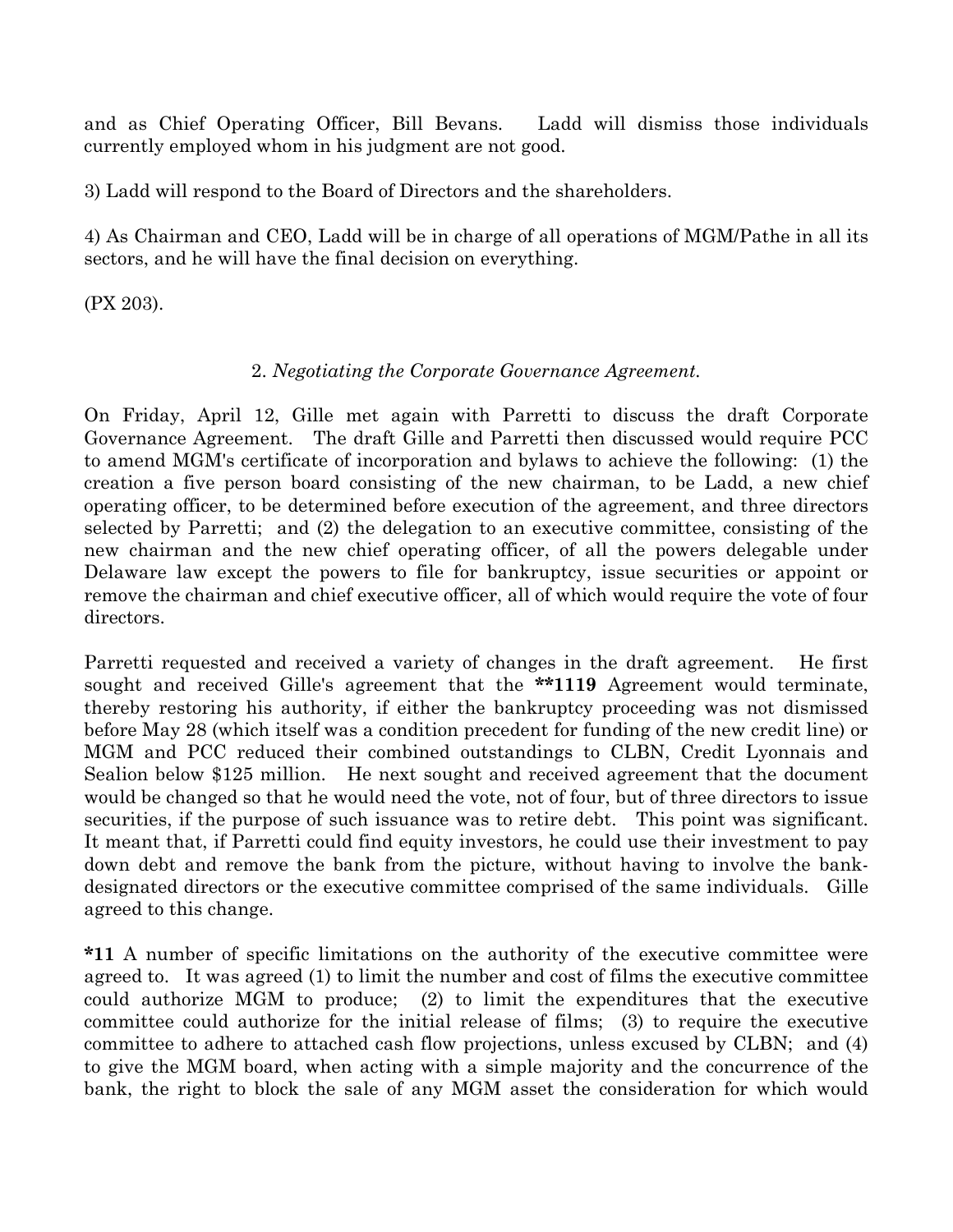exceed \$10 million. Finally, Gille agreed to limit Parretti's required disclosure of selfdealing and material transactions to only those about which Parretti had knowledge. The most relevant provisions of the Corporate Governance Agreement as ultimately signed are quoted in the margin.FN22

\*\*1120 During the same April 12th meeting, Gille and Parretti discussed the Voting Trust Agreement, the document by which CLBN would \*\*1121 be given the rights to vote the controlling shares of PCC and MGM. Gille explained that the agreement was designed to ensure that the Corporate Governance Agreement and related agreements would be respected. Parretti understood that giving CLBN such voting rights was "part of the rules of the game." FN23 (Tr. Vol. I p. 103 (F. Gille)).

# 3. The mid-April closing and the Summary Agreement.

Following Gille's meeting with Parretti, the bank's lawyers provided Parretti's lawyers  $F<sup>N24</sup>$  with the following documents in execution \*\*1122 form: (1) a credit agreement under which CLBN agreed to lend MGM an additional \$145 million upon dismissal of the bankruptcy proceeding; (2) the Corporate Governance Agreement; (3) the Voting Trust Agreement; and (4) other related documents.  $FN25$ 

\*12 Gille and Parretti agreed that the documents should be signed quickly. The documents were left in PCC's conference room throughout the weekend. FN26

On Monday afternoon, April 15, Parretti arrived at PCC's conference room and announced that he would sign the agreements but would keep them in escrow until the bank provided him with an acceptable, signed, two page summary of the contents of the agreements. Parretti then signed the agreements, FN27 ordered PCC's vice chairman, Steve Silbert, to put them in escrow and awaited the two page summary that Gille was then drafting. When Parretti saw Gille's first draft of the summary agreement that evening, he consulted with Globus and Silbert and then rejected it because it provided that, in the event of any inconsistency between its terms and those of the earlier signed documents, the agreements signed earlier that day would control. Gille agreed to eliminate this provision, and he \*\*1123 and Parretti negotiated the summary throughout the course of the following day, Tuesday. At the end of that following day, when the parties reached agreement on the summary's text, Parretti had his personal secretary, Liliana Avincola, read the agreement to him in Italian. The bankers then signed it, and Parretti released the escrowed documents. FN28

The two page summary provides the following in relevant part:

II. GUARANTEES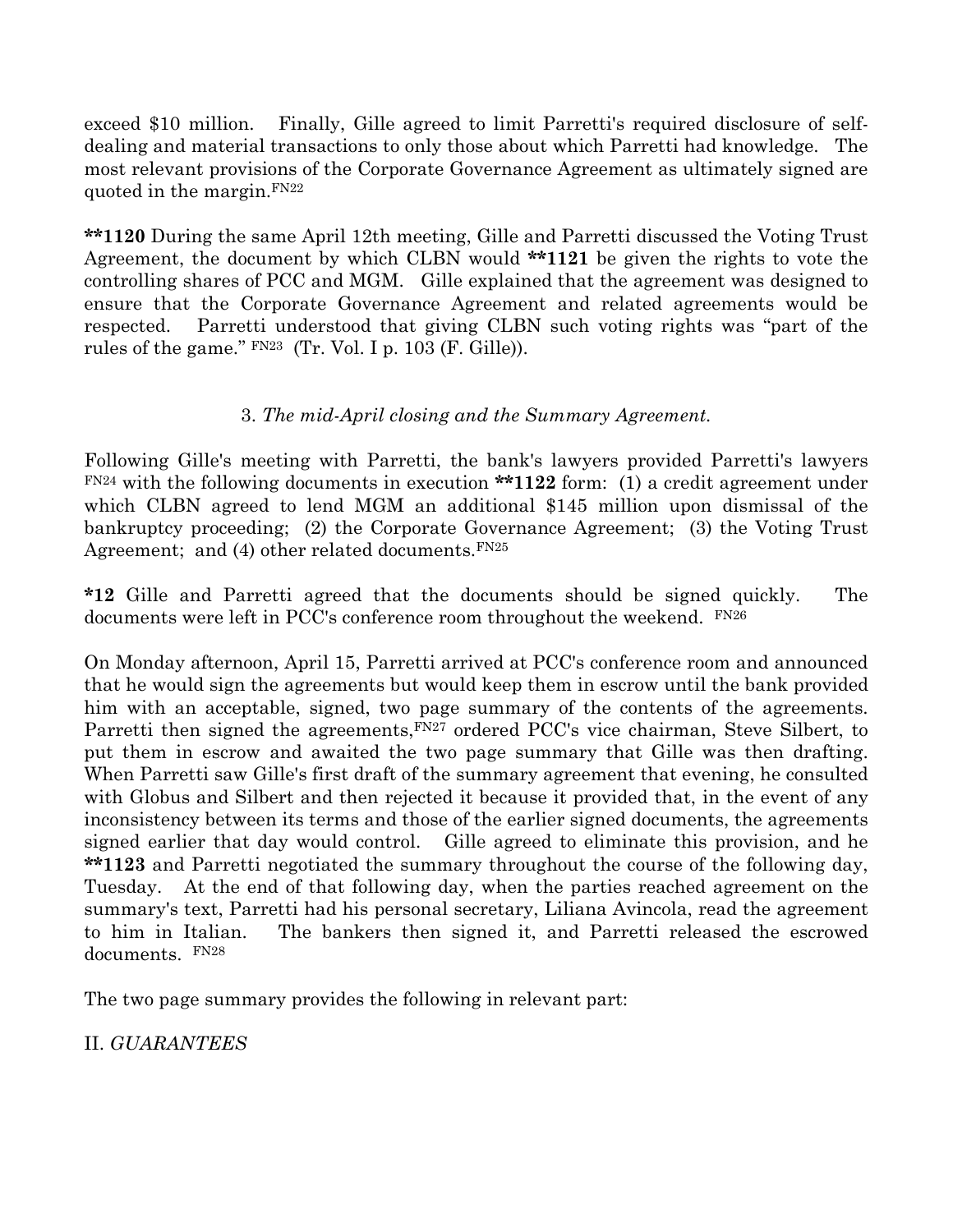b) In the spirit of the agreements and in the perspective of the dismissal of the current Chapter VII procedure, CLBN expresses the following intents:

Until November 30, 1991, CLBN intends not to use its voting rights provided that the ... [Corporate Governance Agreement is] not modified and continue[s] to be complied with in form and substance.

### III. MANAGEMENT

Appointment of new senior management teams at MGM and PCC headed respectively by Messrs. Alan Ladd, Jr. and Cesare deMichelis with extensive powers in order to strengthen controls and financial management and ensure a lasting recovery.

(PX 222).

G. The Refusal to Allow the New Structure to Operate.

1. The war of memos.

From the first moment, Giancarlo Parretti barely masked his efforts to continue to dominate and control the management of MGM. On April 17, the day following final agreement between CLBN and himself, Parretti sent Ladd a memo in which he acknowledged Ladd's final decision-making authority but demanded, as MGM's majority \*\*1124 owner, that Ladd inform him in advance of important decisions and provide him with copies of all memos, commitments, etc. Also in the memo, Parretti called for Ladd to meet with him weekly on Fridays.

That same day Ladd, in a first step in getting control of MGM's cash flow, drafted (but did not send at that time) a memo to "All Officers of MGM-Pathe Communications Co." in which he describes the new corporate governance structure at MGM and PCC. The memo purports to announce resolutions Ladd adopted as the then sole member of the executive committee.

\*13 Parretti, responded the next day with a memo asserting that the resolutions were invalid and calling for Ladd to rescind them. (PX 227). (See discussion infra at pp. 59-63). Although Parretti's memo did not explain why he believed the resolutions to be invalid, he told Gille it was because the executive committee could not act until its second member had been appointed. Gille disagreed.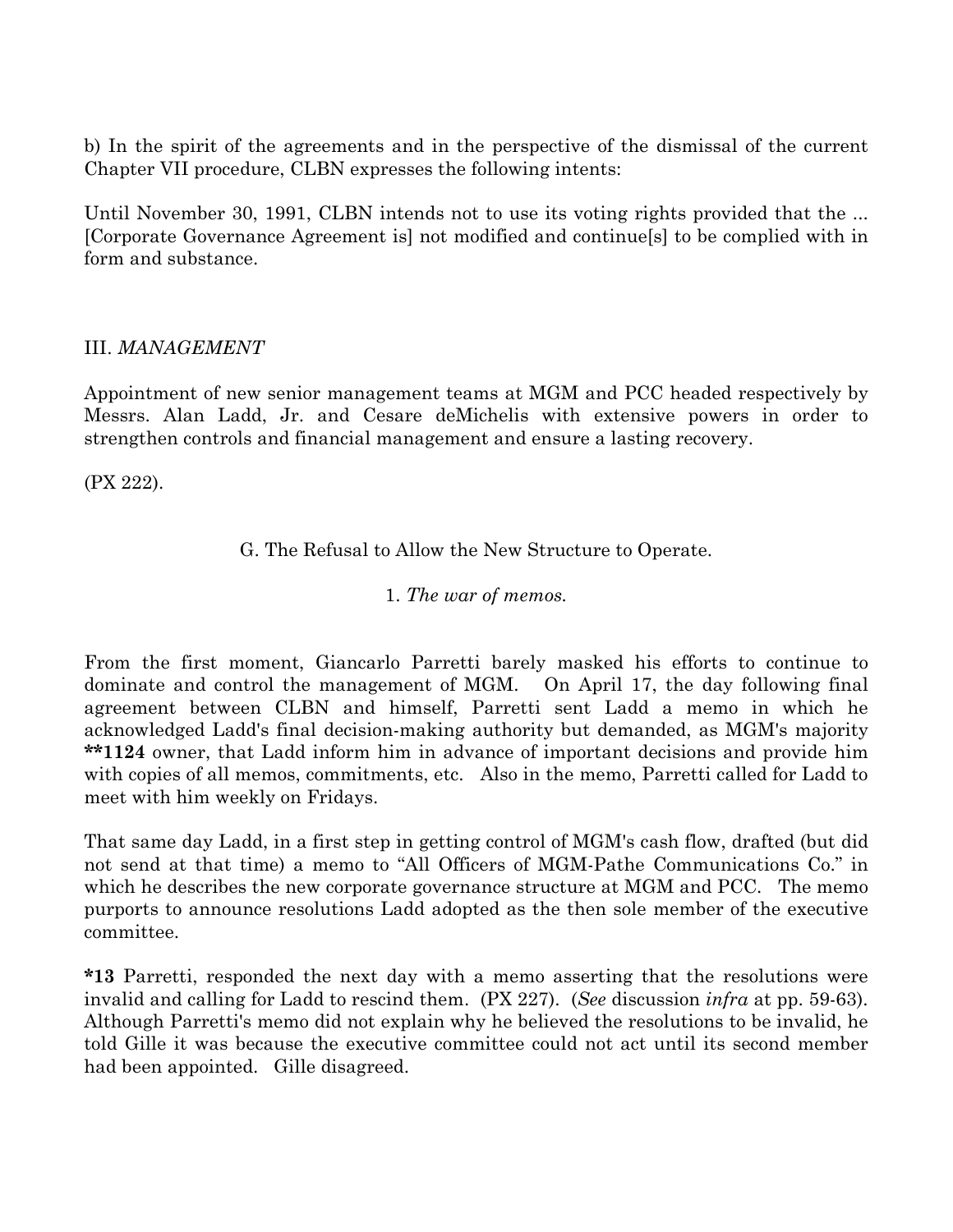Mr. Parretti's position was an unfavorable omen to the bank. In all events, Gille decided to appease Parretti and thereby avoid a time consuming and costly delay.  $F^{N29}$  He agreed that if the board established a two-person quorum for the executive committee, the bank would not object. However, he simultaneously secured Parretti's agreement to have the MGM board establish Ladd's designate, Jay Kanter, as the second member of the executive committee.  $\text{FN}^{30}$  Also at that time, Gille agreed to the appointment of Parretti's associate Liliana Avincola to the position of secretary of MGM for the purpose of apprising PCC officers of the executive committee's activities.

After canceling several board meetings that had been arranged with Ladd, Parretti finally attended a meeting on April 29 and, together with the other directors present (Ladd, Globus and Cecconi), adopted resolutions electing Kanter and Avincola to their new positions. Ladd, delayed in his efforts to get control of MGM, then sent out his April 17 memo redrafted to include Kanter as a member of the executive committee.

\*\*1125 During the following weeks, Ladd and his management team were embroiled in disputes with Parretti repeatedly. They received memos, for example, in which PCC personnel attempted to create a record of discussions and agreements that I am satisfied had not occurred. On May 3, Ladd received a memo from Parretti purporting to confirm agreements Parretti said had been reached in a meeting that day with DeLaurentiis, Ladd, Kanter, Wolkenstein and Gille. (PX 274). Ladd is supported by DeLaurentiis in his assertion that these agreements were not reached. (PX 304). At Ladd's request, DeLaurentiis responded to Parretti's memo in detail correcting Parretti's various mistakes. Parretti wrote back contesting DeLaurentiis's corrections. (DX 69). At the end of the exchange, a number of continuing disagreements emerged. The most significant of these disagreements concerned the rehiring of employees that Parretti had fired before Ladd took over. According to Parretti, it was agreed that MGM would not rehire any former employees without Parretti's approval. DeLaurentiis reported that Ladd had merely agreed to consult Parretti before hiring such persons and that Parretti had agreed Ladd would have the last word.

On May 10, Avincola recorded in minutes of an MGM executive committee meeting that Globus and Silbert had been authorized to negotiate the sale of MGM's interest in a foreign partnership, United International Pictures ("UIP"). (PX 310). According to Ladd and Kanter, Avincola's minutes were wrong; the board had made no decision regarding the sale of such interest. Upon Ladd's request, Kanter so advised Avincola.

2. Further Upsetting News: the discovery of the Reteitalia Put.

\*14 On May 12, i.e., shortly after Parretti's memo and Avincola's minutes, Gille learned a shocking secret: \$130 million of cash PCC had raised for the acquisition by factoring MGM license contracts was subject to a put arrangement, which if exercised might require MGM to reimburse more than \$100 million dollars immediately. In the course of their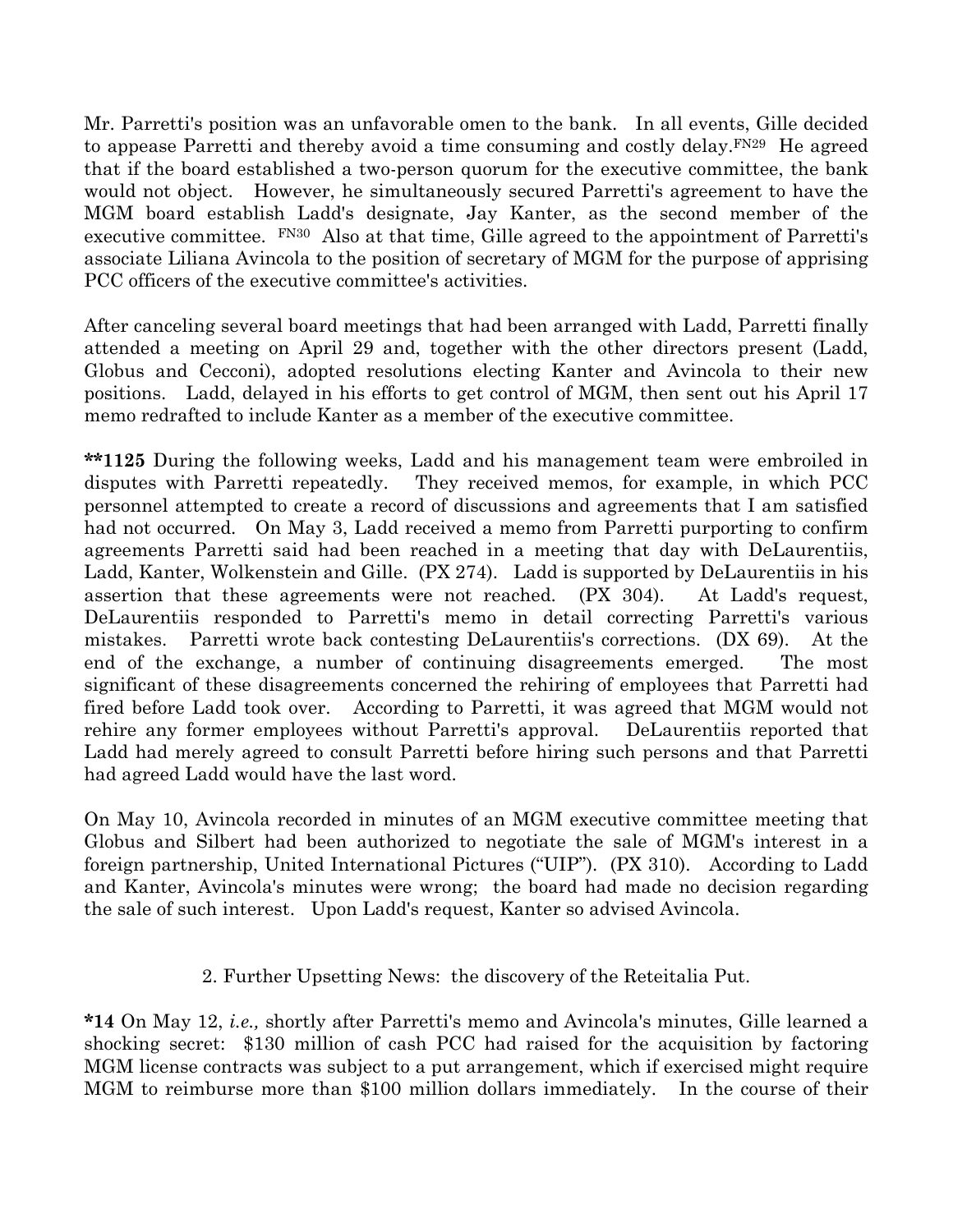audit for the delayed 1991 10K filing, Peat Marwick had received a copy of a letter to an Italian licensee, Reteitalia, S.p.A., signed by Fiorini on behalf of MGM, granting the licensee the right to put the license back to MGM. The letter was dated the same day as the original license contract, October 20, 1990.

Gille subsequently learned that Globus had negotiated the original license agreements, without the put, with Reteitalia during the months August to October 1990 but was unavailable for the signing. \*\*1126 Fiorini thus took his place at the signing, only to learn that Reteitalia was not willing to close the deal because it did not feel it had had sufficient time to determine the value of the films it would be receiving. PCC however urgently needed the cash for the November closing. Fiorini testified that, purportedly acting for MGM, he agreed with Reteitalia's general manager, a Mr. Bernasconi, that, if Reteitalia would sign the license agreement at that time MGM would give Reteitalia's owner, a Mr. Berlusconi, the right to unwind the agreement within twelve months by putting the films rights back to MGM. According to Mr. Fiorini whose testimony on the point I accept as true, he discussed the put with Parretti before committing MGM.

Nowhere had PCC or MGM disclosed the existence of this put. In fact, Peter Halt, PCC's corporate controller, did not even know about it. Like CLBN, Credit Lyonnais and Peat Marwick, he learned about it pursuant to Peat Marwick's mid-May audit. The put was in fact later purportedly exercised by a writing dated May 28 by Reteitalia's assignee, Principal Network. MGM thus, arguably, has an obligation to pay immediately the \$113 million that Principal Network is demanding.

#### 3. PCC attempts to control MGM.

At about this same time, PCC sent two memos to MGM personnel further down in the organization than Ladd and Kanter. The memos issued commands to the addressees and proclaimed PCC's right to participate in decision-making by MGM officers. On May 7, PCC's chief financial officer, Aurelio Germes, sent his counterpart at MGM, Tom Carson, a memo reminding Carson of PCC's reporting responsibilities and attaching a schedule of requested information about MGM's activities. (PX 298). The schedule began: "Pathe has the right to request, and MGM-Pathe the obligation to provide, information on the following matters, prior to their implementation." FN31 Gille testified that he viewed Germes assertion as "totally against the Corporate Governance Agreement ... [T]he \*\*1127 executive committee was in no way under the obligation to give prior notice of making any such decision." Ladd wrote Germes: "Your memo does not reflect the way I intend to operate MGM-Pathe Communications Co. If you have any comments about the way Tom Carson is functioning under my direction and authority please contact me directly." (PX 305).

\*15 The second memo from PCC was addressed to Steve Shaw, MGM's director of personnel. Purportedly, it was from PCC's new chairman, deMichelis. (PX 316). It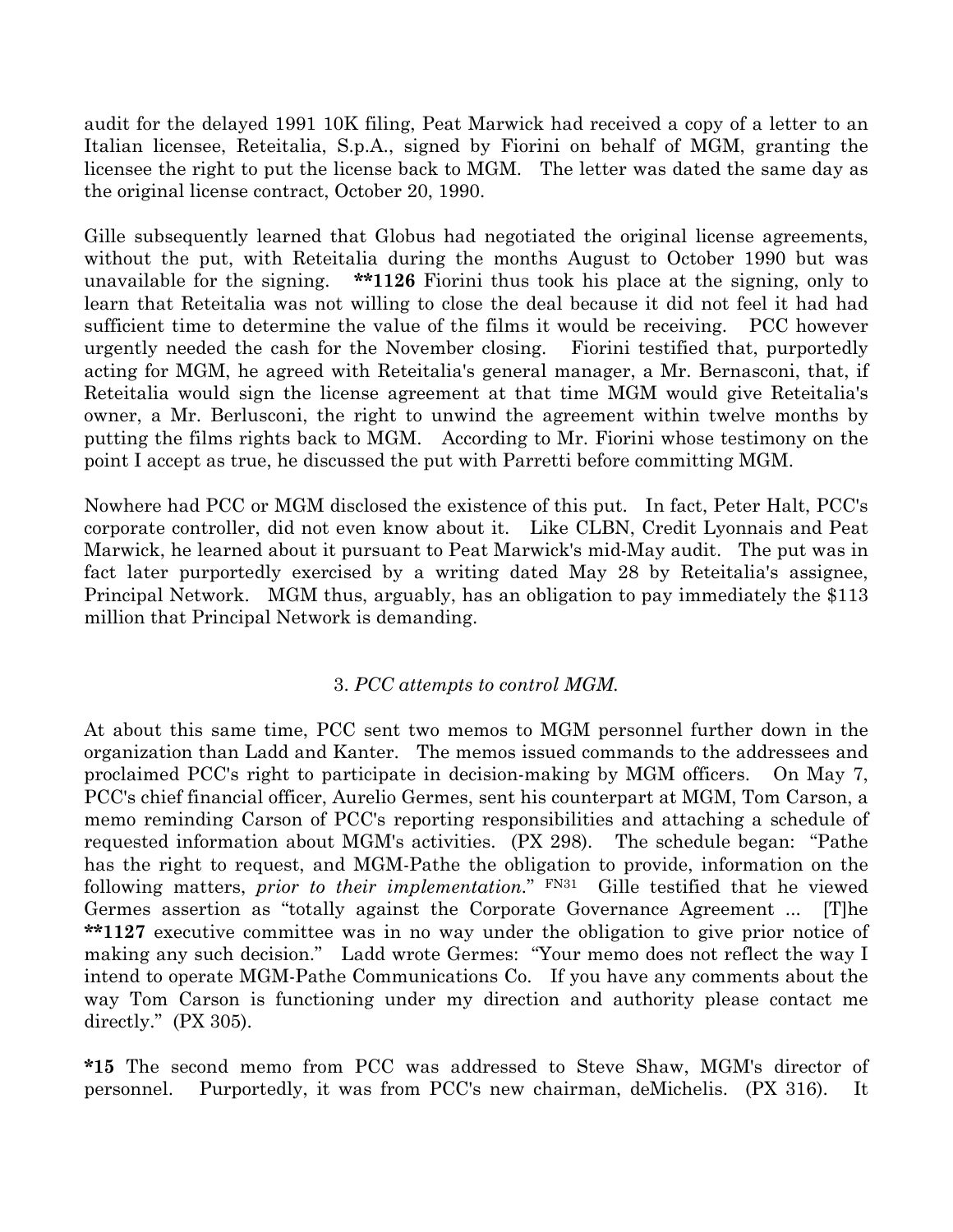stated: "in the interest of propriety in reporting and coordination, please be informed that no hiring and firing of any employee is to be considered final until it is confirmed and agreed by my office."  $FN32$  (Id.) Ladd was upset by the memo and responded to it the same way he responded to the Germes memo. He wrote deMichelis saying that deMichelis's memo "does not reflect the way I intend to operate MGM-PATHE Communications Co., and furthermore, the procedures [regarding hiring and firing] outlined in your memo would violate the recent agreements signed with Credit Lyonnais...." (PX 370).

#### 4. The bankers warn Parretti.

Shortly thereafter, Ladd complained to Gille and Wolkenstein about the "constant barrage of memos ... trying to undermine my authority." Concerned that Ladd might quit and that the executive committee did not have sufficient control over MGM's foreign subsidiaries, Gille and Wolkenstein made their first concerted attempt at keeping Parretti and PCC within what they believed to be the confines of the Corporate Governance Agreement. They attempted to communicate unequivocally how important they felt the executive committee's autonomy to be. They wrote Parretti a memo on May 24 in which, among other things, they stressed the necessity of Parretti's respecting the autonomy of the executive committee and warned that memos could destabilize the management of MGM and violate the Corporate Governance Agreement. Their memo states the following in relevant part:

It is vital for MGM Pathe and its shareholder that the new rules put in place in mid-April be fully respected in their \*\*1128 form and substance. We understand your need for a regular exchange of views with MGM Pathe on the course of business, but it is necessary, as you agreed in the various signed agreements, that the autonomy of decision of the Executive Committee of MGM Pathe in all questions of its competence be totally respected. The agreed upon purpose is that of a strengthening and a stabilization of the management of MGM Pathe in order to ensure the taking up and the development of the activities of the Company and its profitability and it would be contrary to this purpose to de-stabilize its actions by remarks, particularly written ones, from you.

(PX 363).

When he responded to the bankers in a letter dated May 28, Parretti did not take a conciliatory stance. He blamed certain of Ladd's managers for MGM's problems, and declared: "my person in its capacities of owner of the company will have control of the Board of Directors and participation in the strategies to follow." He further asserted that Ladd had violated the Corporate Governance Agreement and warned ambiguously: "I intend to exercise the control of a 'good family father'...." (PX 367).

Gille and Wolkenstein met with Parretti in Los Angeles before they received his letter.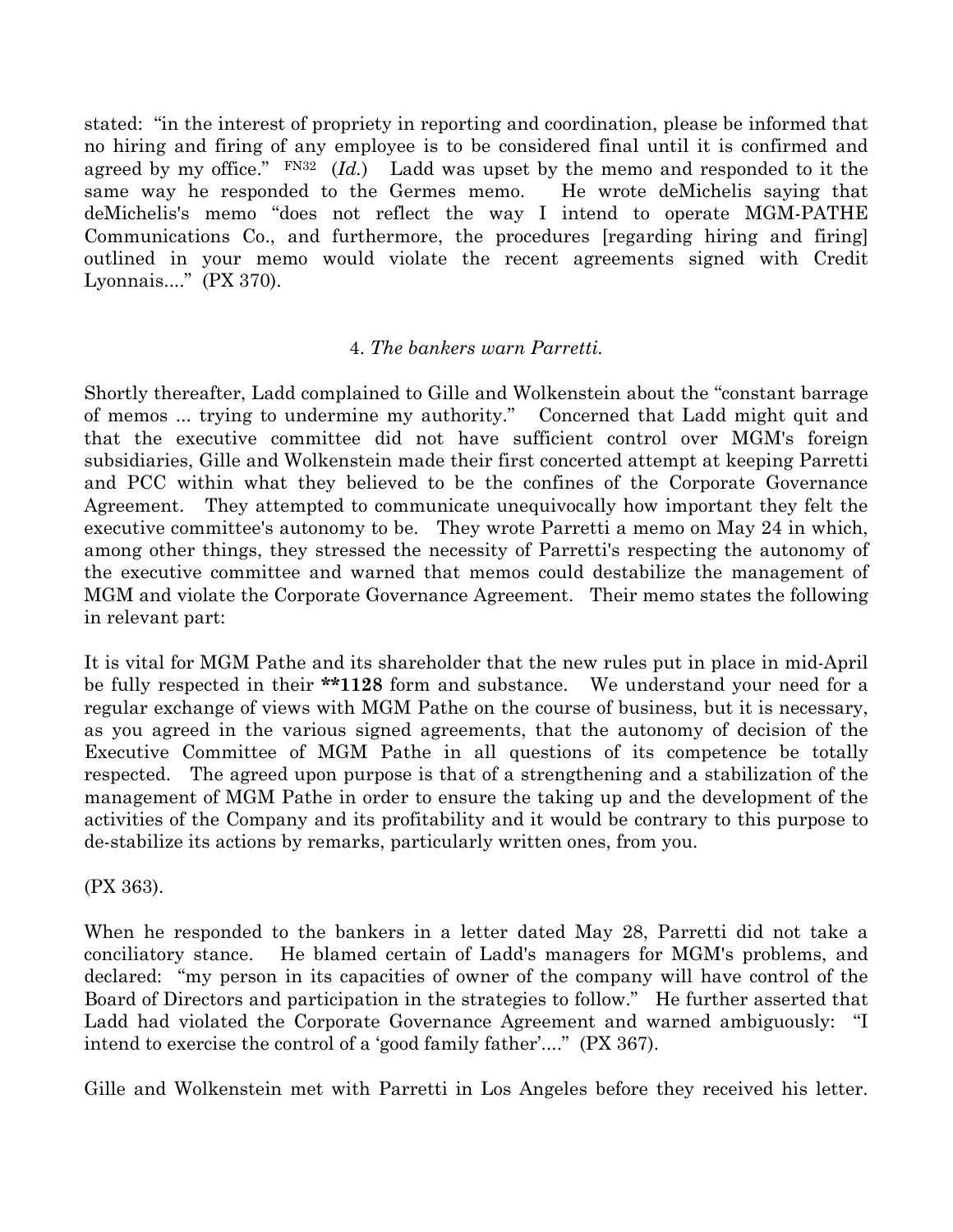On May 27, Parretti announced to them that the time had elapsed for MGM's vendors to appeal the dismissal of their bankruptcy proceeding. He told the bankers that Ladd should now be replaced. The bankers were surprised and frustrated by this position. They responded that the management reorganization at MGM had never been intended merely as theater for the bankruptcy judge. They affirmed that Ladd management thus would remain in place so that MGM could regain its health.

## 5. It is agreed that Charles Meeker will act as MGM's President.

\*16 Concerned that Mr. Parretti had not gotten the message of their May 24 letter, the bankers made their second concerted attempt to keep him to his agreement. They tried to be conciliatory. They asked Parretti to meet with them and Charles Meeker that evening to discuss Meeker's filling the as-yet-unfilled position of president of MGM. The bankers told Parretti that he might find Meeker a better conduit for communications with MGM than Ladd had been. Wolkenstein, Meeker and Ladd had previously agreed that Meeker would \*\*1129 make a good president. Not only did he have a good relationship with CLBN as its former counsel, but he had operating experience in the film industry. Moreover, Wolkenstein and Ladd felt that Ladd and his team could better focus on managing MGM if Meeker would act as a conduit for communications with PCC. That evening, Parretti told Meeker that he would be comfortable with Meeker's acting as liaison between PCC and MGM. Meeker became president of MGM on May 29.

That same day, Mr. Meeker had the first of three consecutive meetings with Parretti. In the first meeting, Parretti agreed to channel his communications with the executive committee and other MGM employees through Meeker. For his part, Meeker agreed to use his best efforts to consult with Parretti before the executive committee made a decision and to convey Parretti's comments to the executive committee in a meaningful way.

The next day, May 30, Meeker arrived at his second meeting with Parretti to learn that Parretti had invited other MGM employees to the meeting. Parretti wanted to express to William Jones, MGM's general counsel, and others that he was displeased with resolutions Jones drafted two weeks earlier for MGM's subsidiaries PEI and CEI. Parretti apparently was displeased in part because the resolutions disabled him from signing PEI and CEI checks without a cosignature.FN33 When Meeker told Parretti that the proposed meeting-including as it did MGM personnel other than Meeker-was inconsistent with the agreement he and Parretti had worked out the previous day, Parretti told Meeker that he would channel communications through Meeker only after first handling the problem of the resolutions more publicly. Parretti went ahead and publicly expressed his displeasure with Jones, and the meeting broke up.

Meeker and Parretti later met alone. Among other items, they discussed MGM's potential withdrawal from its investment in UIP. Meeker informed Parretti that the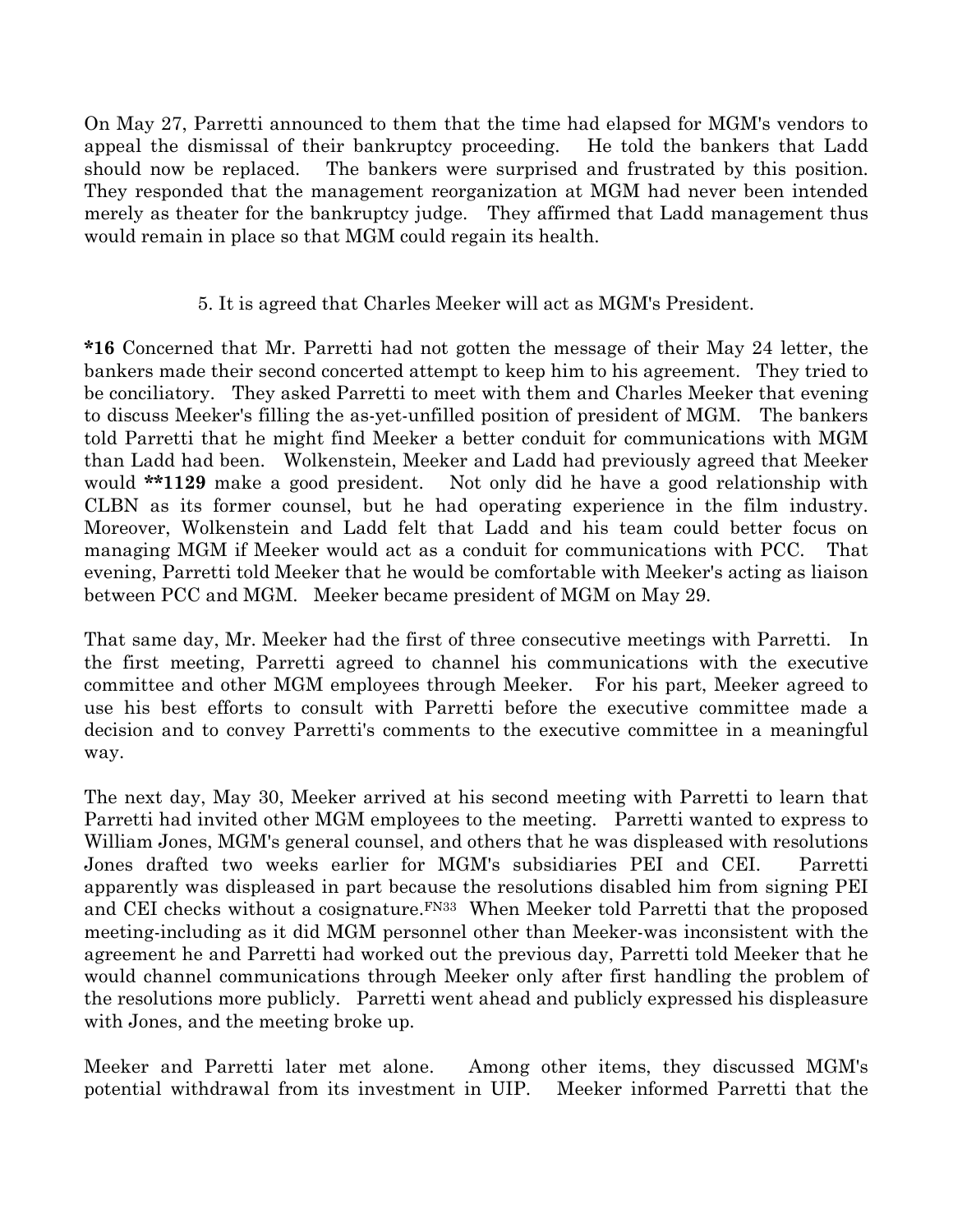executive committee had received all the documents about the transaction and thus was prepared to consider it.FN34

#### \*\*1130 6. Parretti presses his effort to control MGM.

Following expiration of the appeal time in the bankruptcy proceeding and concomitant with and just after Parretti's agreement that PCC would channel communications through Meeker, PCC executives launched a variety of memos addressing orders to much of MGM's senior management. On May 28, Avincola addressed each of the MGM department heads instructing them to send their May management reports to PCC promptly. Her memo was brief: "To: All Department Heads ... Please be advised that the Management Report, summarizing your department's transactions and on going projects for the month of May will be due on Monday, 3rd of June." (PX 366).

\*17 On May 29, Parretti wrote to Shaw, MGM's director of personnel, instructing him to increase the salary of a PCC employee still on the MGM payroll.

Also on May 29, Mr. Hamburger, PCC's general counsel, wrote to Jones, instructing him to keep Mr. Hamburger informed of MGM's activities and to send him drafts of agreements, minutes, etc. for his comments before they were finalized.

On May 30, Parretti wrote Ladd and Leonard Kroll, MGM's production manager, asking them to present him with a detailed explanation why all of MGM's films were "to some extent" over budget. (PX 375).

Finally, Ladd received a memo purportedly from deMichelis on May 31: "since MGM/PATHE Communications Co. is a subsidiary controlled by P.C.C., we hereby instruct the officers of MGM/PATHE Communications Co. to advance the necessary funds ... for the needs of Pathe Communications Corporation." (PX 384).

Ladd, Kanter and Meeker viewed these memos as grossly inconsistent with the Corporate Governance Agreement and agreed that Meeker should respond to them. Accordingly, Meeker responded to each memo, stating MGM's position that PCC's intrusive stance was "inappropriate and invalid under applicable law." (PX 398). To Hamburger, Meeker wrote that the manner in which MGM would inform PCC of MGM's affairs would be "decided by Laddie, me and the company's executive committee, not by you." (PX 396).

Meeker and Parretti met in Paris on Thursday, June 6. Parretti was angry about the memos Meeker had sent PCC. He told Meeker that they had embarrassed him and Avincola. Meeker responded that he would not need to send such memos if PCC did not send memos like the ones it sent. According to Mr. Meeker, Mr. Parretti then threatened Meeker as follows: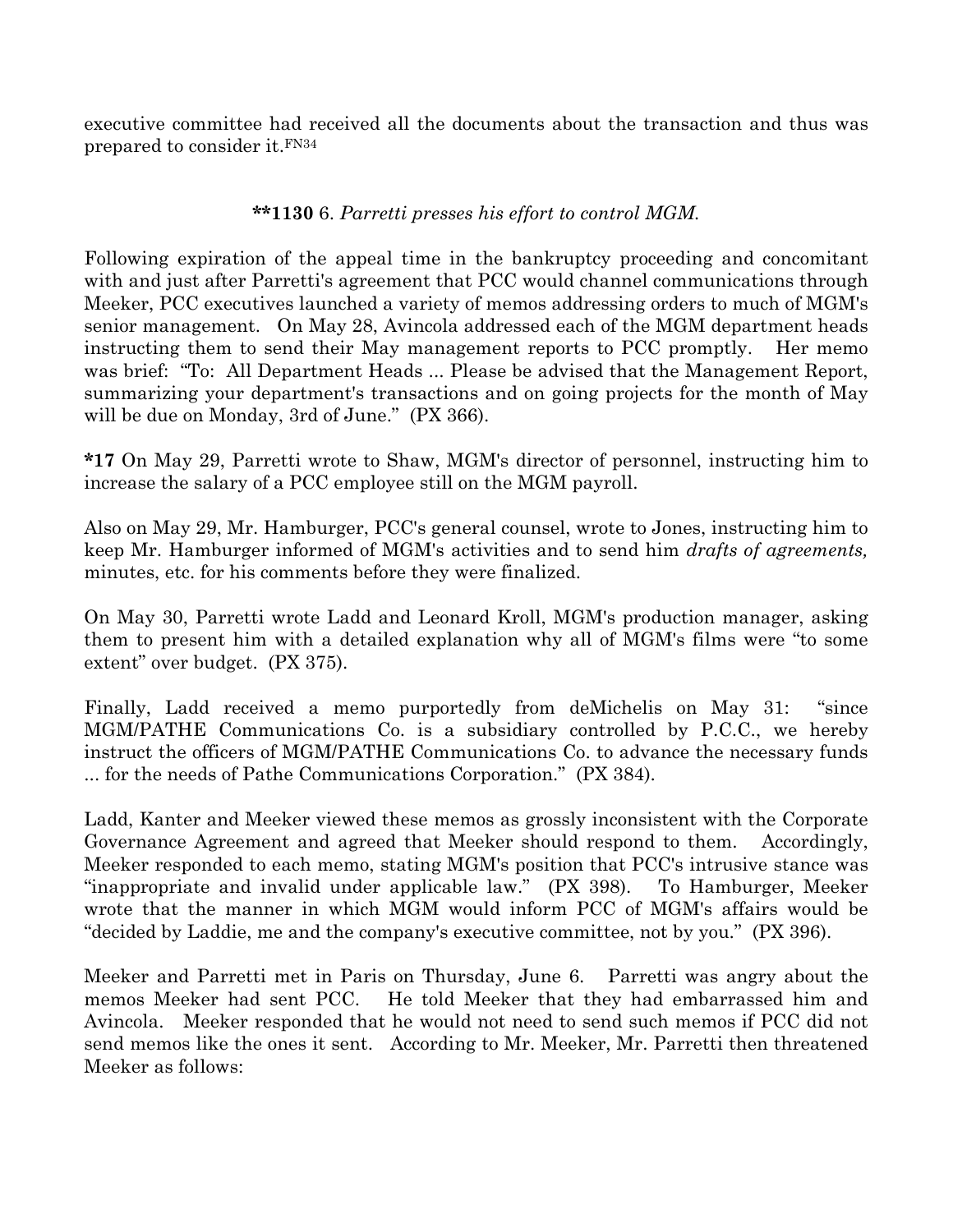\*\*1131 You have to understand. I am crazy.... I want you to understand, Meeker, that I am crazy. I want you to understand that I am really crazy.... I want you to understand that I am really dangerous. I am very dangerous. Do you understand, Meeker? I'm dangerous. I am very dangerous, Meeker. Do you understand that, Meeker? I'm very dangerous.

(Tr. Vol. VI p. 1226 (C. Meeker)).

I accept this testimony as truthful, if not necessarily an exact quotation. After this meeting, Parretti and Meeker met with Gille and Wolkenstein. Gille and Wolkenstein reaffirmed their support for the executive committee, again stressed Parretti's need to comply with the Corporate Governance Agreement and repeated their earlier request that Parretti cooperate with the executive committee's efforts to get control of the foreign subsidiaries.

Later that week, Gille and Wolkenstein dined with Parretti in Paris. Gille testified that by this point he and Wolkenstein had observed "that Mr. Parretti was obsessed with contesting the executive committee's authority...." (Tr. Vol. II p. 146 (I. Gille)). They were also concerned about reports they had from DeLaurentiis that Parretti had been pressuring Ladd to resign. When during their dinner Parretti complained about the memos PCC had received from Meeker, the bankers made their third concerted effort to induce Parretti to comply with the Corporate Governance Agreement. This time they resorted to a warning. First, they stated their view that the memos Meeker wrote were proper responses to inappropriate action by PCC. They then told Parretti: "Mr. Parretti, be very careful. We want to make sure that the corporate governance agreement is enforced, and the corporate governance agreement will be enforced....if you do not fully cooperate with the full enforcement of the Corporate Governance Agreement, we have given the agreement ways to make sure and see that this agreement is enforced."  $(Id.)$ Parretti appears to have understood the gravity of that meeting, for he testified that he "didn't like that conversation at all because Mr. Gille's tone had changed." (Tr. Vol. X p. 2205 (G. Parretti)).

H. The June 14 Board Meeting and Its Aftermath.

\*18 Far from backing down in response to the bankers' warning, Parretti and PCC's other officers instead attempted a more direct attack on the Corporate Governance Agreement.

\*\*1132 1. A legal theory to brace-up Parretti's effort to control MGM.

In Los Angeles, sometime prior to June 10, Germes discussed with Hamburger, and Theodore Cohen, PCC's corporate counsel, the question whether the Corporate Governance Agreement might be considered invalid. (Cohen Dep. at 88, 92; Germes Dep.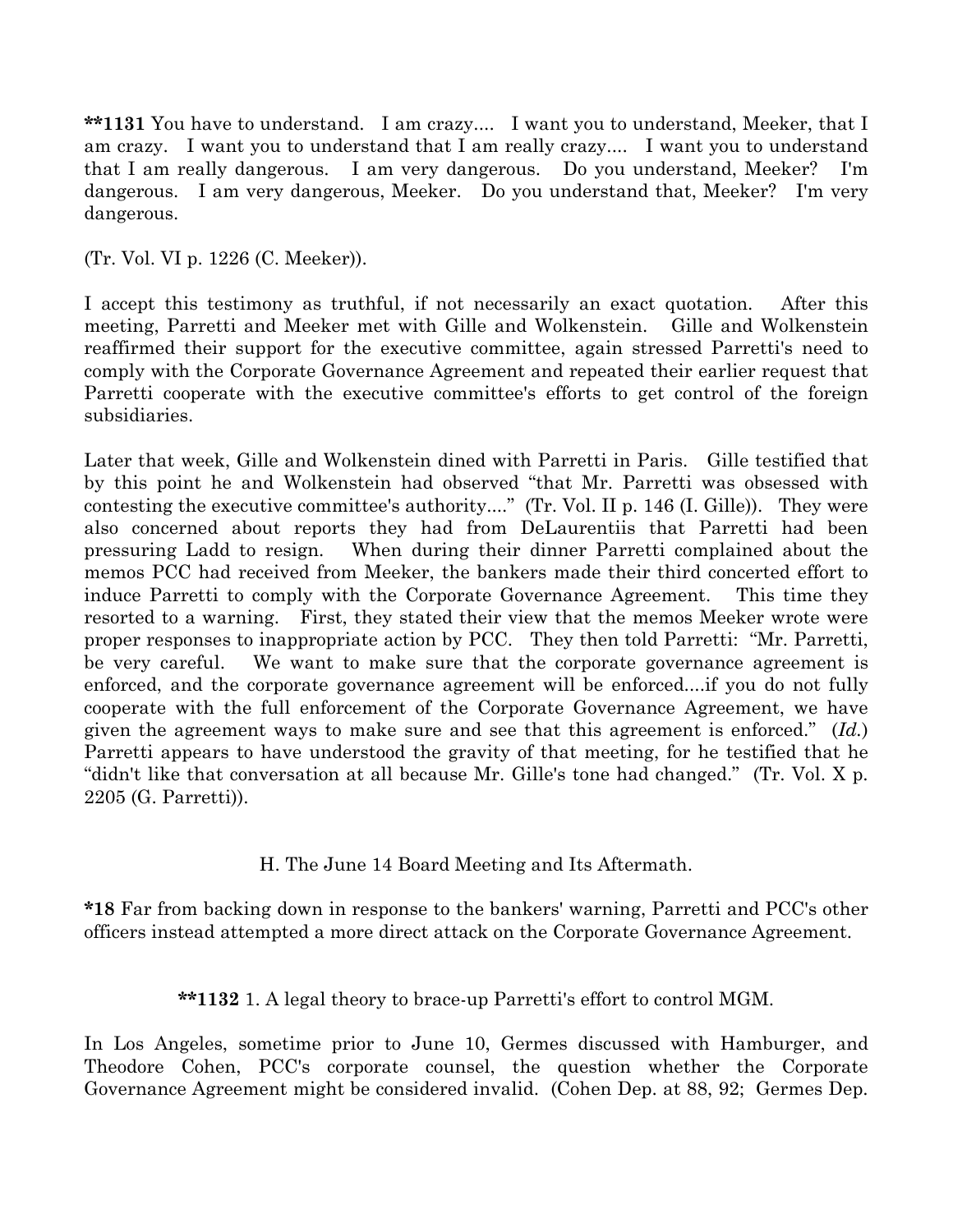at 120-21). Mr. Cohen prepared one memo on the subject for Germes on June 11 or 12 and another on June 13 or 14. (Cohen Dep. at 88-89; Germes Dep. at 119-22). Although both memos were privileged from discovery, Germes in a memo to Parretti that is in evidence, summarized the contents of Cohen's second memo:

The [Corporate Governance] Agreement effectively divests Pathe of the power to perform its legal duty to maintain a system of internal accounting controls for the activities of MGM. This legal requirement is applicable to all public companies and is imposed by Section 13(b)(2) of the Securities Exchange Act of 1934. These obligations are independently imposed on Pathe and its subsidiaries under the 1987 SEC Consent Decree....

Accordingly, the [Corporate Governance Agreement] should be deemed void as having a result that is (i) illegal and (ii) against the public policy of requiring public companies to maintain control over their financial affairs, including those of their subsidiaries.

(PX 424 at 008424). Germes understood that Parretti would use this memo in a meeting with Gille and Wolkenstein to be held on Saturday in Paris.<sup>FN35</sup> (Germes Dep. at 138).

# 2. Ms. Avincola gives notice of an MGM board meeting.

Following Germes' first discussions with Hamburger and Cohen, Avincola on Wednesday, June 12, notified MGM's directors of a special board meeting to be held on Friday, June 14, i.e., the day before Parretti's next scheduled meeting with the bank. Ladd, Kanter, Meeker and Gille (by phone from Paris) discussed whether Ladd \*\*1133 and Kanter should attend the meeting. The directors had been given no agenda, FN36 and this purportedly concerned them. They feared that, if minutes of the meeting were leaked to the press, the meeting could be used as a highly visible forum in which to challenge Ladd management, with harmful effects on the already low morale of MGM employees. Kanter called Avincola to tell her that he would agree to have a meeting but did not want it to be an official board meeting. On Thursday evening, Ladd and Kanter decided not to attend the meeting and asked Meeker to relay their decision to Parretti. Meeker left word with Avincola because Parretti was not available.

On Thursday, Parretti sent an invitation to Meeker, Germes and Hamburger to attend the meeting, but Meeker did not receive it until after the meeting. FN37 Gille called Parretti on Friday morning to confirm their meeting set for Saturday in Paris and to inquire about the board meeting.

# 3. The June 14 meeting.

\*19 The meeting was held on June 14 at PCC's offices in Los Angeles. Directors Parretti,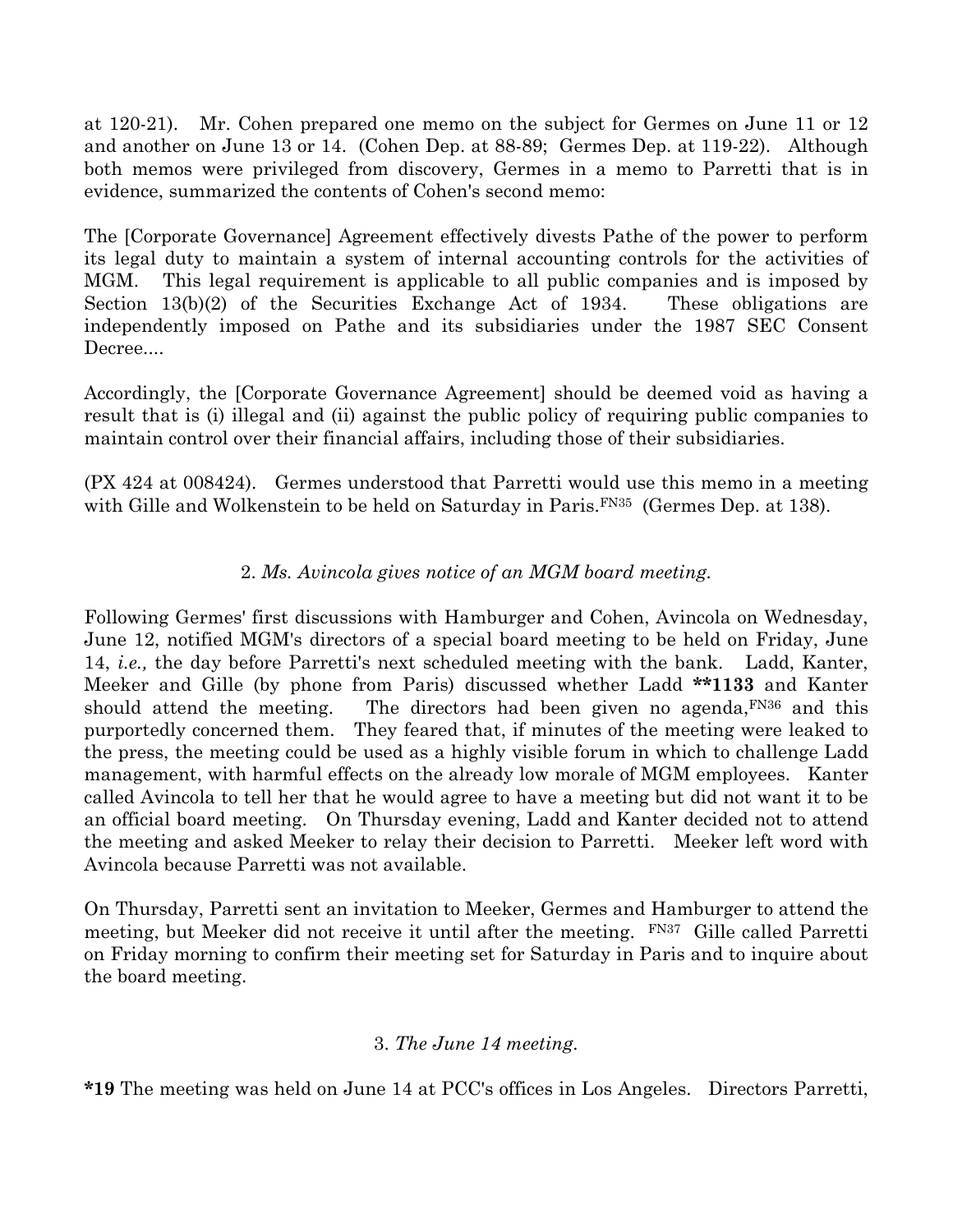Globus and Cecconi attended together with Ms. Avincola, Messrs. Hamburger, Germes, Cohen and others. Neither Ladd, Kanter nor Meeker attended the meeting. Thus, under the CGA and implementing bylaws, there was no quorum.

Minutes of the meeting were prepared, and they have played a catalytic role in this litigation. It appears to have been the early uncovering of these minutes by MGM general counsel Jones, as well as the June 15 meeting in Paris, that finally induced the bank to purport to exercise its voting power to remove defendants from the MGM board.

These minutes were prepared by Edmund Hamburger, general counsel to PCC and an experienced corporate lawyer. (Hamburger Dep. at 172-73). They went through various drafts. (PX 424-A, -E, -F). Although they are not signed, they are written in a formal \*\*1134 style typical of board minutes. They recite, purportedly *in hoc verba*, 14 resolutions, each of which is reported to have been "adopted by the unanimous vote of all Directors present" "on motion duly made and seconded."

Among the resolutions reportedly adopted were:

1. a resolution proclaiming "that the acts of this meeting of the Board of Directors of this Corporation are hereby confirmed and deemed to be efficacious."

2. a resolution confirming "the priority of the Consent Decree and the [1934] Act over any Bylaw, resolution or practices which would disenable the carrying out of duties under the Consent Decree and the Act by the management of PCC...."

3. a resolution that "the Board of Directors disapproves the contracts proposed to be entered with Messrs. Meeker, Carson, Meyer and Jones and that Edmund A. Hamburger ... is hereby authorized and directed to negotiate appropriate contracts, subject to review and approval by the management and Board of Directors of PCC."

4. a resolution "that Giancarlo Parretti be, and he hereby is, authorized to sign all agreements in order to put into proper form the existing commitments with respect to the 6420 Wilshire Boulevard property...." FN38

5. a resolution that [a certain management information system] "shall be used to the exclusion of all other systems."

6. a series of resolutions which purported to deal with various proposed transactions relating to possible sales of MGM's European subsidiaries and interests (including UIP).

(PX 424-E).

The nature and content of the board meeting is the subject of warm dispute. To plaintiffs, the June 14 meeting was an explicit, if futile, attempt to seize corporate power in violation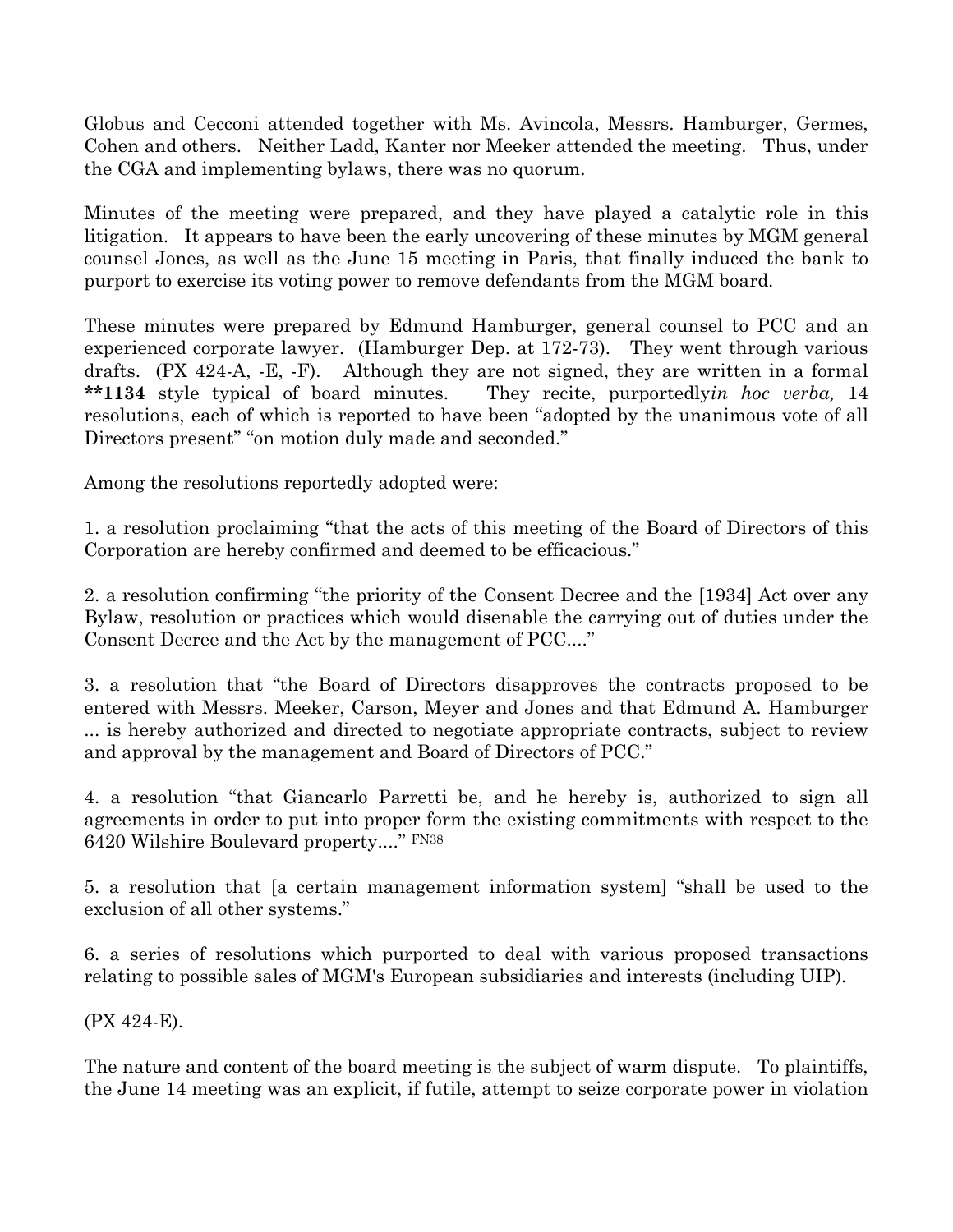of the Corporate Governance Agreement. To defendants, the meeting went ahead in the absence of a quorum only as a working session designed to permit a bare majority of the board to clarify issues and to document positions. Thus, Mr. Parretti \*\*1135 testified that he realized no binding corporate action could be taken. (Tr. Vol. X p. 2209 (G. Parretti)).

\*20 Without reaching the question whether defendants actually intended to take effective corporate action and then to document such action in the minutes, I conclude that Mr. Parretti and his associates intended the meeting and the minutes at least to give that impression. Put another way, I conclude that defendants intended to use the meeting and the minutes-in conjunction with the argument that Cohen had developed in support of the invalidity of the Corporate Governance Agreement-as pressure points to extract from the bank its agreement to allow Parretti and PCC to exercise more power than the Corporate Governance Agreement had left them. See also n. 57 infra.

I cannot accept Parretti's view that the formal nature of the minutes was a secretarial mistake, nor can I accept his contention that it was not intended that the meeting and the minutes give the impression of valid corporate action. The minutes were prepared in multiple drafts by Hamburger, a seasoned corporate lawyer and PCC's general counsel. They bear all the hallmarks of formal minutes. They contain little boiler plate language, instead containing long passages of specially drafted language such as "this Board of Directors disapproves the contracts to be entered into with Messrs. Meeker, Carson, Meyer and Jones...." Finally, the minutes were reviewed in three drafts by Avincola, Germes and Globus, all of whom were present at the meeting. They were even translated into Italian by PCC's secretary, Avincola, at Cecconi's request. (Tr. Vol. IX p. 1993-95 (L. Avincola)).

The events following the meeting leave little doubt as to the intentionally provocative character of the meeting and the minutes. After the meeting, Parretti met with Meeker as the two had previously arranged.FN39 Meeker complained that Parretti still was not using him to coordinate communications with MGM. Parretti responded that he intended to coordinate through Meeker only his communications with Ladd, but that he reserved the right to deal with other MGM employees directly. Parretti also informed Meeker that the board had taken action with respect to MGM's divestment of UIP, that he intended to give a copy of all the board's actions to the bank on Saturday and that he would not disclose to Meeker what actions had been taken until after he met with the bank. The meeting ended \*\*1136 when Parretti told Meeker that he had signed the April agreements with a gun to his head.  $FN40$ 

On Saturday Meeker, Ladd and Kanter received copies of the minutes from a secretary who had worked on them. Friday, in the middle of the night Paris time, Gille's lawyers read him a copy of the minutes and faxed to him a memo Meeker made summarizing the discussion he had had with Parretti following the board meeting. Meeker spoke with Gille by telephone. He asked Gille if the bank still supported the executive committee.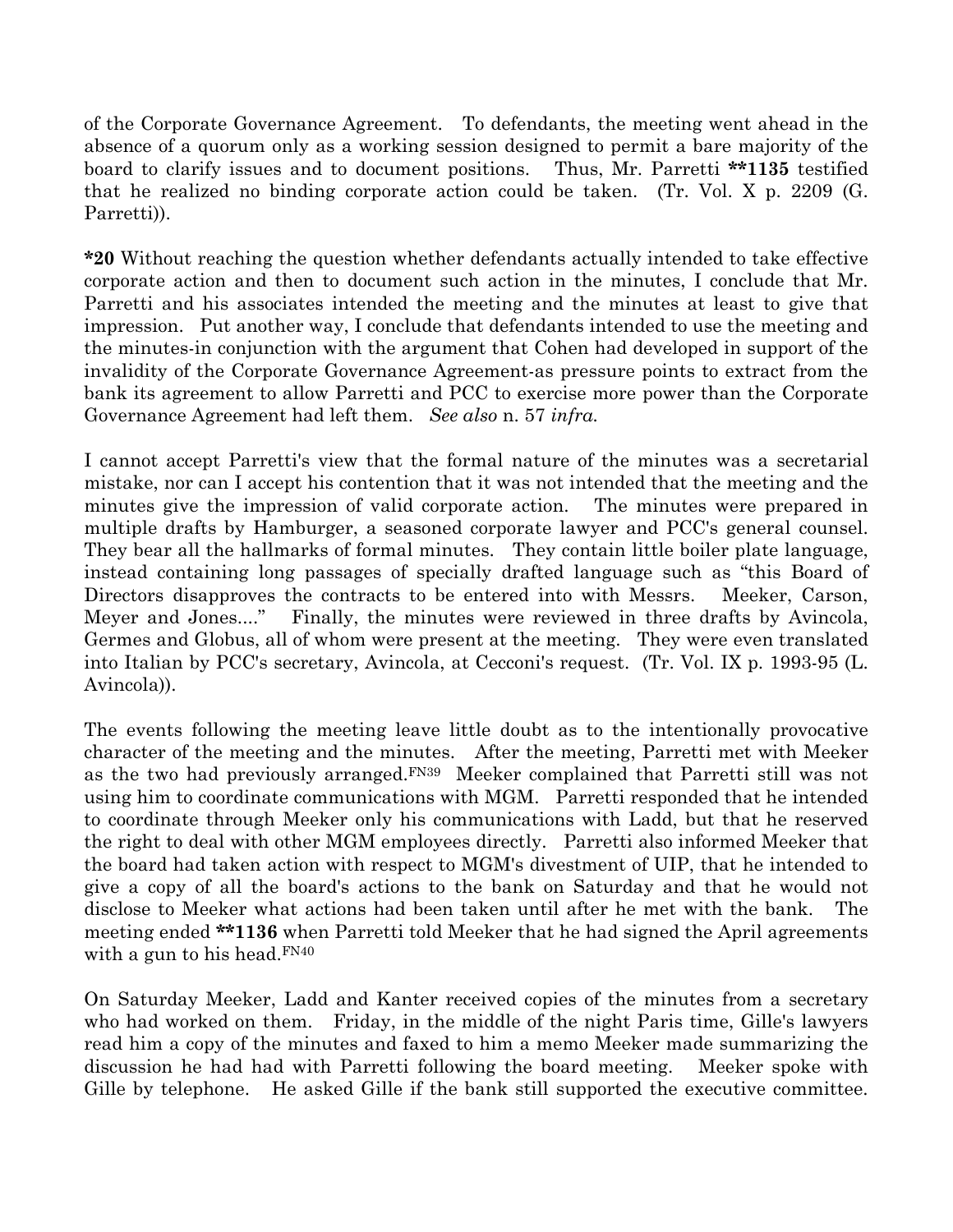Gille replied that it did and indicated that, if necessary, the bank might even use its voting rights in that regard.FN41

4. Parretti and the bankers meet in Paris immediately following the June 14 meeting.

\*21 Parretti had traveled to Paris immediately after the board meeting to meet with Gille and Wolkenstein. Although he and the bankers briefly discussed preliminary negotiations that Parretti had had with potential investors in MGM, their meeting focused on the MGM board meeting and the validity of MGM's corporate governance arrangement. Gille asked Parretti whether there had been a quorum present at the board meeting. Parretti answered "no" but went on to explain that a quorum was not necessary because the concept of a quorum is a joke in the U.S. since creating one there is so easy.

At the meeting, Parretti discussed the inconsistency he claimed existed between PCC's consent decree and the Corporate Governance Agreement. He stated his view that the delegation of authority to the executive committee was inconsistent with the consent decree's requirement that PCC devise and maintain a system of internal accounting controls. He gave the bankers a copy of the consent decree and told Gille that the bank must accept that, because of the stupidity of its lawyers, the Corporate Governance Agreement was invalid. FN42 In Parretti's view, MGM could not engage in transactions\*\*1137 without first securing PCC's consent. Also in his meeting with Gille, Parretti explained that Ladd and Kanter would be removed from their directorships if they missed another board meeting.FN43 Parretti did not give Gille, in that meeting, a copy of the minutes of the board meeting. However, he agreed to send Gille a copy on Monday. Gille testified that his meeting that day with Parretti had been very "tense" and that, as Parretti left the meeting, he told Gille: "If I take action against you, I will warn you of it ahead of time." (Tr. Vol. II p. 160 (F. Gille)).

On Monday, June 17, after conferring with Mr. Haberer, the chairman of Credit Lyonnais, and Mr. Wolkenstein, Gille concluded that Parretti had failed to comply with the CGA in form and substance. He then authorized CLBN to exercise its rights under the Voting Trust Agreement. CLBN then broke the escrow in which it held its rights to vote PCC's MGM stock. It registered the Voting Trust Agreement with MGM, had the MGM shares transferred into its name and executed a shareholders' consent purporting to remove Parretti, Globus and Cecconi from the MGM board and replacing them with Meeker, Meyer and Jones.

II.

The foregoing narrative does not exhaust the facts or alleged facts that are relevant to one aspect or another of the parties' dispute. Large and involved aspects of the dispute have not been touched upon. But the foregoing does provide the basic context for identifying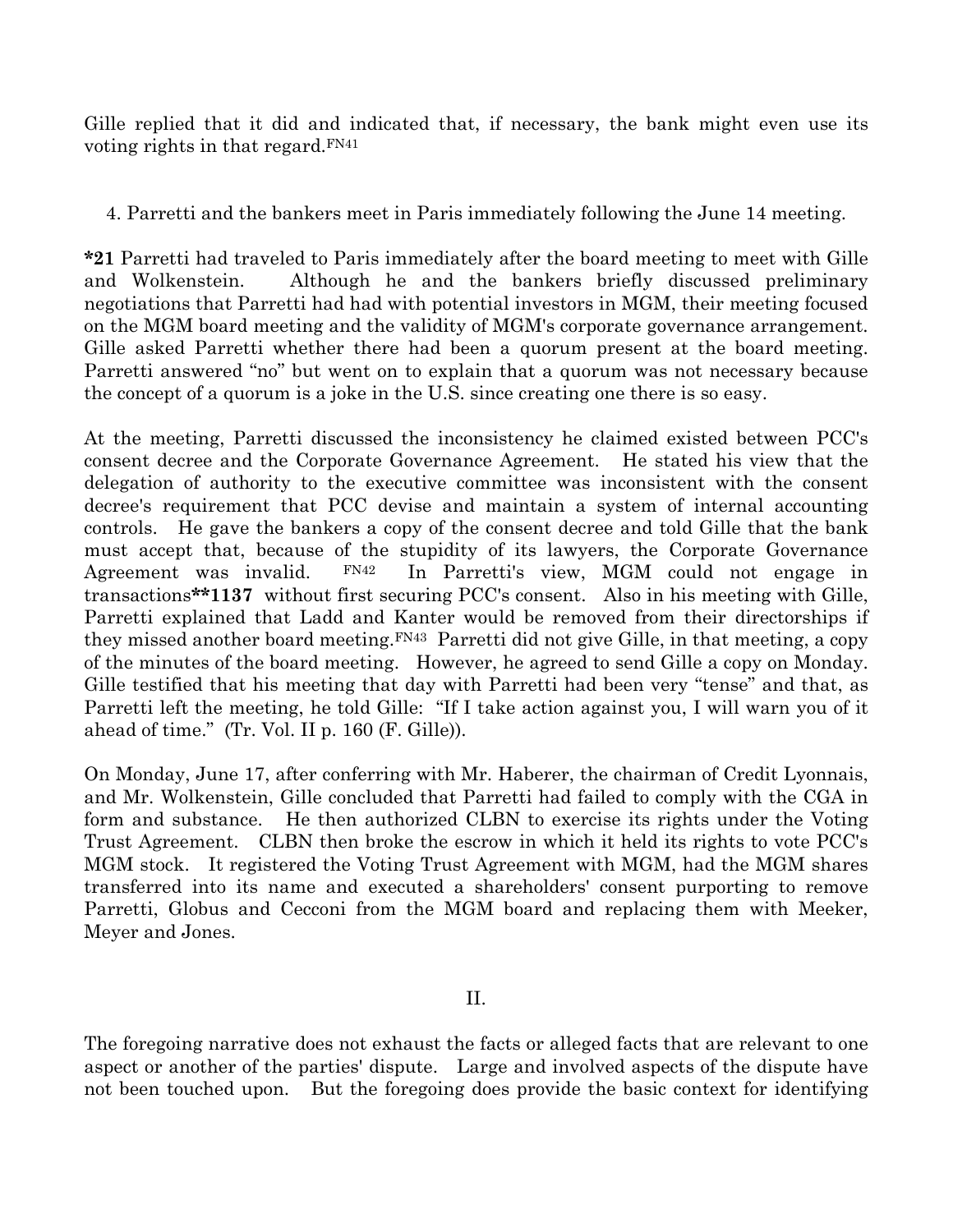and resolving the material issues presented by the pleadings in this case.

\*\*1138 For the reasons set forth below I conclude that Giancarlo Parretti was guilty of material breaches of the Corporate Governance Agreement. I conclude as a consequence that the action of CLBN in purporting to exercise its rights under the Voting Rights Agreement and the Voting Trust Agreement was valid and effective corporate action. Moreover, I conclude that CLBN did not itself breach its agreements with Mr. Parretti or his affiliates or behave towards him in an inequitable or unfair way. See pp. 75-89 *infra*. Thus I will dismiss the defendants' counterclaims with prejudice.

\*22 Putting aside, for the moment, all questions of moral blame or legal liability, it appears from the credible evidence entirely clear that the management structure contemplated by the Corporate Governance Agreement in April had by June proven entirely unworkable. Following the June 14 "board" meeting and the discussions between Messrs. Parretti and Gille in Paris shortly thereafter, the commercial reality of the situation effectively forced the Bank to choose between two options. The situation could not go on with the same personalities and the same legal structure in place if there was to be any hope to salvage MGM. The bank could accede to Mr. Parretti's implicit demand to remove Mr. Ladd from office and return the Company to the operating control of Parretti and his designees or it could exercise its power under the April Voting Trust and remove Mr. Parretti, Ms. Cecconi and Mr. Globus from the MGM board. In either event the toodelicate balance thought to be workable under the Corporate Governance Agreement would be radically reformulated.

I believe that, in the circumstances, the bank's election to remove the defendants from office was a reasonable one, even if one assumes that Mr. Parretti was at all times operating with subjective good faith under the Corporate Governance Agreement. However, upon consideration of the evidence, I am required to conclude that Giancarlo Parretti did not act with that degree of good faith that contracting parties are entitled to expect and demand.

More specifically, I conclude that he breached the foundational obligation implicit in every contract, to refrain from acting with respect to the subject matter of his contract so as to deny or materially impair the value bargained for by his promisee. From the outset Mr. Parretti adopted a course of conduct that insistently and continually breached the obligation to act with respect to the subject matter of the contract in good faith and to deal fairly, so that the bargain for which the other gave value should not, by his action, \*\*1139 be defeated or materially impaired. California law, which governs the performance of the Corporate Governance Agreement, recognizes this obligation, see, e.g., Seaman's Direct Buying Service v. Standard Oil Co., 36 Cal 3d 752, 686 P.2d 1158 (Cal.1984); Berkeley Lawn Bowling Club v. City of Berkeley, 42 Cal App 3d 280, 286-7 (1974), as does our own law. Wilgus v. Salt Pond Investment Co., Del.Ch., 498 A.2d 151 (1985); Katz v. Oak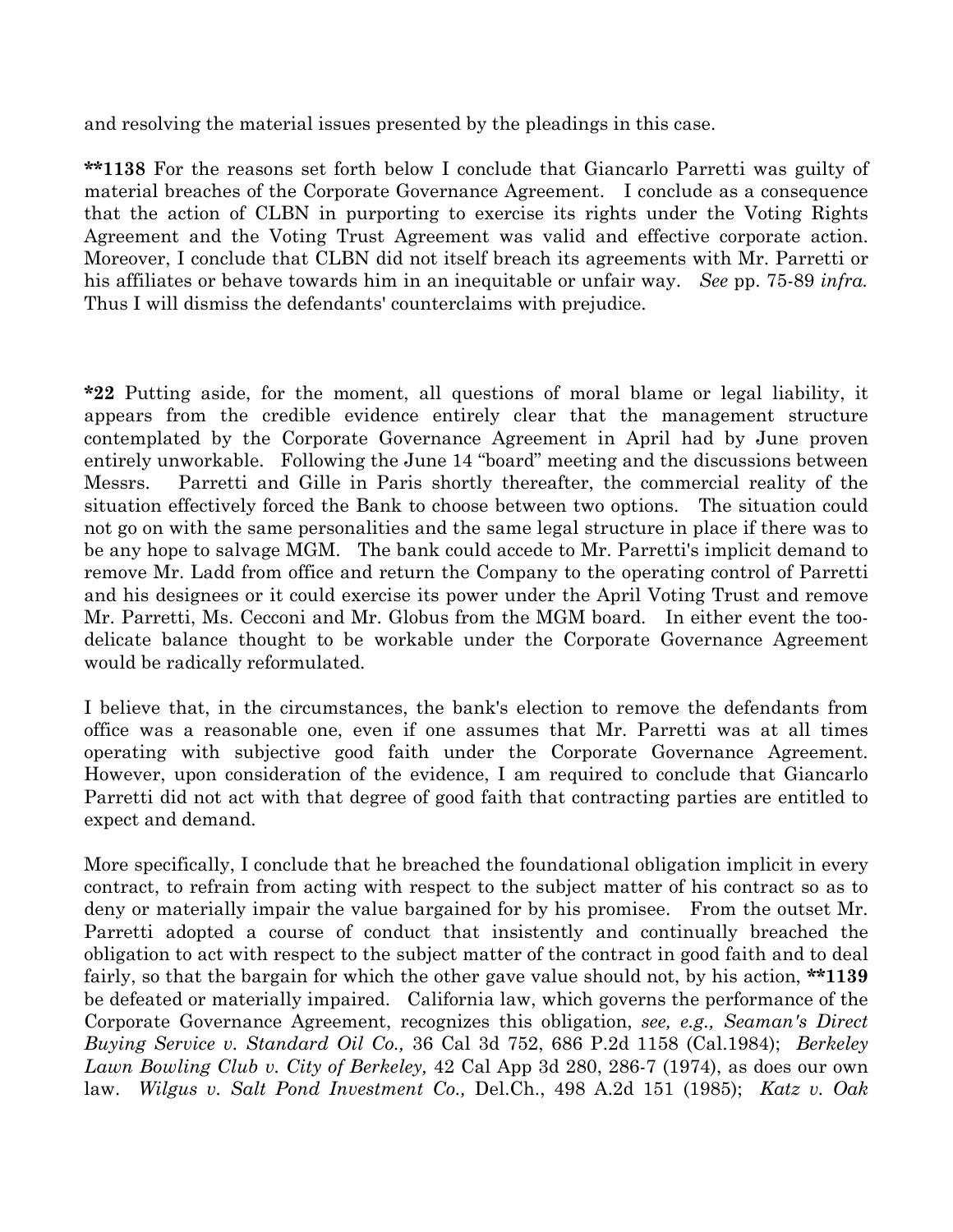Industries, Inc., Del.Ch., 508 A.2d 873 (1986). See generally Restatement 2d Contracts § 205 (1981); see pp. 57-59 infra.

Moreover, I conclude that Mr. Parretti failed to disclose to CLBN material information (i.e., Reteitalia Put) concerning the financial condition of MGM at the time of the April agreements and during the following weeks, as the bank extended millions of dollars of additional credit to MGM. This failure violated the covenant contained in paragraph 7 of the CGA. See pp. 67-75 infra. I find it unnecessary to determine whether the nondisclosure of the Reteitalia Put agreement constituted common law fraud. See Michelson v. Duncan, Del.Supr., 407 A.2d 211, 224 (1979); Anderson v. Handley, 149 Cal.App.2d 184, 308 P.2d 368, 369 (1957) (elements of fraud).

### A. Giancarlo Parretti Failed to Comply "In Form and Substance" with the Corporate Governance Agreement.

### 1. Mr. Parretti's rights and obligations under the CGA.

\*23 In a simple single transaction contract the obligations of the parties are usually discreet and easily identified: to render a single performance or to pay a stated price, for example. When a contract contemplates not a single performance or set an identified performance but contemplates an on-going relationship of some sort, difficulties in defining contractual obligations at the outset will increase. As the scope or time-frame of the contractual relation is extended, the express allocation of risks of future contingencies becomes more difficult. In only a moderately complex or extend contractual relationship, the cost of attempting to catalog and negotiate with respect to all possible future states of the world would be prohibitive, if it were cognitively possible.  $F_{N44}$  In such contracts some things must be left to the good faith of the parties.

The Corporate Governance Agreement is a contract that established a new tripartite relationship among Mr. Parretti and PCC; Mr. Ladd; and CLBN with \*\*1140 respect to the governance of MGM. While that agreement was certainly specific in much that it contemplated, it contemplated a relationship that, perhaps necessarily, entailed some ambiguity as well. Surely, Mr. Ladd and the executive committee under his control would have exclusive authority, with stated limits, to exercise the powers of the MGM board that were delegatable, but the parties intended as well that Mr. Parretti would designate three directors and would manage PCC's "currently existing assets and liabilities" (PX 222 p. 2). What was the content of Parretti's rights as an MGM director or as a representative of its 98.5% shareholder? The parties could not, or at all events did not, attempt in their agreement to be highly specific in defining that role. This does not mean that their contract fails, but rather that the question whether subsequent action by either party violates the obligations assumed in the contract entails a contextual construction of the obligations assumed. See 3 Corbin on Contracts § 534, at 11-12 (1960).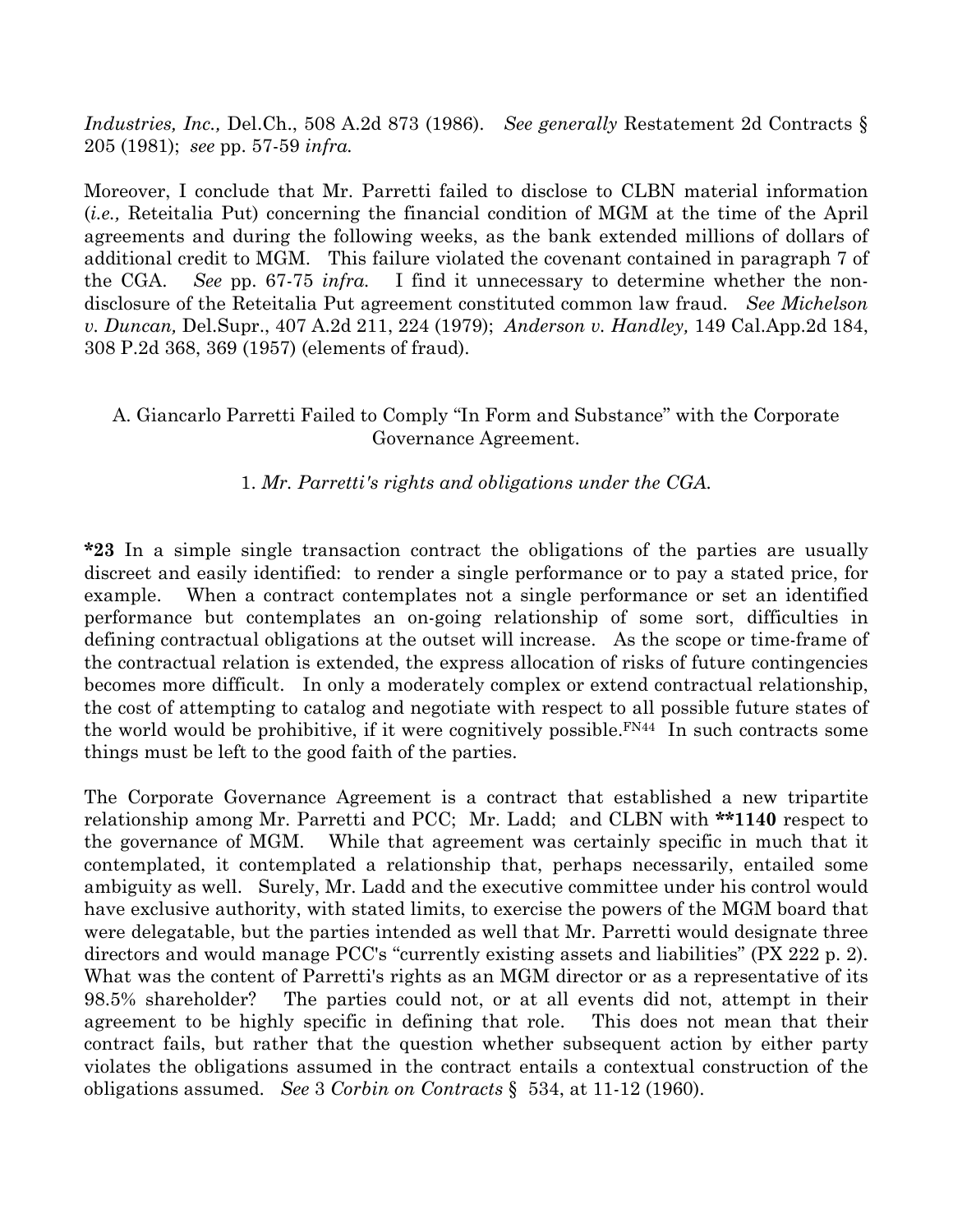Generally speaking, contracting parties are, to a large extent, entitled to act selfishly to promote their own interests under the contract. While in a relational contract it may be short-sighted and bad business to do so, they generally are entitled to push their claims of entitlement under a contract in an attempt to maximize their self-interest. But while contracting parties are not fiduciaries for each other, there are outer limits to the selfseeking actions they may take under a contract. Where one party's actions are such as to deprive the other of a material aspect of the bargain for which he contracted, the first party will be found to have violated that elemental obligation of all contracting parties to deal with each other in good faith and to deal fairly with each other with respect to the subject matter of the contract. That is the case here.

### 2. Mr. Parretti Breached An Obligation to Act in Good Faith and Deal Fairly with MGM and CLBN.FN45

\*24 From the outset of the new regime contemplated by the Corporate Governance Agreement, Mr. Parretti took very aggressive positions vis-a-vis Mr. Ladd and CLBN. His first memo to Ladd, the day after the signing of the \*\*1141 CGA, constituted dramatic evidence of an intent not to accede to Mr. Ladd's management of MGM, but to confront and challenge it. I will expand a bit upon this incident, which is touched upon above (p. 34) because, coming immediately at the outset, it is illuminating and it had the effect of delaying for two weeks Mr. Ladd's full management of MGM.

Among the piles of papers, which present at the signing of the CGA and which Mr. Parretti himself probably never read, were draft resolutions modifying the MGM bylaws as contemplated by the CGA. Most importantly, those resolutions created the two member executive committee contemplated by the CGA and defined its broad powers. Recall that the CGA itself had provided that the board of directors "shall consist of Mr. Alan Ladd, the Chief Operating Officer of MGM who is to be hired by Mr. Ladd and three persons named by Mr. Giancarlo Parretti." FN46 The CGA also stated that "if the Chief Operating Officer ceases to serve for any reason, a successor shall be selected by  $Mr.$  Ladd or his successor." Finally, of course, the CGA provided that "An Executive Committee, consisting of Mr. Alan Ladd and the new Chief Operating Officer will be authorized and created ... pursuant to which all corporate power and duties permitted by law ... to be delegated ... shall be delegated exclusively to the Executive Committee."

The draft implementing resolutions present at the signing provided, in part; as follows:

There shall be an Executive Committee ... consisting of the Chairman of the Board and the Chief Operating Officer of the corporation. Both members ... shall constitute a quorum ... provided that if there is a vacancy on the Executive Committee, the remaining member shall constitute a quorum.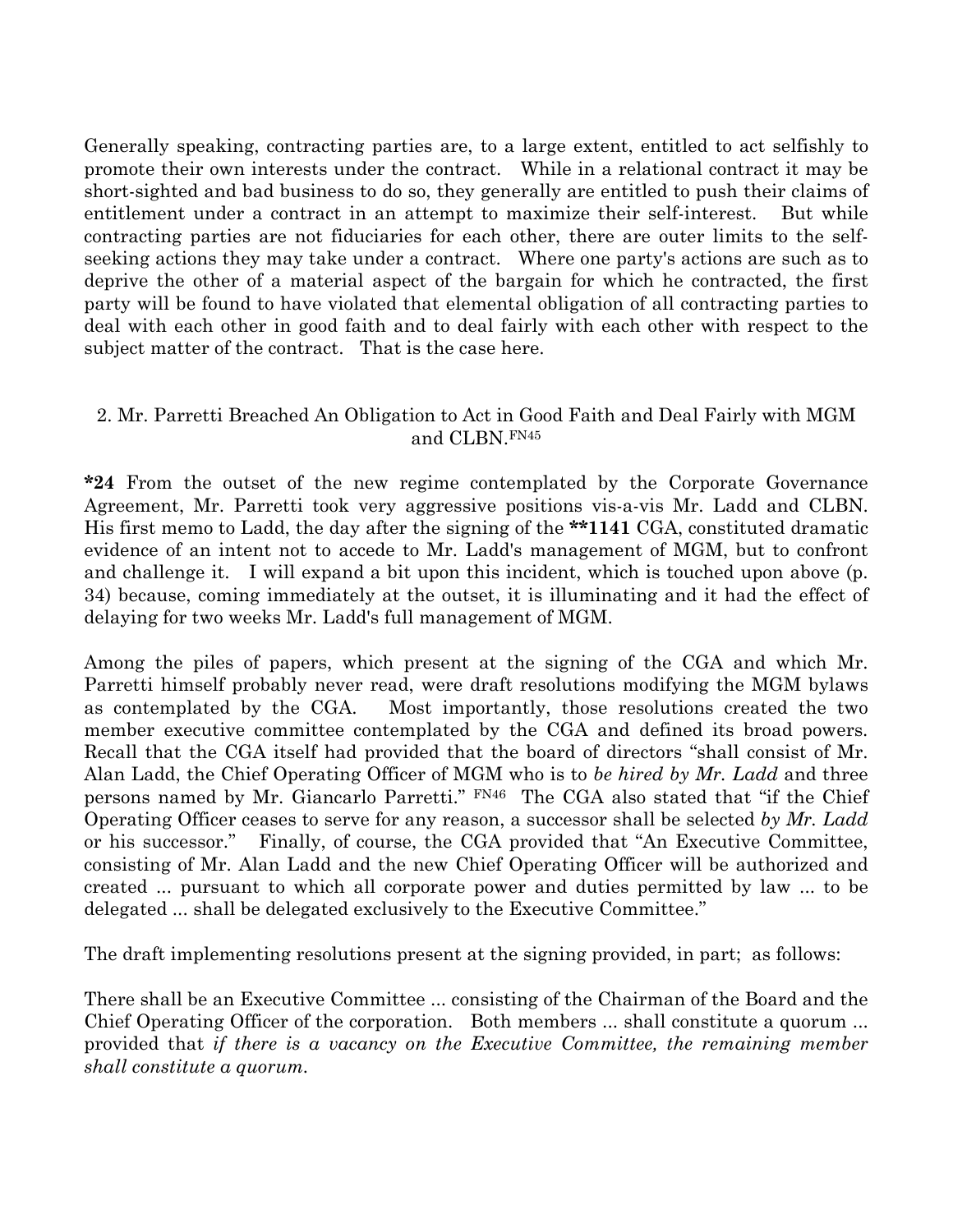PX 221 Tab 24, Exh. A. I am satisfied that this resolution was adopted by the MGM board at its meeting held on April 16th or 17th 1991 in conjunction with the closing. See Hamburger Dep. at 330-31.

As indicated above, on April 17, Mr. Ladd drafted a memorandum addressed to all officers of MGM. Among other things, that memo announced the "new management structure" and attached copies of resolutions that it said had been adopted by the new executive committee. Among other things those resolutions: (1) \*\*1142 changed the signatory power on the companies bank accounts (requiring Mr. Parretti or any persons affiliated with him to get a cosignature from Ladd or a person appointed by him); (2) suspended the power of any officer to expend or authorize an obligation in excess of \$5,000 in the ordinary course of business; and (3) suspended the closing, execution or taking of other action with respect to any pending transaction, except with the approval of Mr. Ladd or designated persons.

\*25 All of these steps plainly were within the legal power of the executive committee under the CGA and the implementing resolutions. But Giancarlo Parretti's reaction to them was immediate and hostile. On April 18, he wrote to Ladd, in part, as follows:

I have received a copy of the resolutions you purportedly adopted on April 17, 1991. As the owner of the Company, and on behalf of a majority of the boards of both PCC and MGM-Pathe, I wish to inform you that these resolutions are invalid, since, among other things, they do not conform to Exhibit 4 [the CGA] or other requirements.

Since these resolutions are invalid, I trust that you will immediately advise everyone of that fact. As to the banking resolutions, I am certainly not opposed to changes in our authorized signatories, but I think we should discuss the particulars in person.

Mr. Parretti's position, it later developed, was that the executive committee could not function at all until the entire board met and designated the contemplated second member. This position was totally inconsistent with the language of the board resolution that, I find, had been adopted. Moreover, even if Mr. Parretti's position had been technically sound, it was formal and did not involve a question of substantive rights. Ladd plainly had the right to appoint the chief operating officer under the CGA; Parretti and PCC had the obligation to designate that individual for a board set and to cause him to be appointed to the executive committee. There was, legally, no room for further deliberation (or negotiation) on this point. It is not clear what purpose Parretti's challenge to Ladd served other than to challenge Ladd and to improperly delay the implementation of Ladd's control of MGM. Thus, while I interpret Mr. Parretti's April 18 letter to be legally incorrect, more importantly, I conclude that it evidences an intent at the very outset of the new relationship to be adversarial and combative.

\*\*1143 I do not conclude lightly or easily that the covenant of good faith and fair dealing was violated here. The entire course of conduct of defendant up to and including the June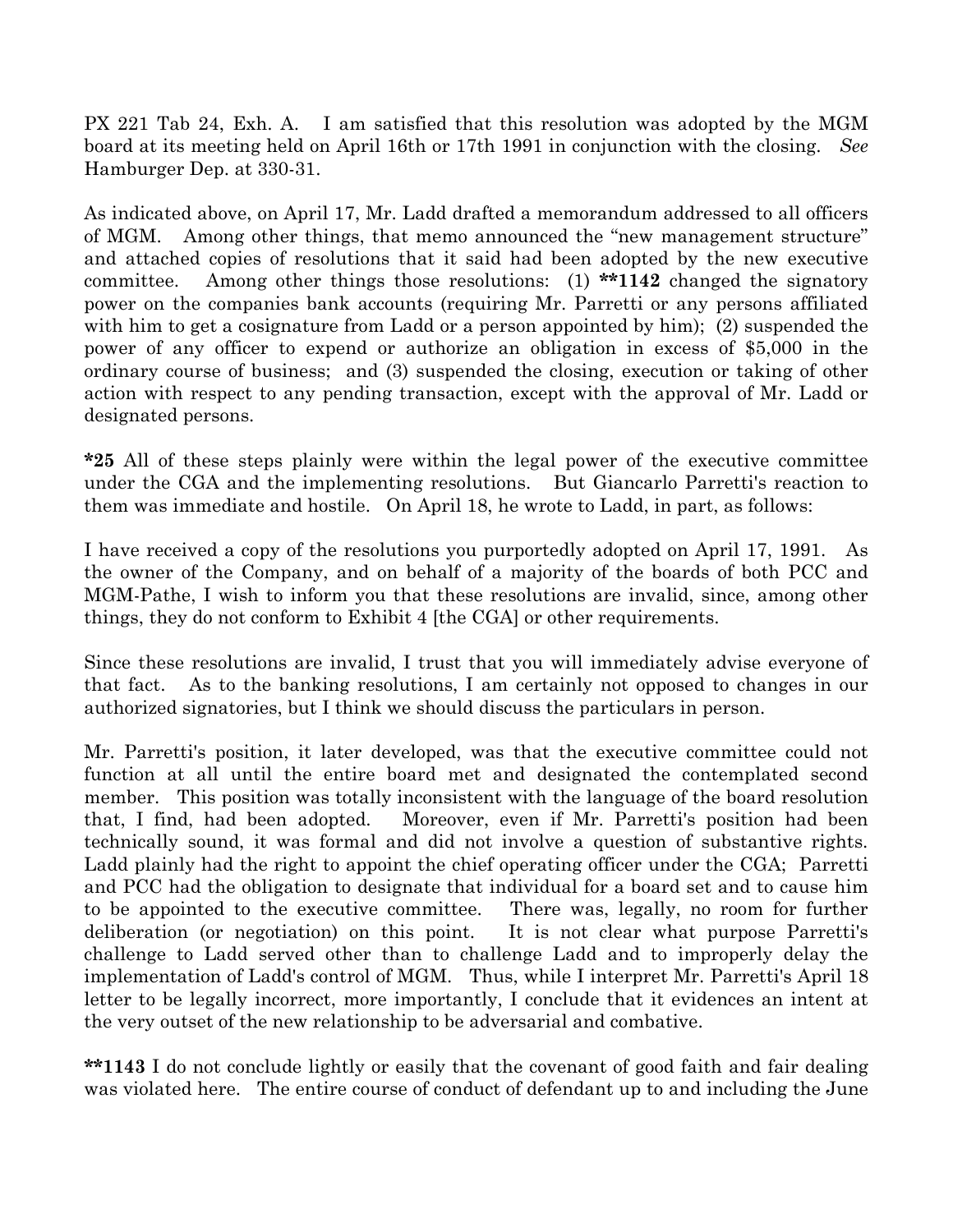15 Paris meeting does, however, force me to that conclusion. That is, I conclude that no reasonable negotiator who consented to the mid-April agreements (including the CGA) could have concluded, if all of the actions of Mr. Parretti and his agents up to June 15 were considered, that such action would constitute compliance "in form and substance" with the CGA. See Katz v. Oak Industries, 508 A.2d at 880 (statement of legal test).

Among the acts done by Mr. Parretti, or those who were associated with him and under his direction, that reflect the failure to comply with the substance of CGA are the following: (1) Parretti's May 3rd attempt to get a right of prior approval on any rehiring of former employees (see p. 34 supra ); (2) Mr. Germes' May 7 memo to Tom Carson (MGM's CFO) demanding that prior to the implementation of transactions, information of various kinds be provided to him (see text at note 31); (3) the May 13, 1991 memo to Mr. Shaw directing that "no hiring or firing of any employee is to be considered final until it is confirmed and agreed by [Mr. deMichelis]" (p. 37 supra ); (4) the May 28 Avincola memo to MGM department heads instructing them to make reports to PCC  $(p. 42)$ ; (5) the May 29 Parretti memo to Shaw telling him to increase the salary of a person on the MGM payroll (p. 42); (6) the May 29 memo of PCC general counsel Hamburger to MGM lawyers telling them that before any transactions were finalized he should be sent drafts of all agreements, etc. (p. 42); (7) Mr. Parretti's June 6 threat to Mr. Meeker in Paris (p. 43); (8) the dispute about the form of internal MGM reports (see p. 51 n. 40); (9) Parretti's refusal to refrain from direct communication with MGM subordinate personnel (p. 51); (10) Parretti's elaborate maneuvering (including the June 14 board meeting, and the statement at the June 15 Paris meeting that the CGA was invalid) designed to force CLBN to abandon its right to have Ladd manage MGM.

\*26 These acts were plainly materially disruptive and fall beyond the scope of action that might lie in the broad border of ambiguity that the parties left in defining Mr. Parretti's rights and obligations under the CGA. They evince a committed effort to wrest back much, if not all, of that which Mr. Parretti purportedly granted in consideration of the various forms of consideration extended by CLBN \*\*1144 and by Ladd FN47 since April. I reject completely defendants' characterization of these actions as simple requests for information and actions without substantial impact upon MGM. Plainly, the efforts to achieve pre-authorization review of transactions such as Mr. Germes and, later, Mr. Hamburger sought constitute attempts to interfere with the on-going management of the Company by the Ladd management team. These efforts by Mr. Parretti and other PCC personnel had an effect upon the functioning of MGM. One would be amazed if they did not. But that the Ladd management was resolute in dealing with Mr. Parretti's demands does not make his conduct, which was inconsistent with the most basic provisions of the CGA, harmless. Far from that, it appears to me that the well-being of the enterprise could not much longer sustain the sort of open warfare that by mid-June had become too obvious to ignore.

The culmination of these acts illuminates the problem as clearly as the early, April 18 memo illuminates Mr. Parretti's basic approach. Mr. Parretti wanted Mr. Ladd to be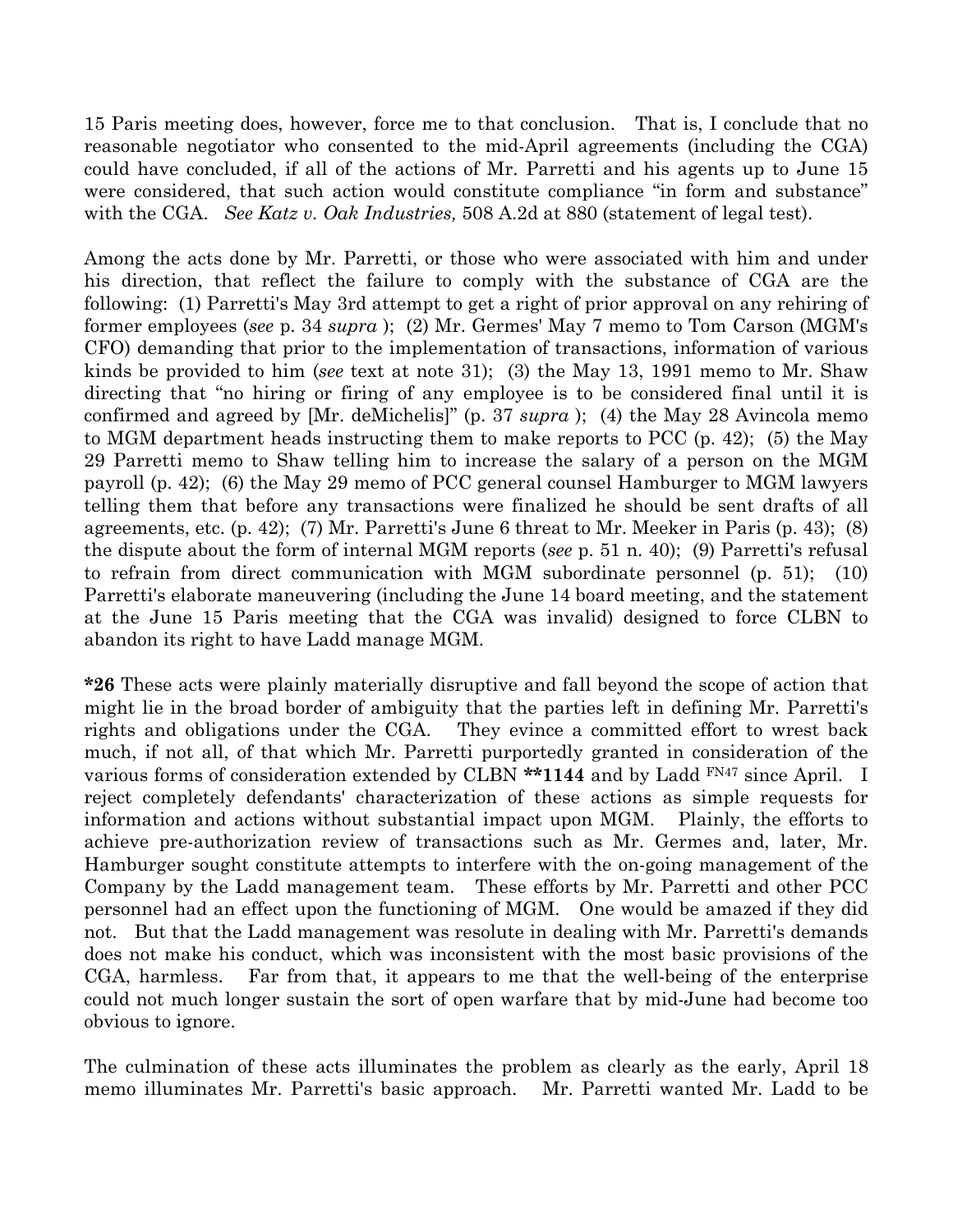gone. (Tr. Vol. II p. 141 (F. Gille)). If he could not force him out, he wanted to have acknowledged dominance over him and Charles Meeker. This explains the "resolution" at Parretti's rump board meeting of June 14 to the effect that a director would be automatically removed if he missed two consecutive meetings. At the June 15 Paris meeting with Gille and Griffault of CLBN, Parretti expressed the view that Ladd would be removed if he did not attend the next board meeting. There was no legal foundation for this claim but, as I see Mr. Parretti, he was interested not in legalisms but in dominance.

The Cohen legal memos and the assertion by Parretti that the CGA was invalid most pointedly demonstrate the final bankruptcy of the governance structure that the CGA had contemplated. With these charges and with the assertion of the right to throw Ladd off the board, Mr. Parretti deliberately pushed matters to a crisis. The Bank might have responded by a partial or total capitulation (i.e., consent to Ladd's removal) or by removing Mr. Parretti. Mr. Parretti no doubt fostered the hope of the former outcome. He had some ground for that hope. The Bank's relationship with Ladd was not of long standing and was not financially involved as was its relationship with Mr. Parretti. One imagines that Mr. Parretti understood\*\*1145 that he was pushing the CGA to a crisis but that he misunderstood in what direction CLBN would jump, if it were pushed to do so.

One need not psychoanalyze Mr. Parretti, however, to conclude that his actions sought to deprive Mr. Ladd of the power for which he and CLBN had contracted and did so to a material extent. To conclude that the covenant of good faith and fair dealing has been breached, we need not conclude that the breaching party actually intended to violate a contract right. "Subterfuges and evasions violate the obligation of good faith in performance even though the actor believes his conduct to be justified." Restatement (Second) of Contracts § 205 (Comment d) (1981). The question is not whether Mr. Parretti believed that his pushing, his threats and his lack of candor constituted evasions of his contractual obligations under the CGA, the question is whether they objectively were. For the reason set forth above, I conclude that they were.

#### B. Mr. Parretti Breached the Warranties Contained in Paragraph 7 of the CGA.

\*27 In paragraph 7 of the Corporate Governance Agreement, Parretti committed to disclose all material transactions engaged in by MGM and all related party transactions:

Giancarlo Parretti hereby represents and warrants to the best of his knowledge that (a) all material agreements or understandings or other material liabilities of MGM as of the date hereof are fully reflected in the financial statements of MGM to the extent required; and (b) all agreements between senior management and MGM have been disclosed.

FX 221, Tab 5 at p. 6. Plaintiffs complain that this undertaking was breached at the time of the signing of the CGA (and its release from escrow) in a number of material respects. I need not extend this lengthy opinion by an evaluation of each of these claims because,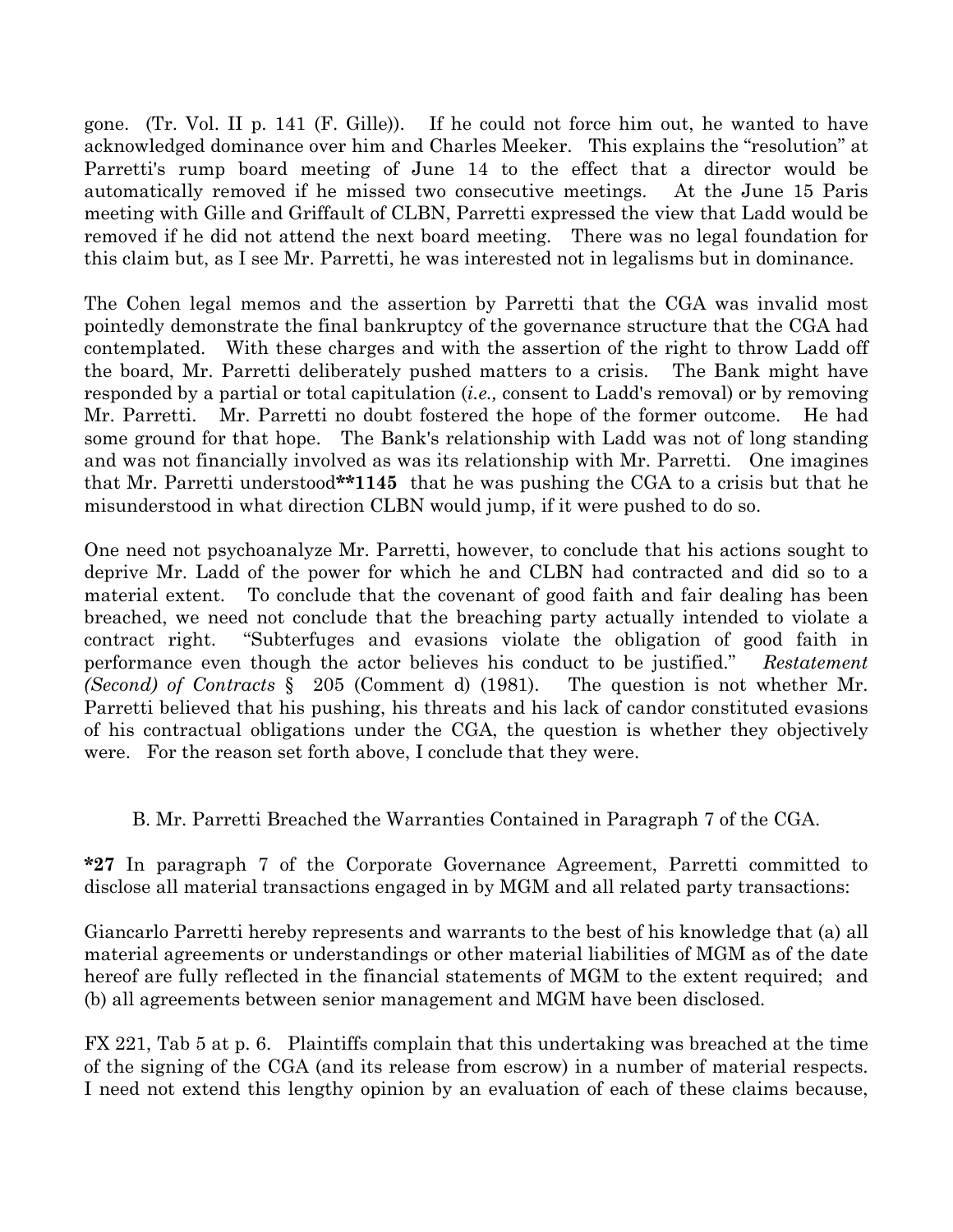below, I conclude that the existence of the so-called Reteitalia Put did constitute a highly material agreement or understanding of MGM's that was not disclosed prior to May 1991 and that such prior non-disclosure constituted a violation of paragraph 7(a) of the CGA.

### 1. The Reteitalia Put Agreement.

As part of Parretti's effort to raise cash to pay Kerkorian, he caused MGM on or about October 20, 1990 to license to Reteitalia, \*\*1146 an Italian entity controlled by Mr. Berlusconi, certain motion picture rights for use in television broadcasts in Spain, Italy and Italian speaking countries, for eight years in exchange for a promise to pay \$168 million.<sup>FN48</sup> PX 65; Tr. at 918. Immediate cash was made available to MGM by means of a factoring arrangement with a "sister" company of Reteitalia called Mediolanum Factor. Mediolanum provided \$108 million against Reteitalia's future performance of three payment streams under the license. Tr. at 1710-11, 1840; PX 98. CLBN factored a fourth payment stream, providing \$22 million, apparently under a guarantee of Banco Popolare di Milano.FN49 This cash was then used at closing, in part, to pay PCC for the transfer of its PEI and CEI subsidiaries and in turn, by PCC, to pay Kerkorian. According to Mr. Fiorini, the Put agreement was entered into in great haste "because we need[ed] the money for the 31st of October ... in order to close the acquisition of MGM." Fiorini Dep. at 181.

Under an undisclosed letter agreement also dated October 20, 1990, however, MGM and Reteitalia had agreed that Reteitalia, at its option, could require MGM to buy back the license rights for Italy, for the purchase price \$113 million,  $FN50$  plus interest on sums Reteitalia had paid to MGM (the "Put"). PX 64; Tr. at 920, 1331; Fiorini Dep. at 179-80.

Mr. Parretti claims he was unaware of the existence of the Put. I do not accept this testimony as truthful. I conclude that he was well aware of the Put from the date of the Agreement, October 20, 1990. Fiorini Dep. at 179-80. According to Fiorini, the Berlusconi group did not have adequate time to evaluate the worth of the films that were being licensed to Reteitalia, but as the often-deferred closing date was soon to occur, Reteitalia's cash was urgently needed by Parretti to help finance the acquisition. The Put agreement was the solution devised by Fiorini and Parretti:

\*28 \*\*1147 So we started to have the discussions what we can give you, what we can give you a guarantee for delivery of the goods, a guarantee that the goods are there and are good at this price. Finally, the decision was, well, if you are not glad with the goods, we buy back the goods and resell to others. So fundamentally the agreement was that they had a right to reput the goods back to MGM. Now I discussed this with Parretti. I was unable to find Globus because he was in Japan, I believe. And finally we decide that we had to give this right to reput the goods back to us....

Fiorini Dep. at 179-80 (emphasis added).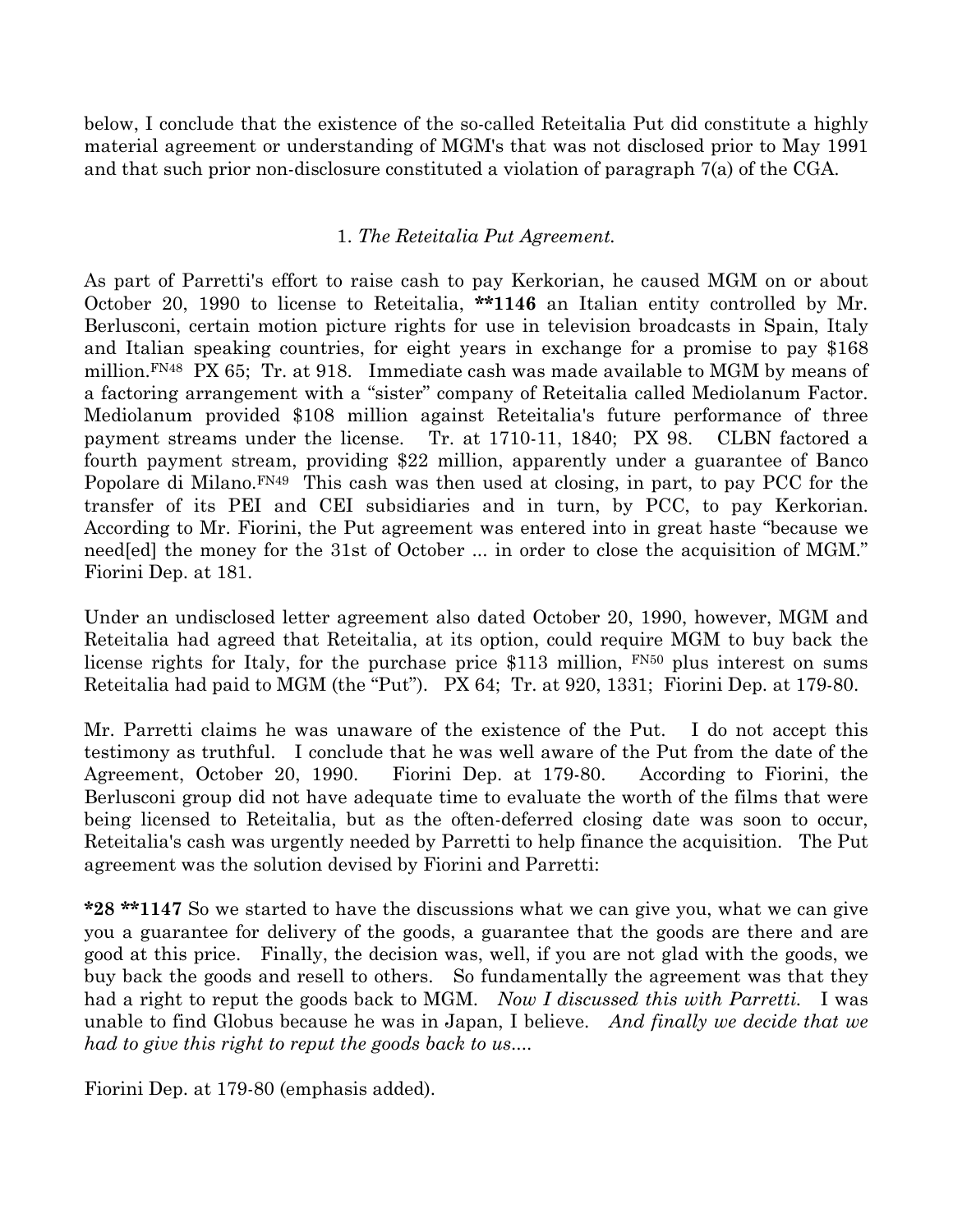It is inconceivable that Mr. Parretti was unaware of this critical aspect of one of the last large pieces of financing pulled together to achieve the MGM acquisition. In fact, during this period of time Parretti and Fiorini spoke to each other almost every day. Tr. at 2715.

On December 28, 1990 Reteitalia assigned its rights and obligations under the licensing agreement with MGM to Principal Network LTD., Tortola ("Principal Network"). See PX 251. Principal Network is a subsidiary of Finivest, a Berlusconi affiliate.

The Put was not disclosed to present MGM management and to CLBN until May, 1991 when Principal Network and Reteitalia revealed it in response to Peat Marwick's annual audit inquiry. Later that month, a communication purporting to exercise the Put was received.

Gille first became aware of the possibility of partial cancellation of the Reteitalia contract when he reviewed PCC's mid-May draft of its 10K. PX 476 (dated May 12, 1991); DX 80 (dated May 17, 1991); Tr. at 168-70. These drafts suggested that the Reteitalia license and factoring agreements had not been completely firmed up. See, e.g., PX 476. A few days earlier, CLBN's Brutschi had learned from Berlusconi of the existence of the Put. When told of the exercise of the Put on May 28, the Bank's representatives were "extremely upset" and "very angry" over what they believed to be "nonrevelation of ... a very substantial commitment." Tr. at 170-74; 3027-29 (F Gille).

#### 2. The Materiality of the Put Agreement.

Defendants contend that disclosure of the Put was not required given the unclassified nature of MGM's balance sheet. That means that MGM's balance sheet does not break out liabilities between \*\*1148 short-term liabilities and long-term liabilities. The cash received by MGM just prior to the closing from the Reteitalia licenses was booked as a debit to "cash" and a credit to a liability account denominated "advances." The liability credit reflected the fact that the license would require MGM to provide future consideration to Reteitalia (over an eight year period). The Put, on the other hand, reflects a contingent liability of very short maturity. In my opinion, whether a \$113 million liability represented a non-cash call upon the long-term assets of the Company through licensing rights or, on the other hand, represented an immediate, or potentially immediate, call on the Company for \$113 million in cash, is a very material distinction.

\*29 Defendants urge otherwise, suggesting that where a balance sheet is unclassified it cannot itself reflect that distinction and there is no need to do so in the financial notes to the balance sheet. In rejecting this view I rely in part upon the general test of disclosure materiality as set out in the Statement of Financial Accounting Concepts No. 2 at  $\P$  132; PX 612 ("FAC 2"); Tr. at 1721-31 and Financial Accounting Standards Board ("FASB") Nos. 78 and 5, and the opinion of Mr. Gagnon.<sup>FN51</sup>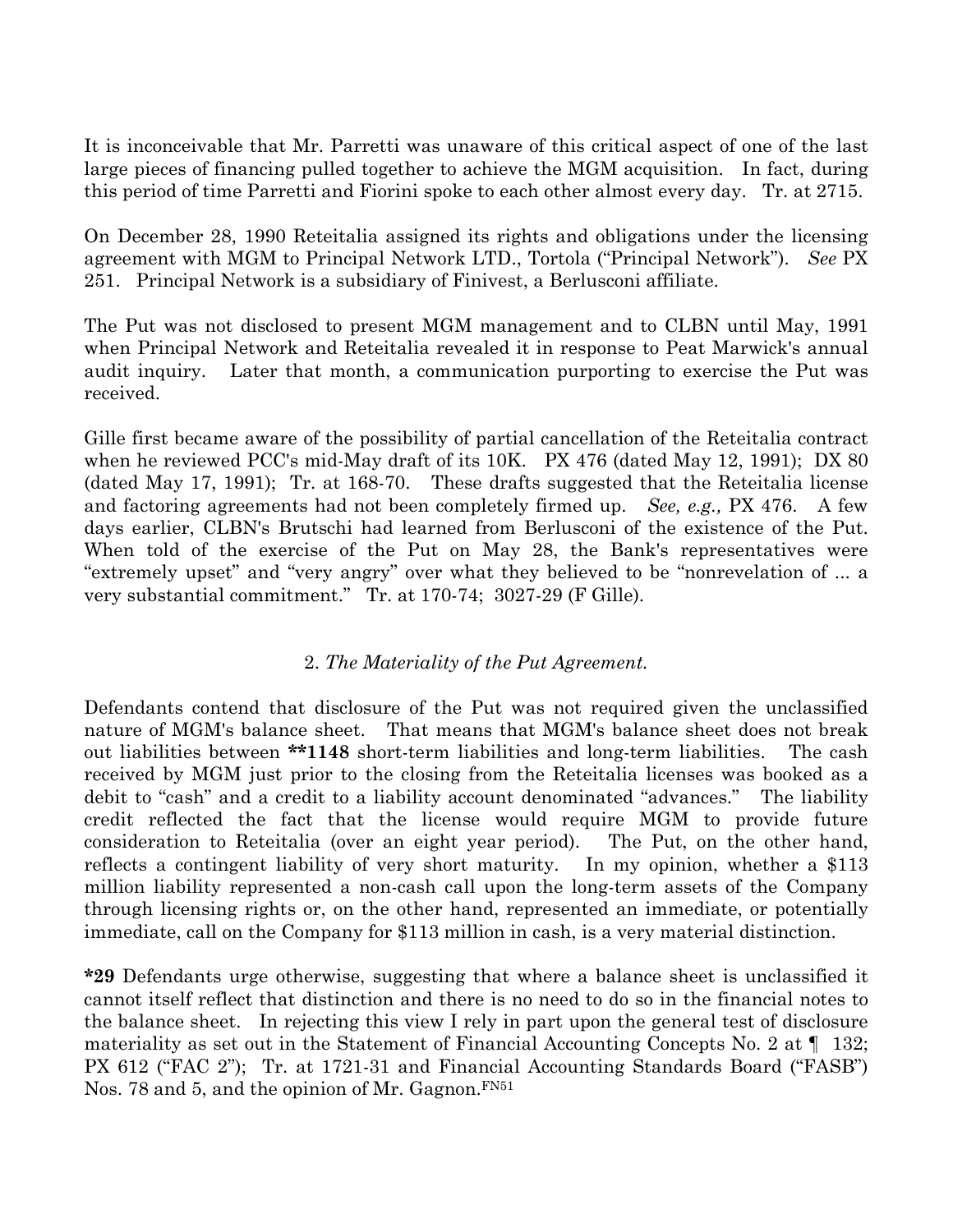Michael Gagnon, a partner at Price Waterhouse, testified in rebuttal as an expert witness. Tr. at 3034-38. Gagnon testified that FASB No. 78, "Classification of Obligations that Are Callable By the Creditor", requires obligations that by their terms are due on demand, to be classified as current liabilities. PX 665. Furthermore, in those instances where an unclassified balance sheet is presented, the terms of these callable obligations should be disclosed in the Financial Statements. Tr. at 3044-47. In addition, the Reteitalia Put should have been disclosed in the Financial Statements under FASB No. 5, paragraph 12, as a transaction substantially similar to a guarantee to repurchase receivables. Tr. at 3047-48. In rendering his opinion, Gagnon also relied on the obvious liquidity problems at MGM, and its relative lack of cash that eventually led to the \*\*1149 "going concern" reservation taken by Peat Marwick in issuing its auditor's opinion. Tr. at 3048-49. Based upon his review of the transaction and the foregoing factors, it was Gagnon's opinion that the existence of the Reteitalia Put should have been disclosed, under GAAP, in the footnotes to the 1990 MGM Financial Statements, prepared as of April, 1991. Tr. at 3040-41.

The question whether paragraph 7 of the CGA was breached is, of course, governed by California law. I believe, that the tests of materiality employed by the accounting procession, and the SEC (see n. 51) are essentially the same as the test that California law provides for the materiality of disclosure. See Warner Construction Corp. v. City of Los Angeles, 2 Cal.3d 285, 466 P.2d 996, 1000, 85 Cal.Rptr. 444 (Cal.1970); Rattray v. Sudder, 28 Cal.2d 214, 224, 169 P.2d 371, 377 (Cal.1946); Hobart v. Hobart Estate Co., 26 Cal.2d 412, 159 P.2d 958, 968-69 (Cal.1945); Cf. Cal.Corp. Code § § 25400, et seq. & 25500, et seq. (1979).

I concur in Mr. Gagnon's opinion. The existence of a potential immediate call of \$113 million in cash was, for this Company at that time, a highly material fact, even given the disclosure of the "advances" that exercise of the Put would relate to. One cannot know whether the Bank would have acted differently in the negotiations leading to the CGA, had the Put been disclosed in mid-April, but I do conclude that its various judgments would have been influenced by disclosure of this potentially immediate cash liability of large size.

#### 3. Enforceability of the Breach of Paragraph 7(a).

\*30 Defendants contend that plaintiffs knew about the existence and even the exercise of the Reteitalia Put before CLBN came under a legal obligation to fund the \$145 million credit facility that it agreed on April 16 to extend to MGM. Therefore, they assert that in later funding those amounts, CLBN waived its rights to rely upon the Reteitalia Put as constituting a failure to comply with the obligations of the CGA "in form and substance." Two factors lead me to reject this waiver argument. First, by the time the Put was uncovered in May it is quite likely that CLBN had already extended very substantial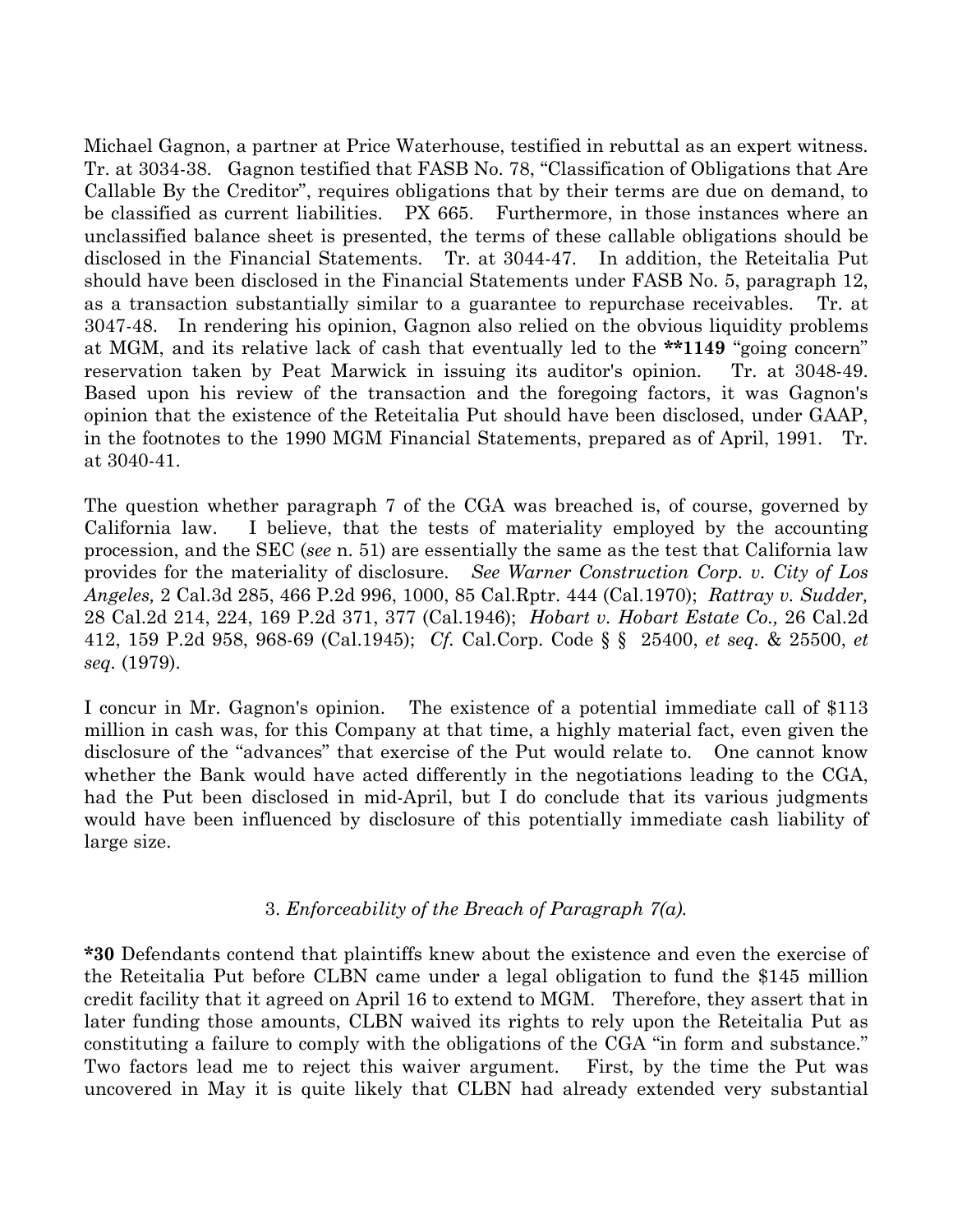additional credit to MGM and was not therefore in the same position it had been on April 16 when the disclosure should have been made. The record does not appear to specify what credit was extended between April 15 and the date in early May when the Put first came to light, but it does establish that some \$78 million of \*\*1150 new credit was extended between April 24 and May 28. Tr. 2910. I infer that a portion of the substantial amount was made available prior to the uncovering of the existence of the Put.

Equally important, Mr. Parretti is himself estopped by his conduct from claiming that CLBN may not assert the existence of his non-disclosure. After the exercise of the Put occurred Parretti attempted to placate the bank by telling Mr. Gille that he, Parretti, would resolve the problem promptly. This was on or about May 28. It was not until much later that the Bank learned that this had not been done.

Thus, I conclude that the existence of the Reteitalia Put was a material fact that was required to be disclosed by Mr. Parretti on or about April 16.

# III. The Claim that CLBN and Ladd Violated Mr. Parretti's Rights and the Issue of Credibility.

The account that Mr. Parretti gives of the relations between himself and the companies that he and Ms. Cecconi control on the one hand and CLBN and Mr. Ladd on the other is of course strikingly different from the story of Parretti's mismanagement, disingenuousness and bad faith that CLBN presents.

Parretti portrays himself as trusting and sees the bank as having manipulated him and MGM into a vulnerable situation in late March, in order to seize control of his company. Several strands in this argument are most important. First, he claims that CLBN had an obligation to fund \$125 million of MGM's working capital needs following the acquisition. He asserts in his counterclaim that the Bank's failure fully to meet this obligation exposed the Company to the bankruptcy proceeding which itself was the occasion to force him to relinquish control over MGM. The second element of Mr. Parretti's account entails an understanding of what the parties intended by the CGA. Parretti contends that they intended that that agreement would govern the control of MGM itself, but not of its foreign subsidiaries. These were intended to remain under his control. This was important he says because the parties plainly did contemplate that if he could reduce MGM's outstanding obligations to CLBN to \$125 million by November 30, 1991, he would regain control of the management of MGM. He could reduce this debt only by locating new equity investors or by selling assets. In March (before the emergence of the bankruptcy problem) Gille and Wolkenstein had discussed a program of debt reduction that contemplated the possible \*\*1151 sale of assets held by MGM's foreign subsidiaries. See DX 23 and pp. 87-88 *infra*. According to Parretti the CGA was not intended to amend, modify or rescind this March 18 plan. Indeed according to him, his agreement to the CGA was expressly conditioned upon the bank supplying him with an executed copy of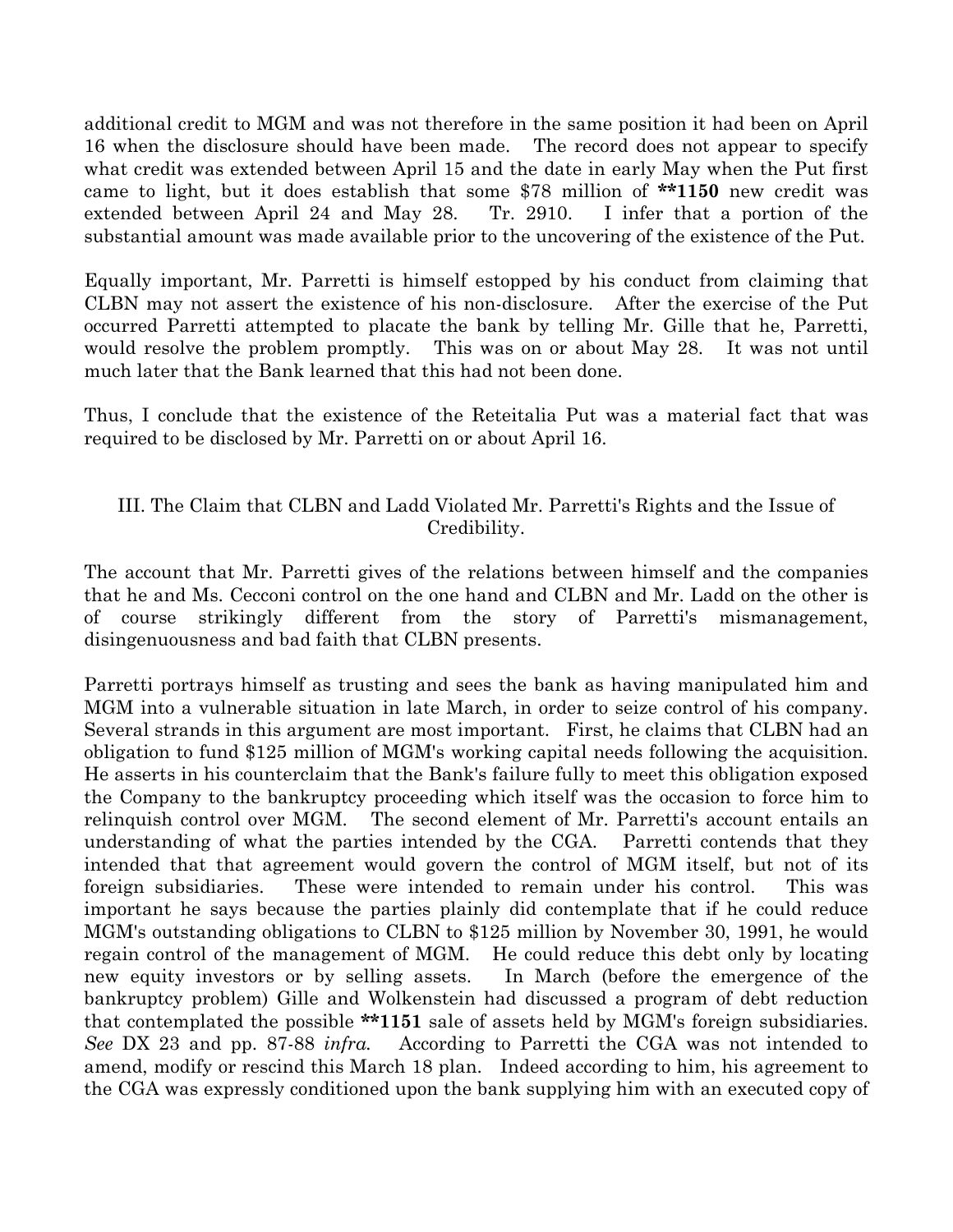the agreement contemplating such sales. Tr. Vol. XII p. 2446 (G. Parretti).

\*31 The third strand in Mr. Parretti's version of the case involves the claim that Ladd and his team were anxious to see him fail at his effort to pay down the MGM-PCC bank debt because his success would in all likelihood mean their removal from office. It is the case that some of the testimony of Ladd and others reflects a belief that Parretti's regaining of day to day control of MGM would be harmful to the company. (See, e.g., Tr. Vol. IV p. 719) (A. Ladd)). In order to thwart his regaining control, Mr. Parretti asserts, Ladd interfered with his management of MGM's European subsidiaries and, specifically, delayed considering his proposal to sell MGM's interest in UIP, the film distribution consortium and delayed acting on other beneficial corporate transactions. Thus, he says, that Ladd and CLBN acted in bad faith, interfered with his contract rights and breached the CGA. He concludes not only that the Bank's purported exercise of its voting power was illicit but that he was justified by the breach in removing Ladd and Kanter from the MGM board, which he purported to do on June 18, 1991.

A. There is no evidence that CLBN breached any duty to MGM or PCC in connection with the extension of additional credit to MGM following closing of the MGM acquisition.

Mr. Parretti asserts that CLBN agreed to extend an additional \$125 million revolving credit facility to MGM following closing in order to meet working capital needs. He asserts that the Bank's failure to make all of these funds available led to the financial problems that ended in the late March bankruptcy court filing. There is, however, no written agreement or notation that supports the assertion of the existence of any unconditional right to such a credit facility. Such evidentiary record as exists supports the Bank's version of events. In this version, the Bank would agree to provide a revolving line of credit that would be available to the extent that the working capital borrowings of PCC and MGM combined did not exceed \$125 million. The term sheet forwarded by Mr. Bastin of CLBN to Mr. Parretti, under a cover letter dated June 7, 1990 specifically included this provision. (PX 39). I accept the testimony that PCC's working capital line was never reduced below \$125 million (see p. 13 supra) and thus I conclude that CLBN had no legal obligation to \*\*1152 extend further credit following the closing. As it happens, the Bank did extend almost \$100 million of additional credit following the closing and prior to the bankruptcy filing.

Nor do I find a breach of duty by Ladd or by CLBN in the negotiation of the May 15 Credit Agreement that formalized the extension of the \$145 million contemplated by the April agreements. That that agreement did not contemplate further payments by MGM to PCC does not, in my opinion, constitute a wrong. CLBN had no obligation to PCC to fund it and restrictions on payments to shareholders is a conventional restriction imposed in commercial loans to troubled companies. Even more clearly, MGM at that point had no leverage that would permit it to force CLBN to finance PCC through MGM. In no event could the May 15 credit agreement support the conclusion that it represented a violation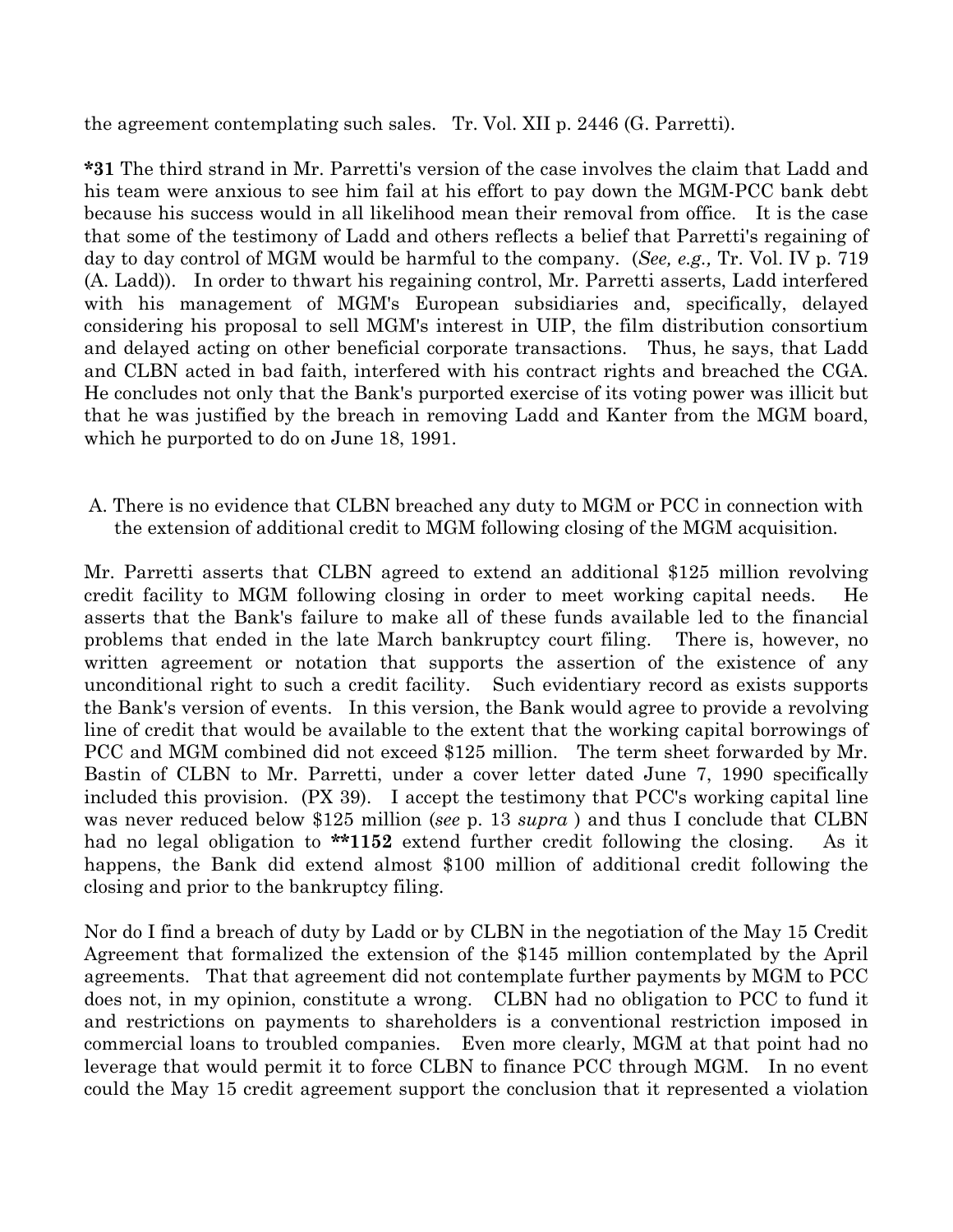# by Ladd or by CLBN of any right of PCC.

B. The March 18th negotiations did not result in a contract and even if it had, PCC breached its obligations under any such agreement.

\*32 A key element of Mr. Parretti's vision of his dispute with CLBN is the assertion that the mid-April agreements (including the CGA) were wholly consistent with an agreement reached on March 18 that contemplated his selling assets and reducing debt to the Bank on a schedule. The continuing vitality of such a March agreement is important to his view of the case because he also asserts that Ladd and the Bank thereafter conspired to prevent him from meeting the schedule of asset sales and debt repayments.FN52

CLBN urged at trial that the writing reflecting the terms of the March 18th proposals had never been signed by CLBN and delivered to Mr. Parretti and thus had never reached the dignity of an enforceable contract. The Bank admitted that it caused the letter agreement to be signed in mid-April and faxed to Alexis Wolkenstein \*\*1153 who was in Los Angeles, but it asserted that Messrs. Gille and Wolkenstein never delivered the letter to Parretti because they concluded that the March 18th discussions had been mooted by events, including the then newly negotiated CGA.

It was thus some surprise to plaintiffs when at trial defendants produced for the first time a copy of the fully executed March 18 letter agreement indicating the fax identification line of PCC and recording the April 16, 1991 receipt of the agreement by PCC. Mr. Parretti testified that receipt of that letter agreement was critical to his agreement to enter the CGA. Referring to the summary agreement that was negotiated on April 16th, plaintiffs' counsel asked Mr. Parretti:

Q. And in fact this is the document that you-you signed the other agreements and gave them to your lawyer and said "I'm not going to give them to the bank until we sign this two-page summary?"

A. Not until we signed this and we received the executed agreement of March 18th.

Q. And then you signed this document on April 16th?

The Interpreter: Did you say April 16th?

The Witness: (through interpreter) Yes, because I also received the agreement on the letter of March the 18th.

Tr. Vol. XII p. 2446-47 (G. Parretti). See also Tr. Vol. X p. 2146-47 (G. Parretti).

Thus, at trial, Mr. Parretti testified that he agreed to the corporate governance agreement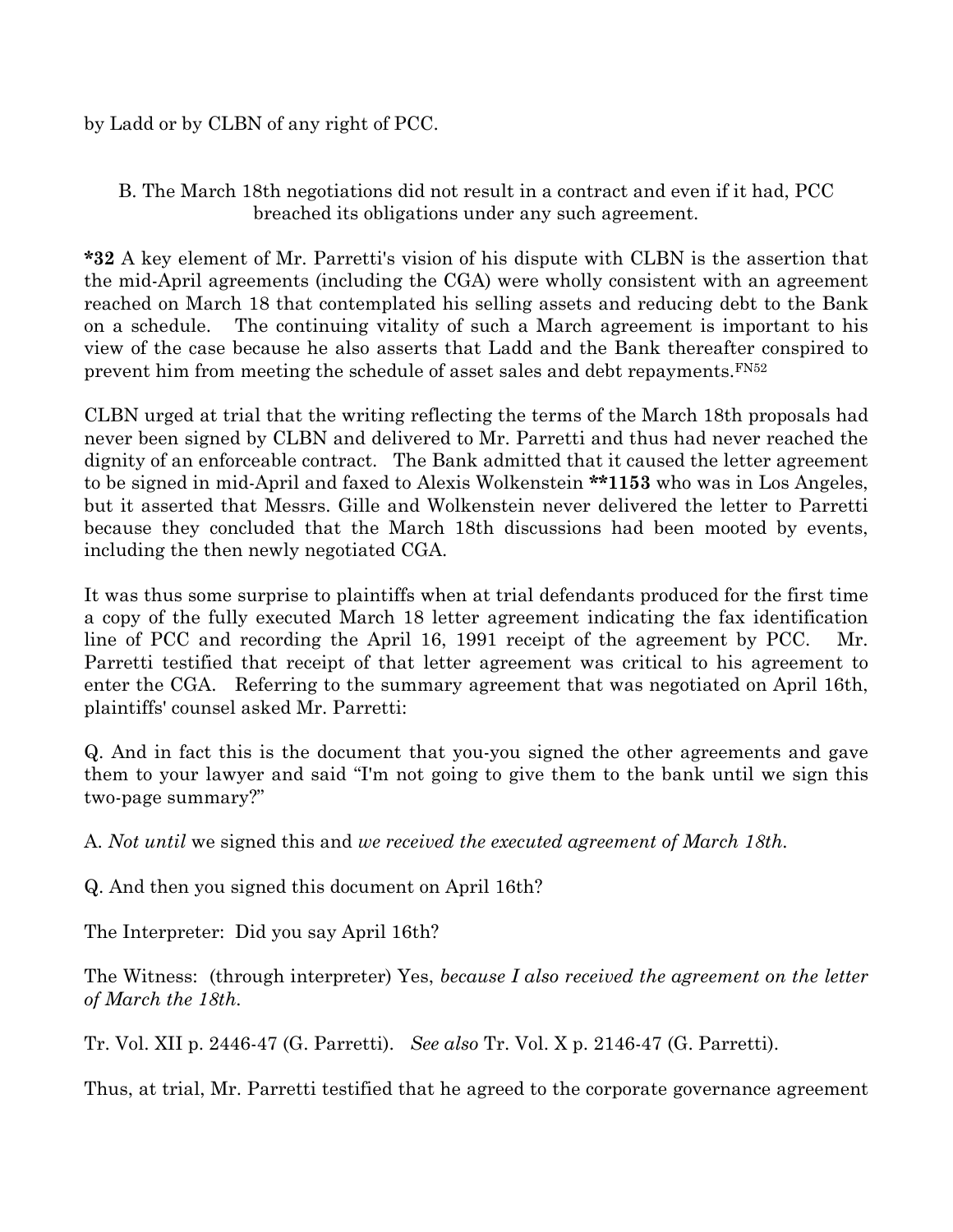because he received a fully executed copy of the March 18th letter agreement with CLBN. The copy bearing the PCC fax identification was identified by Mr. Parretti, marked as DX 38A and admitted into evidence (Tr. Vol. X p. 2161).

Following the close of the evidence plaintiffs moved for a reopening of the evidence in an effort to show that DX 38A was a fake. This motion was granted and on December 18 testimony was heard relating to the authenticity of DX 38A. FN53 The evidence adduced at that hearing establishes conclusively that DX 38A is not what is \*\*1154 purports to be, but is in fact a document manufactured from a copy of DX 38 after that document was produced to defendants in this litigation. The evidence does not establish whether it was Mr. Parretti's hand that crafted the fraud or whether another was the active agency of deceit. It does, however, establish to my satisfaction that when Mr. Parretti testified that he signed the April 16th document "because I ... received the agreement on the letter of March the 18th" he was not truthful.

\*33 I do accept the testimony of Francois Gille that the signed letter of March 18 was never delivered and conclude that no legal commitment of the kind reflected in the March 18th letter was made by the Bank to Parretti. By the time Messrs. Gille and Wolkenstein contemplated delivery of an executed copy of the March 18th letter, PCC had already failed to perform the acts it had contemplated it would have performed by the end of March. (See p. 87 supra).

# C. The weight of the credible evidence establishes that neither the Ladd management team nor CLBN breached a fiduciary duty or a duty of good faith and fair dealing owed to Mr. Parretti and PCC.

Defendants complain that the members of the Ladd management group were committed to preventing Parretti from regaining control of MGM because they realized that Mr. Parretti would promptly remove them from office. Parretti says they did two things that breached their fiduciary duty to PCC as the 98.5% shareholder of MGM. First they entered into certain severance agreements with certain members of the Ladd team, which were triggered by Parretti's regaining control.<sup>FN54</sup> Defendants assert that these payments represented a tax upon the shareholders' exercise of their right to elect the board and thus constituted a breach of duty. Second, Parretti claims that the executive committee-with whom the Bank chose to share its contractual power to veto asset sales-delayed and impeded the sale of MGM's interest in UIP, a foreign movie distribution consortium, as well as other transactions.

The first point need not delay one for long. I find no evidence of bad faith in Mr. Ladd's decision to cause MGM to enter these employment contracts. It is an oddity of these facts that the change \*\*1155 in control that the contracts contemplated is one that would return control back to an existing controlling shareholder, but I don't see that circumstance as necessarily material. In these odd circumstances, the risks of instability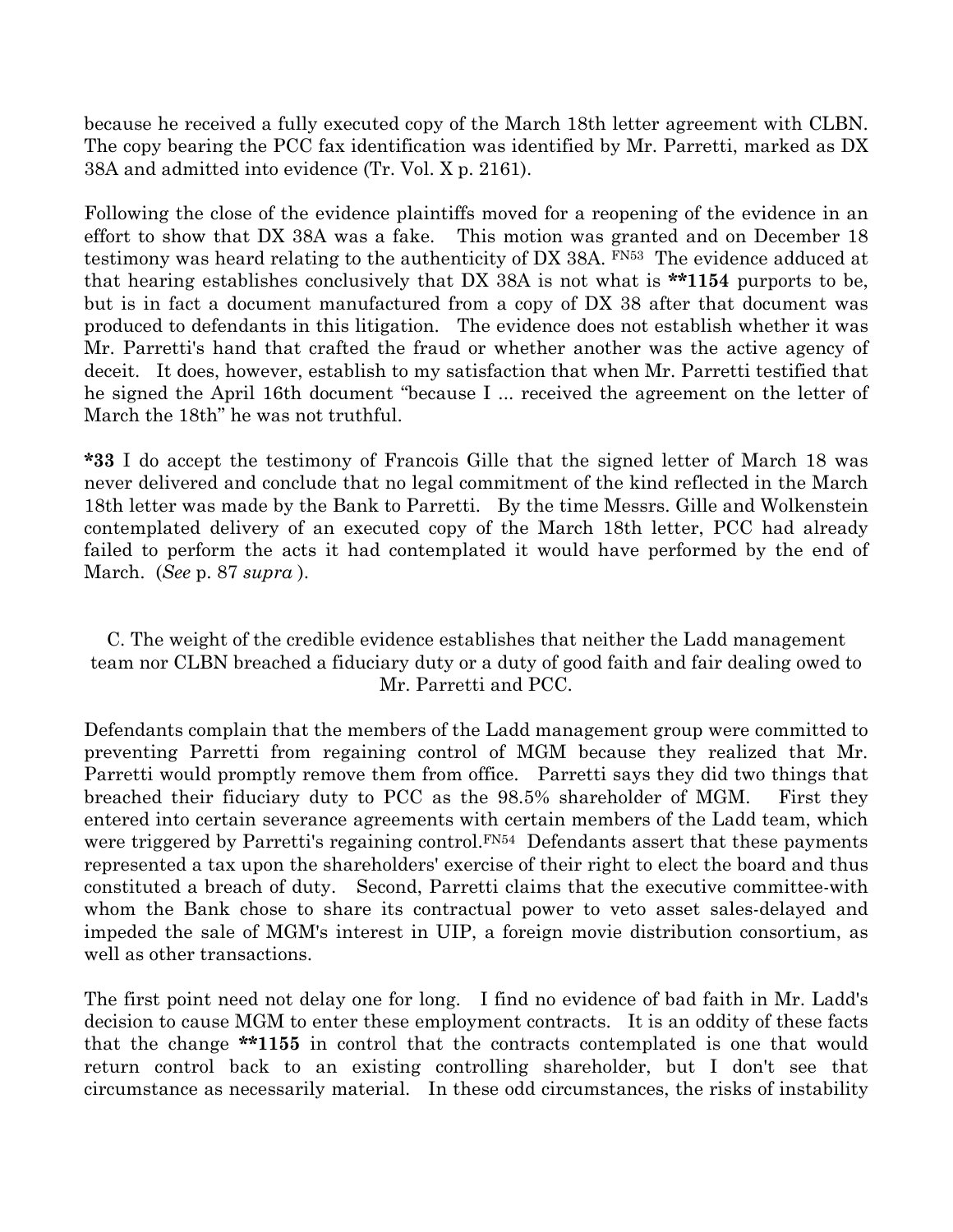or insecurity, which no doubt might affect the corporation's functioning, came from the controlling stockholders. That risk was real. The response to it was reasonable. I do not interpret the granting of these termination rights (see n. 54) as intended to have, or in fact as having, a substantial impact upon the exercise of the stockholders' franchise right (or in this case as affecting the stockholders ability otherwise to regain corporate control).

I turn then to the second aspect of the argument that Mr. Ladd was disloyal to PCC in its capacity as MGM's stockholder by failing to facilitate sale transactions that Parretti sought in order to help him regain control. (In fact those proposed transactions were too little, too late in any event).

It is true that a conflict emerged between Mr. Parretti and Mr. Ladd. If this conflict was not inevitable under the CGA, it was at all events quite likely. I pass over the question whether the existence of this conflict affects the availability of the business judgment form of judicial review of controversial executive committee decisions. Under any approach, I find that the executive committee decisions were valid and did not represent a breach of duty. Mr. Meekers' testimony presents persuasive evidence that the Ladd management group acted prudently with respect to these transactions from the point of view of MGM.

\*34 In these circumstances where the company was in bankruptcy until May 28 and even thereafter the directors labored in the shadow of that prospect, Mr. Ladd and his associates were appropriately mindful of the potential differing interests between the corporation and its 98% shareholder. At least where a corporation is operating in the vicinity of insolvency, a board of directors is not merely the agent of the residue risk bearers, but owes its duty to the corporate enterprise.<sup>FN55</sup>

\*\*1156 The Ladd management was not disloyal in not immediately facilitating whatever asset sales were in the financial best interest of the controlling stockholder. In managing the business affairs of MGM, Mr. Ladd, and those he appointed owed their supervening loyalty to MGM, the corporate entity. FN56 It was not disloyal for them to consider carefully the corporation's interest in the UIP transaction, in the UK cinemas sale and in other proposed transactions. This I conclude they did. Mr. Parretti had gotten himself into a corner. He needed to liquidate assets to raise capital. Ladd and his team \*\*1157 could reasonably suspect that he might be inclined to accept fire-sale prices. But the MGM board or its executive committee had an obligation to the community of interest that sustained the corporation, to exercise judgment in an informed, good faith effort to maximize the corporation's long-term wealth creating capacity.

D. The failure to attend the June 14 "Board meeting" did not constitute a breach of the CGA in the circumstances.

The record fully discloses that by mid-June Giancarlo Parretti and his associates were not only not cooperating in the realization of the purpose of the CGA, but were actively engaged in an effort to overturn that agreement. The June 14 meeting was, I conclude, a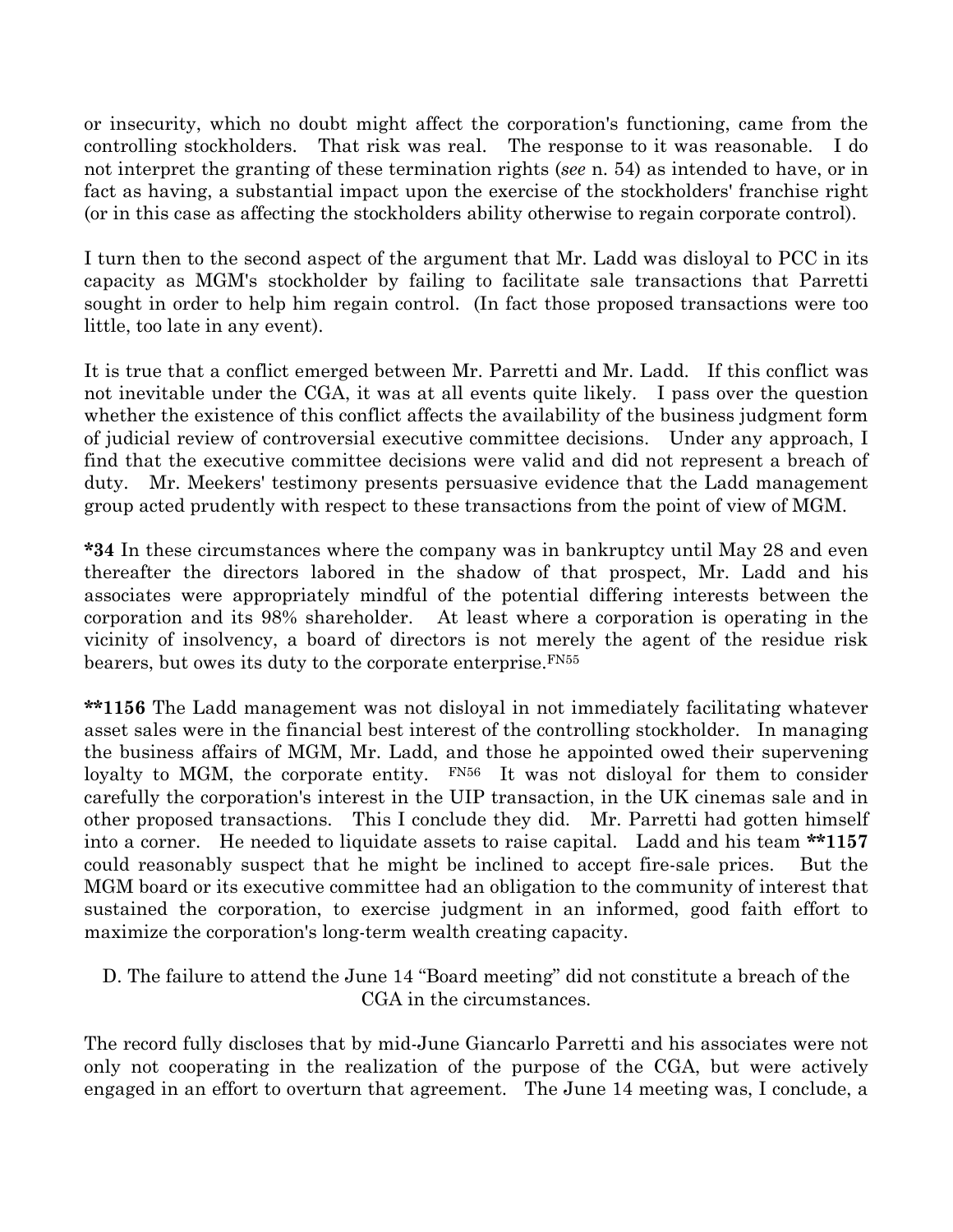step in that effort. The so-called minutes of that meeting fully and completely document that fact. They are summarized, in part, above. Defendants seek to characterize the refusal of Mr. Ladd and Mr. Kanter to attend that meeting as a breach of the CGA. But to accept this view of things would turn the matter completely on its head. That Ladd and Kanter did not attend that meeting was attributable to a well founded suspicion. Had they done so, Mr. Parretti would have been in a position to make additional legalistic arguments to Mr. Gille in Paris the following day.  $FN57$  By the time of the June 14th meeting Mr. Parretti had demonstrated his antagonism and bad faith sufficiently to justify plaintiffs in deferring attendance at a board meeting.

# E. The dispute over the question whether the CGA extended to control of MGM's European subsidiaries does not impact upon my judgment.

The parties introduce a further complex area of disagreement with respect to the question whether control of the European subsidiaries was intended to be covered by the CGA. Mr. Parretti relies upon assurances that he would be left in his offices in those subsidiaries, as well as alleged explicit statements that the CGA would not affect their operations and his understanding of technical legal questions of corporate law, to support his contention that Mr. Ladd breached the CGA in taking certain actions with respect to the management of those entities. Plaintiffs admit that Mr. Parretti was assured that he would keep his offices in those companies, but add \*\*1158 that it was discussed and agreed that those entities would also be under the ultimate control of the executive committee. Thus, they assert that Ladd did not violate the letter or the spirit of the CGA or the Summary Agreement in attempting to exercise managerial power over those companies.

\*35 The real importance of the European subsidiaries from defendants' point of view is that they held assets (e.g., theatres in England, distribution rights in France and other countries, and some other real estate) that might be sold to pay down MGM indebtedness. The assets held in the European subsidiary of MGM, however, represented but a part of the assets that Parretti and Fiorini undertook to liquidate pursuant to the March 18 debt reduction plan (DX 23). They were as well to see stock of Renta Imobilaria SA; to sell hotels in Spain; to sell Imperial Hotels in the US and the "PCC buildings in Los Angeles." DX 23. This proposed effort never got off the ground. The repayment schedule for March 31 (only US \$36mm) was not met nor was the much greater April 30 payment (US \$624mm) ever made, even though the CGA had had no effect at all in Europe or in the US on those dates.

Thus, the core of the story that Mr. Parretti seeks to tell-that Ladd materially and wrongfully interfered with his feasible plan to regain control of MGM by exerting power over the European subsidiaries-is itself empty, even if one assumes that the parties did not intend the CGA and Ladd's authority under it to extend to the European subsidiaries. Ladd's efforts to gain supervisory control over the European subsidiaries was without effect upon Mr. Parretti's totally failed effort to raise new capital or to sell enough assets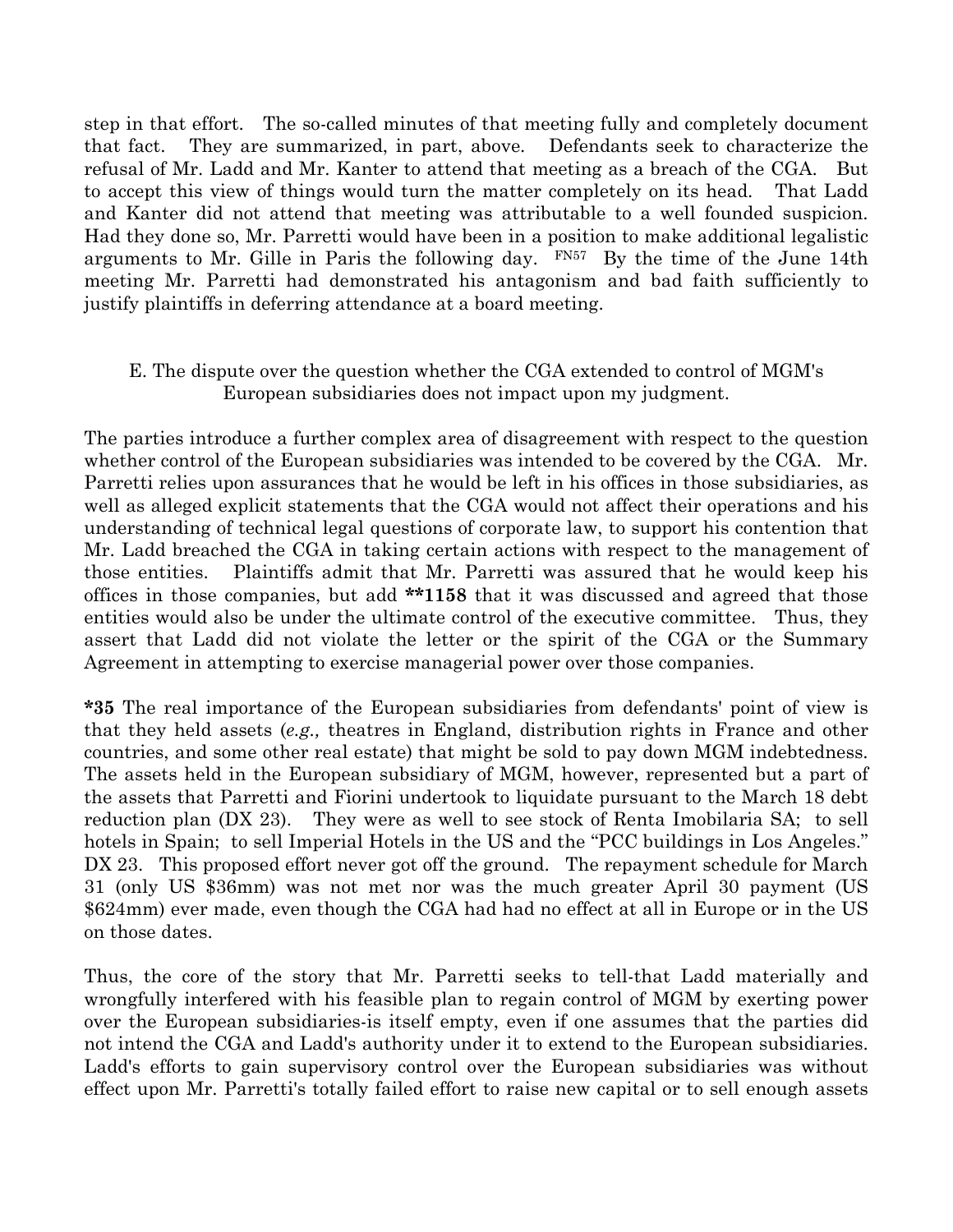on good terms to permit him to pay down the huge debt that his companies had undertaken.

I have not predicated my judgment in this case on a finding that Mr. Parretti's activities with regard to the European subsidiaries constituted a material breach of the CGA. I simply do not see those entities and their day-to-day management as of critical importance to the CGA (or indeed to Mr. Parretti's failure to pay down the debt of PCC, Melia, Comfinance, etc.). The U.S. companies were the principal source of the problems that came to light in March and it is those entities that really matter to a recovery. If forced to decide the issue of the intended scope of the CGA, however I would accept the testimony of Mr. Wolkenstein that the subsidiaries were discussed on April 16 and it was agreed that, while Mr. Parretti would stay in his offices in those subsidiaries, it was understood that he would do so subject to the supervising power of the executive \*\*1159 committee of MGM. In part I rest this conclusion upon Wolkenstein's credible testimony, in part upon the notation on an earlier draft of the CGA which indicates that Parretti wanted an exception for the foreign subsidiaries but that such an exception was not later included in the signed document, and in part upon the belief that experienced business people understand that, as a practical matter, absent an express agreement that provides otherwise (e.g., CGA itself) a 100% owned subsidiary is controlled in all it does by its parent, to the extent the parent chooses to exercise that control. But more fundamentally, I confess that I see this issue, in context, as marginal and relatively unimportant, in real terms.

\*36 Therefore, having heard the lengthy testimony in this case, I conclude that Giancarlo Parretti and PCC had by June 16, 1991 failed to comply with the CGA "in form and substance," as the Summary Agreement required and that, as a result, the bank was legally entitled at that time to exercise its rights under the Voting Trust Agreement. The action it purported to take in removing Messrs. Parretti and Globus and Ms. Cecconi was valid and effective action. Moreover, I conclude that the allegations of the defendants' counterclaim have not been proven and that pleading will be dismissed with prejudice.

Plaintiffs may submit a form of implementing order on notice.

FN1. MGM itself is a signatory to some of the agreements involved in this action. It has also been named as plaintiff in this case.

FN2. During trial, Mr. Globus was dismissed from the lawsuit pursuant to an agreement of the parties after he disclaimed any further interest in serving on MGM's board of directors.

FN3. A subsequent evidentiary hearing was held on December 18, 1991 following the granting of plaintiffs' motion under Ch. C. Rule 60(b) to open the record to receive additional evidence relevant to the authenticity of defendants' exhibit 38A. See pp. 78-81 infra.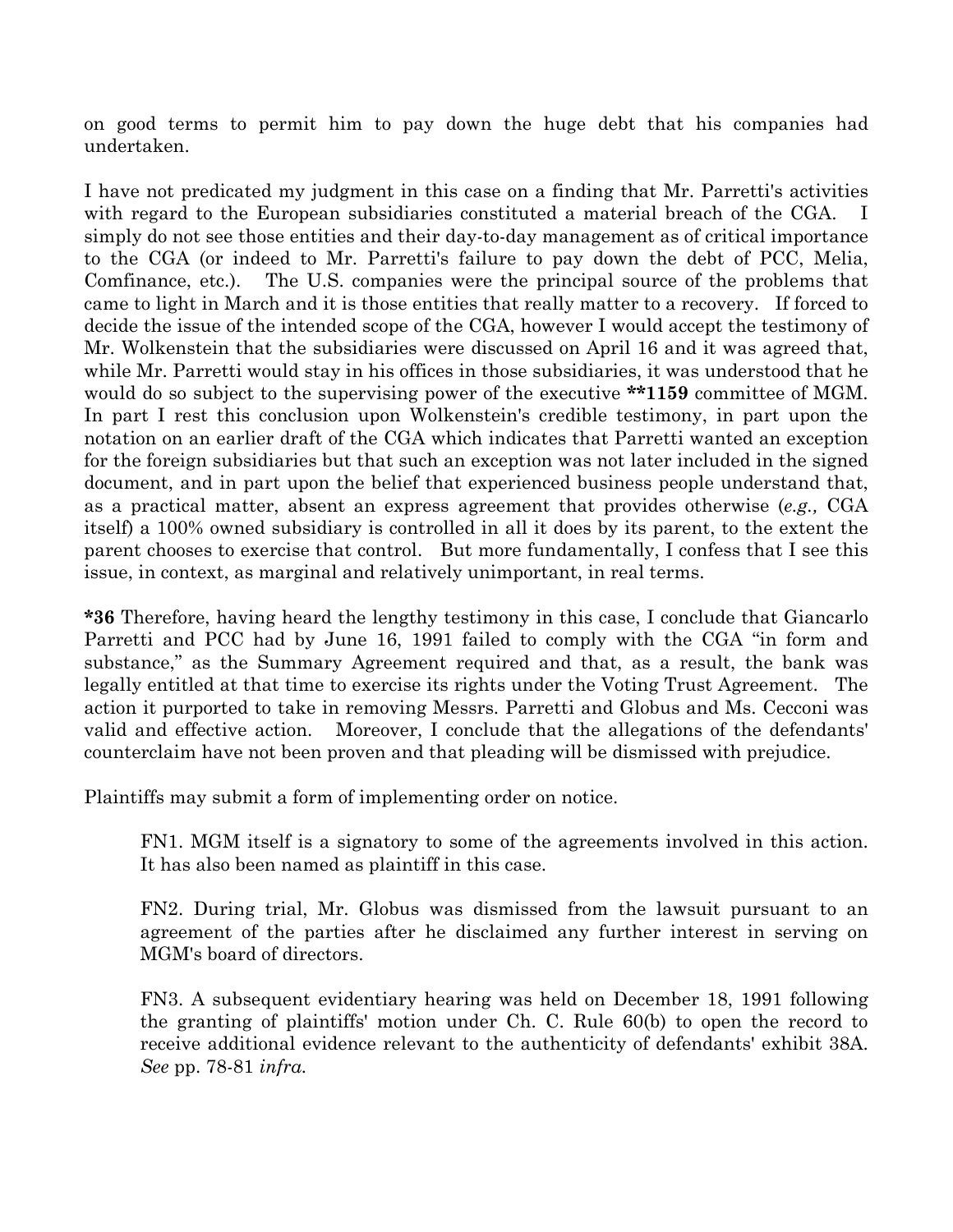FN4. To some extent the increased value of stock that typically accompanies an LBO may represent value creation, and to some extent it may represent a transfer from other corporate "stakeholders." See, e.g., Metropolitan Life Insurance Co. v. RJR Nabisco, Inc., 716 F.Supp. 1504 (S.D.N.Y.1989); Coffee, The Uncertain Case For Takeover Reform, 1988 Wis.L.Rev. 435; Shleifer & Summers, Breach of Trust in Hostile Takeovers, in "Corporate Takeovers: Causes and Consequences" 33, 34-37 (Auerbach, ed.1988).

FN5. That case dealt with the acquisition by Ronald Perelman of Technicolor in 1982 for about \$105 million (plus assumption of debt)-about twice its then-market capitalization. Practically all of the purchase price was borrowed. After selling many assets to pay down debt, Mr. Perelman sold the company five years later for more than \$750 million.

FN6. There is no legal significance in this case to the fact that the sale was a private sale. That fact may have economic significance, however, because financial economists have posited that a source of the value creation in LBO transactions is the elimination of costs that arise from the separation of ownership from control in a public corporation. To the extent one buys a private firm, such as MGM was at the time of the sale, it is less likely that additional value can easily be wrung-out of the corporation by a reduction of agency costs thought necessarily to arise from public ownership. See Michael C. Jensen, Eclipse of the Public Corporation, Harv.Bus.Rev. (Sept.-Oct. 1989) at 61-74.

FN7. Ladd began his career in the entertainment industry as an agent for such motion picture stars as Paul Newman, Robert Redford, Judy Garland, Albert Finney, Julie Christie and Rex Harrison. He then produced films on his own in London and Los Angeles before joining Twentieth Century Fox where he ultimately became president. In 1979 he left Twentieth Century Fox to establish his own production company, the Ladd Company. There he produced films for Warner Brothers with an annual budget from Warner Brothers of \$150 million. In 1985 he became chairman and chief executive officer of United Artists, then a subsidiary of MGM/UA Communications Company. Following consolidation of MGM and United Artists, Ladd became chairman and chief executive officer of the combined entertainment company. He left MGM/UA to join PCC in late 1988.

FN8. Mr. Kerkorian controlled MGM/UA through his ownership of Tracinda Corp., a personal holding company. The record in this case does not disclose the details of MGM/UA's capital structure as of mid to late 1990, as it does not appear to be relevant to this litigation in any way. In this narrative I will refer to Mr. Kerkorian rather than Tracinda as MGM's "owner."

FN9. In the effort to replace the Warner funding, Mr. Parretti was assisted by Mr. Florio Fiorini, the principal behind Sasea Holding, Inc., a Swiss company that is a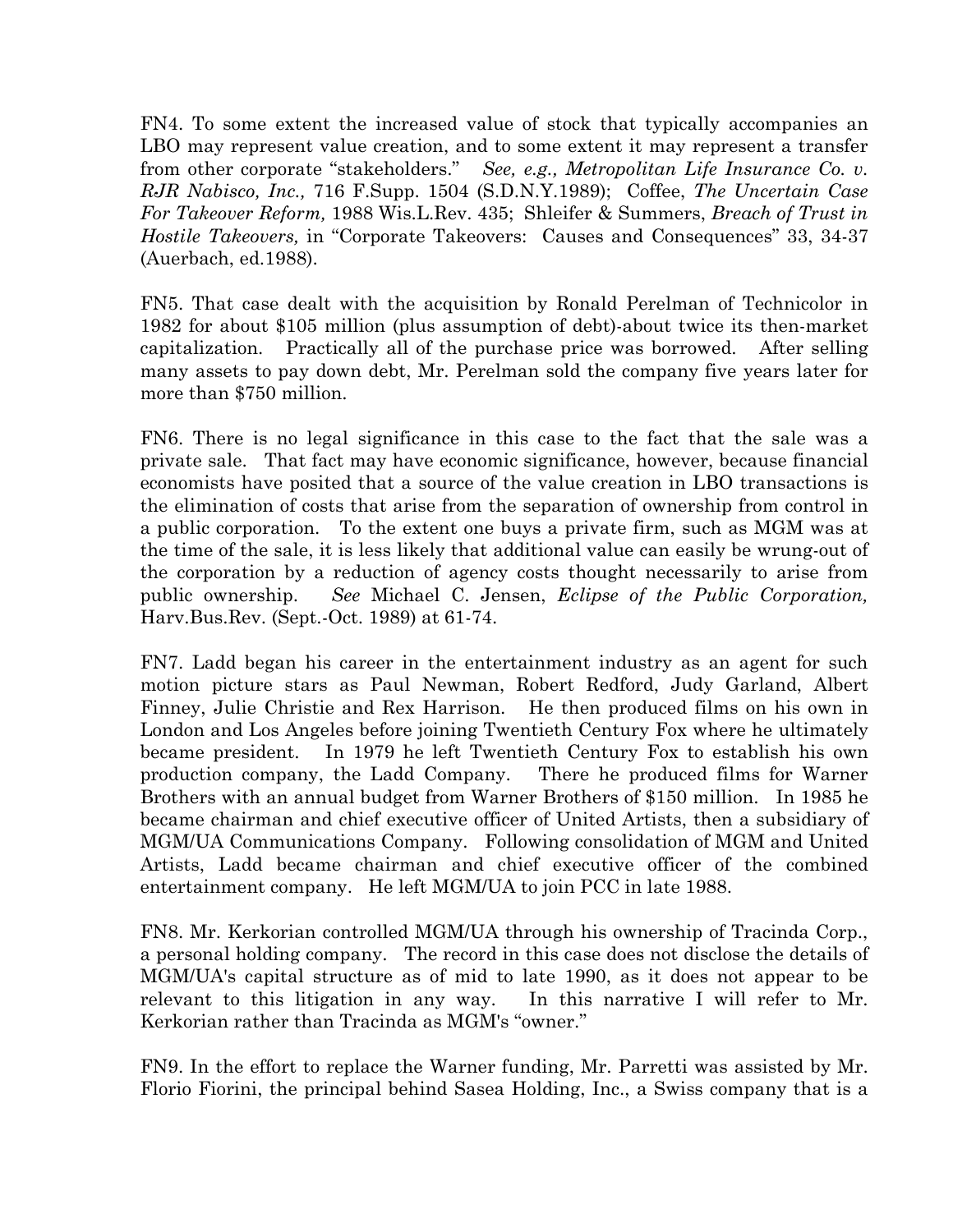major investor, indirectly, in PCC. See n. 12.

FN10. It appears that \$100 million of this amount was used by PCC to repay existing debt and to fund working capital needs.

FN11. Only \$50 million of the equity investments ultimately came through. Thus, of the \$160 million in total bridge financings that CLBN provided, \$110 million remains outstanding.

FN12. PCC was owned 90% by Melia, and Melia was owned 51% by Comfinance and 49% by Sasea Holdings, Inc.

FN13. As it turned out (but unknown at the time) PCC lent these funds to its parent, Melia, who then turned around and contributed them to PCC as equity.

FN14.  $$751$  million = \$400 million in factoring + \$160 million in bridge financing + \$45 million in loans to PCC's parent and grandparent + \$146 million in guaranteed loans from Sealion.

FN15. Two separate transactions are referred to. First, it appears that Banco Populare di Novara advanced \$53 million to PCC to cover one of PCC's deposit payments, but that MGM's credit was used to support that advance. Second, some \$108 million of cash was made available through factoring of obligations of an Italian licensee of MGM's films. See pp. 67-70 infra ("Reteitalia Put").

FN16. That is the Bank would make credit available to MGM on a revolving basis but only to the extent that the outstanding balance of PCC's line was below \$125 million. See PX 39.

FN17. These advances remained undocumented until March, when CLBN, MGM and other MGM companies signed an agreement which set forth conditions, not only for the \$97 million in undocumented advances then outstanding, but also for up to \$153 million in any future discretionary advances made by CLBN. Since under the terms of the agreement, all future advances were to be made only at CLBN's direction, MGM could not draw down funds as a matter of right. (PX 170).

FN18. Jean Jacques Brutschi, president of CLBN's executive committee and Jacques Griffault, CLBN's general manager and a member of its executive committee, also attended.

FN19. Mr. Parretti refused to admit upon cross-examination that the March 18 letter required repayment of \$624 million by April 30. (Tr. Vol. XII P. 2459-61 (G. Parretti)). With the following provision before him in English, French and translated to Italian, he maintained, upon repeated questioning, that the provision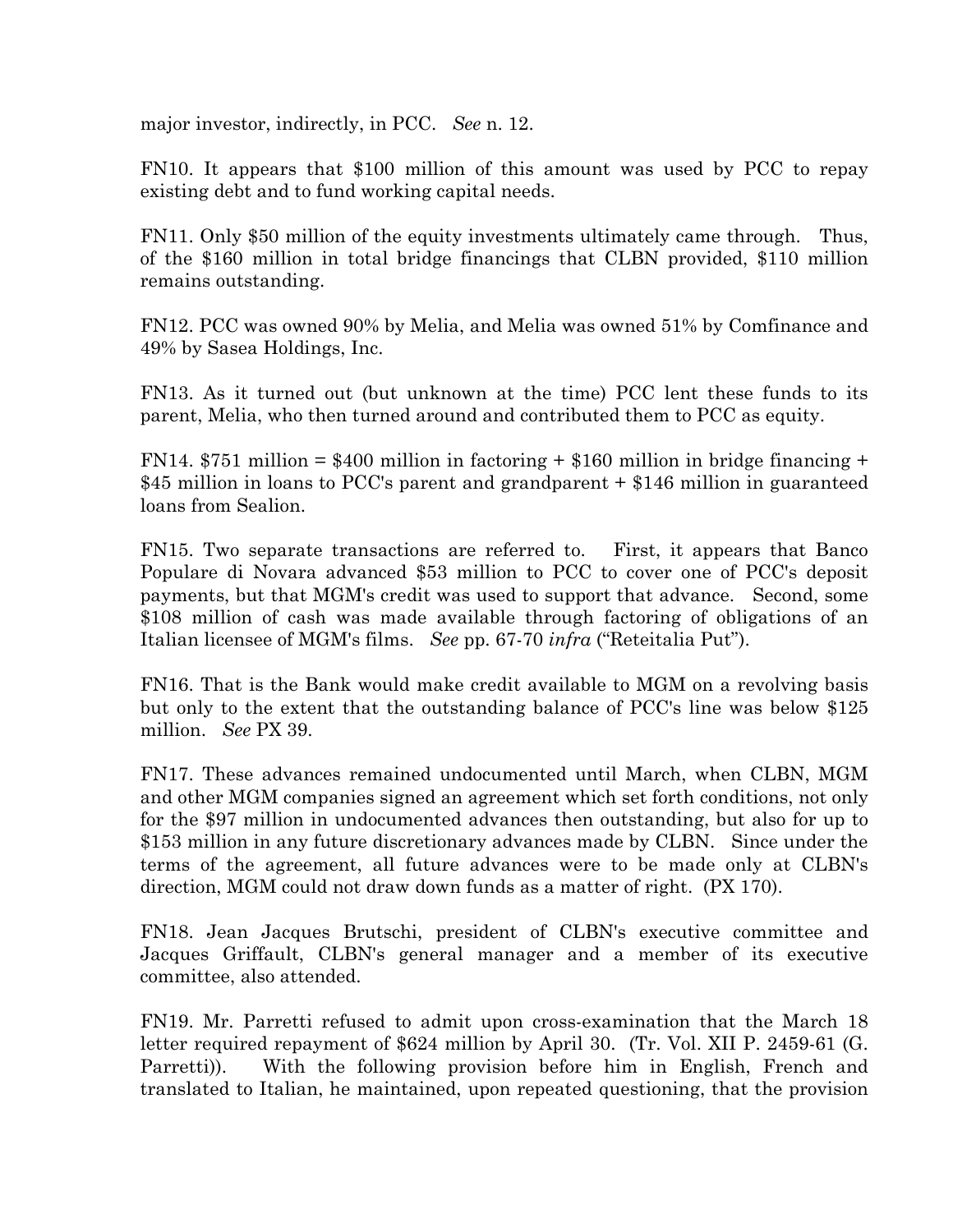required repayment of just \$120 million by April 30:

The companies will coordinate their reimbursements in such a manner that the total of these reimbursements reaches ... for the period April 1 to April 30, 1991, USD 504 million minimum to which will be added USD 30 millions from the loan Sealion and USD 90 million from the loan Deepbridge....

(DX 23). This testimony represents a curiosity that neither Mr. Parretti in his testimony nor his counsel in their briefs were able to explain.

FN20. In setting down my conclusions of background facts, I use the term "agreed" or "agreement" to mean a meeting of minds. I do not intend it to mean that a legal obligation was created. In other words I do not here use "agreement" as a synonym for "contract." See Leeds v. First Allied Connecticut Corp., Del.Ch., 521 A.2d 1095 (1986).

FN21. Within a day or two of this meeting Wolkenstein proposed to Parretti that he also step down from the chairmanship of PCC. Parretti agreed, the two concurred upon Cesare deMichelis, an Italian professor and brother of Italy's foreign minister as a successor. DeMichelis accepted the post.

FN22. 1. The by-laws and the certificate of incorporation of MGM shall be amended to provide for a board of directors consisting of five persons. The by-laws shall also be amended to provide that no action of the directors shall be taken without a quorum present which shall consist of no fewer than four directors. No meeting shall be called on less than 48 hours notice.

2. The current Chairman and Chief Executive Officer of MGM shall resign. The board of directors shall consist of Mr. Alan Ladd, the Chief Operating Officer of MGM who is to be hired by Mr. Ladd, and three persons named by Mr. Giancarlo Parretti. Mr. Alan Ladd shall be the Chairman of the Board and the Chief Executive Officer. If Mr. Ladd resigns from MGM or ceases to be able to serve on the Executive Committee by reason of death or disability, a successor shall be selected by the Board of Directors subject to the approval of MGM's principal lender (Credit Lyonnais Bank Nederland N.V.). If the Chief Operating Officer ceases to serve for any reason, a successor shall be selected by Mr. Ladd or his successor.

3. An Executive Committee, consisting of Mr. Alan Ladd and the new Chief Operating Officer, will be authorized and created by an amendment to both the certificate of incorporation and the by-laws, pursuant to which all corporate powers and duties permitted by the law of the State of Delaware to be delegated to a committee shall be delegated exclusively to the Executive Committee. The powers and duties delegated to the Executive Committee shall include, without limitation, the sole and exclusive power to hire and fire the executive officers of MGM and to enter into any other material transaction whether in or out of the ordinary course of business, provided that (a) the power of the Executive Committee in relation to the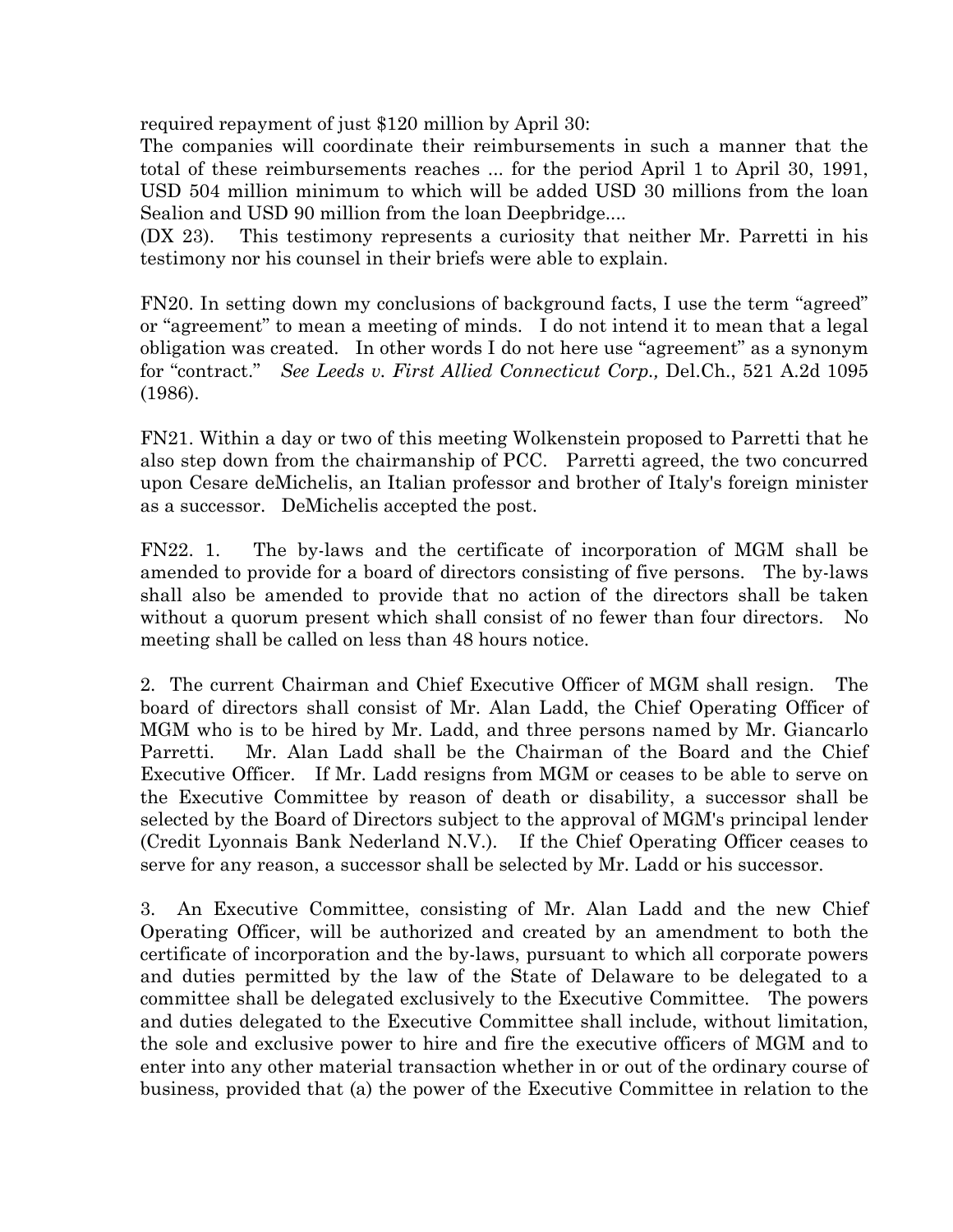production of films shall be limited to the approval of a maximum of ten films for the first year, for a total production budget of not more than \$125,000,000; (b) the power of the Executive Committee in relation to initial release expenditures for Prints and Advertising shall be limited to the approval of approximately \$67,000,000 to \$70,000,000 in the aggregate for the twelve pictures discussed in the agreement of March 12, 1991, with the condition that the Executive Committee shall be entitled to approve additional expenditure for those films that upon their release prove to be successful in the reasonable opinion of the Executive Committee, and with the further condition that similar provisions shall apply with respect to Print and Advertising expenditures for future films subsequent to the specified twelve films; (c) the Executive Committee shall adhere within reasonable limits to projections of "net cash flow before credit line requirements" referred to in Exhibit 1, except to the extent otherwise approved by MGM's principal lender; and (d) with respect to any disposition of MGM assets other than in the ordinary course of business which involves fair market value consideration to MGM of greater than \$10,000,000, approval by the Executive Committee may be overruled within five days after written notice thereof to the Board of Directors by both the specific written disapproval of such disposition by the Board of Directors and by MGM's principal lender, acting jointly.

4. The Articles of Incorporation and by-laws shall be amended to provide that no action (a) relating to the filing of any petition under bankruptcy, reorganization or similar laws, or a petition for a receiver for the affairs of MGM, or (b) relating to the authorization of the issuance of any stock or other security except as provided above and except for issuances the proceeds of which are used to retire indebtedness, or (c) relating to the appointment or removal of the Chairman and Chief Executive Officer, or (d) inconsistent with any Executive Committee action authorized under paragraph 3, or (e) involving any limitation or reduction of the Executive Committee and its powers and duties under paragraph 3, shall be valid unless it is approved by an affirmative vote of no less than four of the directors.

7. Mr. Giancarlo Parretti hereby represents and warrants to the best of his knowledge that (a) all material agreements or understandings or other material liabilities or MGM as of the date hereof are fully reflected in the financial statements of MGM to the extent required; and (b) all agreements between senior management and MGM have been disclosed.

8. The terms and conditions of this document and the agreements, resolutions, bylaws, charter amendments and other documentation (the "related matters") contemplated hereby will be binding immediately but shall terminate (a) if sufficient financial support to MGM by Credit Lyonnais Bank Nederland N.V., its affiliated banks and Sealion Corp., is not provided so that all bankruptcy actions against MGM are dismissed before May 28, 1991, or (b) when MGM's and PCC's aggregate indebtedness to Credit Lyonnais Bank Nederland N.V., its affiliated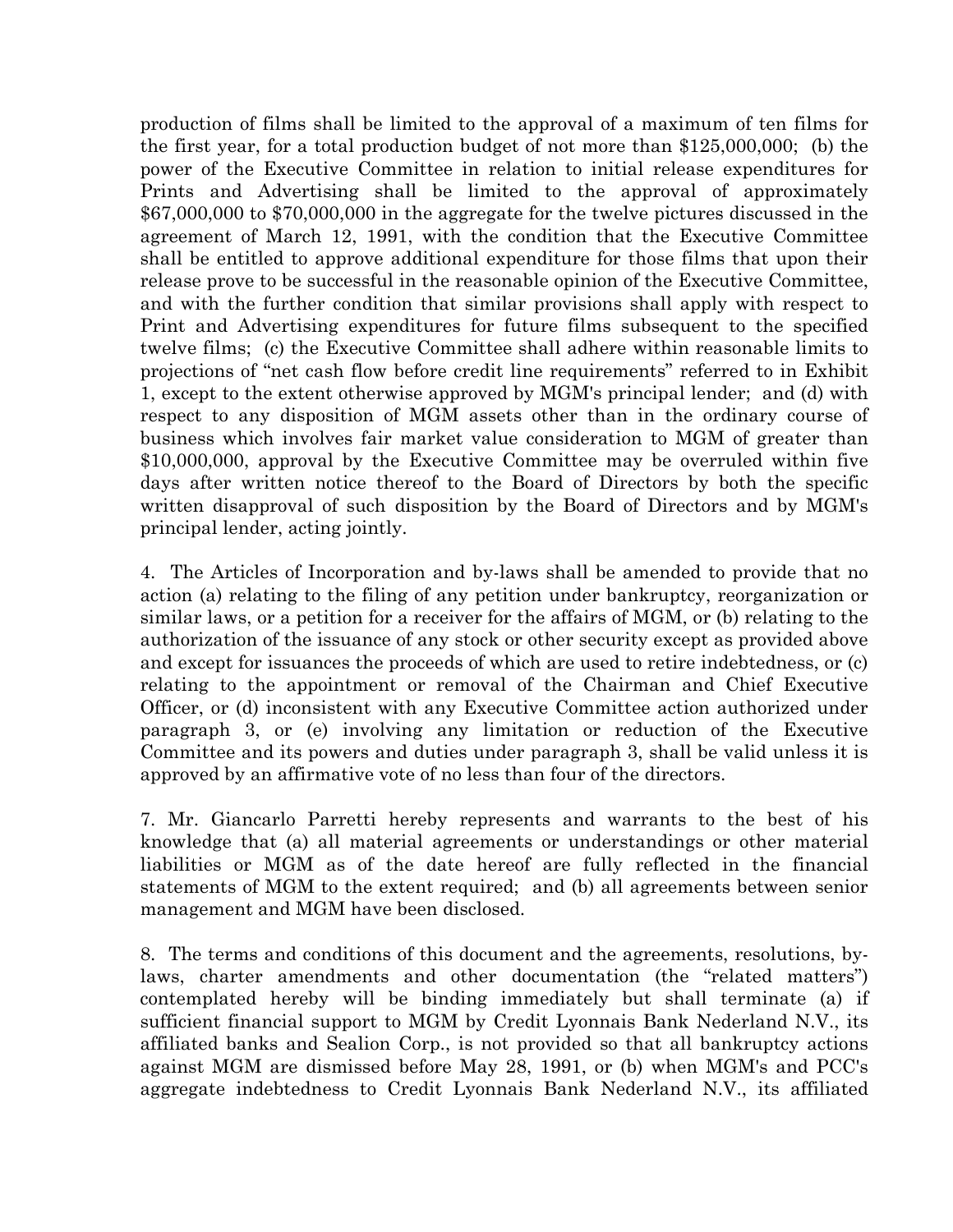banks and Sealion Corp., is less than \$125,000,000.00. (PX 221, Tab 5).

FN23. At trial Parretti testified that, when he reviewed the Corporate Governance Agreement, he told Gille and Wolkenstein that he wanted the March 18 letter (see pp. 17-18 supra ) to remain in effect. His testimony however does not square with the facts as they stood at that time. The March 18 letter was not in effect even then because no representative of the bank had yet signed it. In addition, Gille testified that, in any event, the letter was obsolete by that time because the Parretti and Fiorini companies had missed the \$36 million, March 31 payment due under the terms of the letter. Finally, I note that the April agreements obviously were intended to supplant at least some aspects of the March 18 letter. I therefore accept Gille's version and find that, during the negotiation of the April agreements, the bankers did not discuss with Parretti any continued effectiveness of the March 18 letter or, if they did discuss the letter, they indicated to Parretti that it was to be replaced by the new arrangements provided for in the April agreements. See pp. 87-89 infra.

FN24. Although Parretti implied at trial and asserted in the counterclaim that he was not assisted by counsel in negotiating the April agreements, I find this not to be the case. Meeker testified that, on behalf of the bank, he conferred with four of Parretti's lawyers himself. They were Mr. Hamburger, PCC's and MGM's general counsel, Mr. Silbert, PCC's vice chairman, Mr. Jacobs, PCC's outside counsel, and Mr. Markizon, another of PCC's lawyers. I accept Meeker's testimony. Consistent with Meeker's story, Hamburger testified at deposition that he did confer with Meeker regarding the Corporate Governance Agreement. More specifically, Hamburger testified that, on Wednesday the 10th or Friday the 12th, he received drafts of the voting trust agreement, a related voting rights agreement and the proposed PCC and MGM board resolutions. (Hamburger Dep. at 242, 251-59). He apparently already had the Corporate Governance Agreement. He testified that he reviewed each of the documents, checked on certain matters with Delaware counsel and commented on the agreements to Silbert, Meeker and Johnson, another of the bank's lawyers. Finally, although Parretti testified that Silbert refused to review the documents, the record contains a fax dated April 12 from Silbert to Gary Jacobs, PCC's outside counsel, which consists solely of a marked up draft or the Corporate Governance Agreement. (PX 212 at M104781-90).

FN25. These other documents included a Voting Rights Agreement that (a) provided that the Voting Trust Agreement would be held in escrow "until such time as CLBN, acting in its sole discretion, breaks such escrow in respect of ... such Voting Trust Agreement, at which time such Voting Trust Agreement shall be effective" and (b) granted CLBN, as trustee, an irrevocable power of attorney ... to endorse any shares ... as security." Also included with these documents was the Assignment, Assumption and Release Agreement by which Melia would assume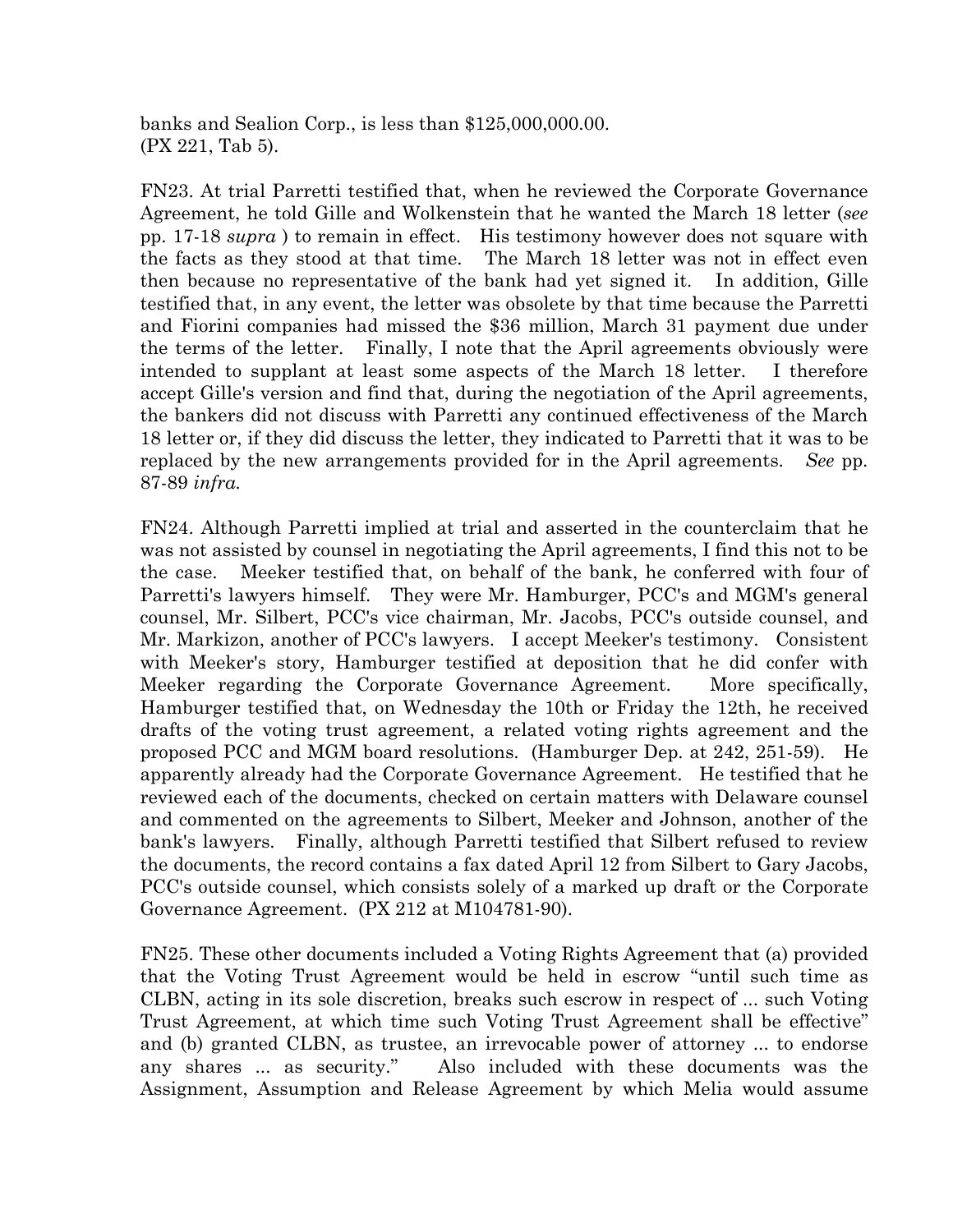PCC's obligation to pay Sealion the \$146 million mentioned above (see p. 20 supra ) and draft PCC and MGM board resolutions designed to implement the management structure to be agreed upon in the Corporate Governance Agreement.

FN26. The testimony of Gille and Wolkenstein and Parretti differs substantially regarding the negotiation of the Corporate Governance Agreement and the other documents signed on April 15. For example, Parretti says that he did not negotiate the Corporate Governance Agreement until Sunday, the day before the signing. He also says that he requested different limitations on the executive committee's authority than the changes attributed to him by the bankers, that the other agreements were still being drafted over the weekend and that he signed all the agreements without their having been reviewed by his counsel. I reject Parretti's testimony and instead accept that of Gille and Wolkenstein and thus provide their version of events in the text because, as discussed in prior footnotes, (see, e.g., nn. 23-24), certain of Parretti's assertions regarding the negotiations in question are particularly implausible and because I find Gille and Wolkenstein generally to be more credible witnesses.

FN27. Parretti testified that, when he was signing the agreements, he told Wolkenstein that he was only signing them because the bankers had "put a machine gun to my head." Wolkenstein denies that Parretti ever uttered such words. I find that Mr. Parretti made no such statement at that time.

FN28. The PCC and MGM boards did not, until the following day, adopt the resolutions that had been drafted to amend the bylaws and certificates of incorporation for the purpose of implementing the Corporate Governance Agreement. Thus, these documents were never escrowed.

FN29. MGM then had an operating cash flow deficit of about \$1 million per day.

FN30. In exchange for the two-person quorum requirement, Parretti agreed to recommend that the MGM board elect an alternative person who would become a full member of the board and/or the executive committee if an existing member of either body were to become unable to serve. His agreement to provide for this "springing" member was documented in a letter from him to CLBN dated April 22, 1991. However, when the board passed resolutions on April 29, the provision failed to appear, much to Gille's annoyance.

FN31. The information demanded in the schedule includes: (1) policies and procedures as far as they affect internal controls or deviations from existing policies; (2) information on financial statements; (3) cash flows, budgets and forecasts; (4) transactions involving financing, partnerships and joint ventures, acquisitions and disposals and employees; (5) commitments (and how they develop); (6) personnel; and (7) subsidiaries (incorporation, name changes, officers).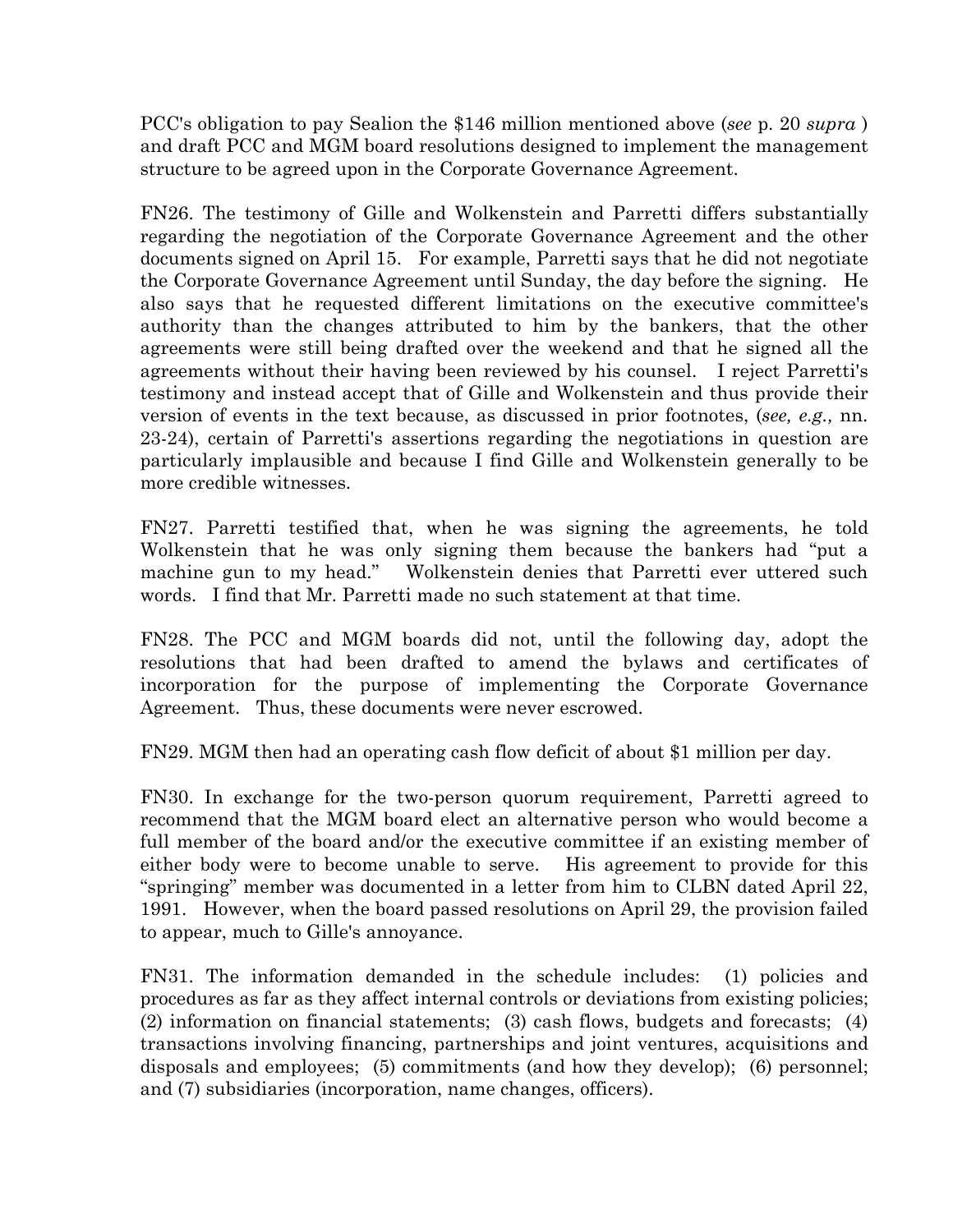FN32. Parretti testified that he was not responsible for the memo and that he did not know what "had happened to Mr. deMichelis." I do not accept Mr. Parretti's testimony. The memo came from PCC's office in Los Angeles. DeMichelis was not in this country when the memo was sent, and he denies having sent or heard about it until much later.

FN33. Parretti also objected to the resolutions because, in appointing new officers to MGM's subsidiaries, they did not state explicitly that Parretti remained in his positions in the subsidiaries. Meeker agreed that Parretti's status in the subsidiaries would be made clear in subsequent resolutions.

FN34. Parretti testified that he and Meeker had no such conversation regarding UIP.

FN35. On June 13 or 14, Ladd met with Ms. Cecconi and Ms. Avincola at Cecconi's request. Ladd invited Meeker. Ms. Cecconi informed Ladd that Comfinance was canceling its guarantee of Ladd's employment contract with MGM because, in Comfinance's view, Ladd was in breach of the contract.

FN36. Parretti later provided them with an agenda on Friday morning just before the meeting.

FN37. Parretti apparently also wrote a memo to the file dated June 13 in which he documents that in April when the agreements were being signed he told various persons at the signing that CLBN was putting a machine gun to his head. Parretti testified that he did not write this memo but asked Hamburger to write it sometime in May. His testimony does not explain why the memo is dated June 13, nor does it explain why Hamburger expressly denied having ever seen or heard of such a memo.

FN38. This was a property owned by a Parretti entity that PCC wanted to sell to MGM. Ladd and Meeker both testified that it was a bad deal from MGM's point of view and the executive committee refused to authorize it, much to Mr. Parretti's annoyance.

FN39. Meeker documented his meeting in a memo to Ladd and Kanter dated June 14.

FN40. Also during their meeting, Meeker and Parretti argued over whether MGM department heads had to prepare management reports in a form that had been used before Meeker became president. Parretti ordered Avincola to tell Cecconi to visit MGM's department heads on Monday and demand the old reports.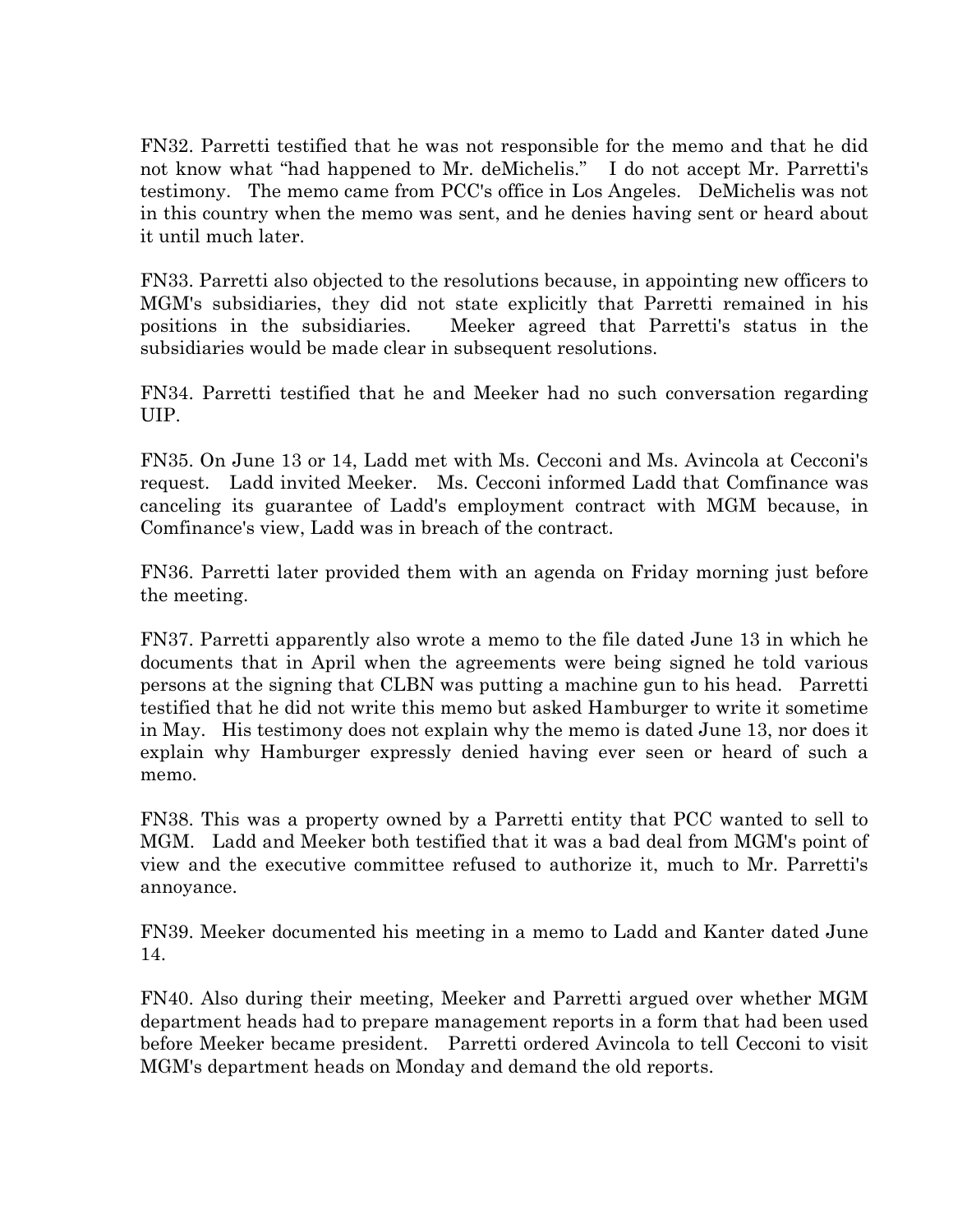FN41. Gille also spoke that day with Wolkenstein and Haberer, Credit Lyonnais chairman, to whom he expressed his opinion that the bank no longer could rely on Parretti's good faith.

FN42. Parretti acknowledges that he told Gille that the Corporate Governance Agreement conflicted with the consent decree. He denies that he told Gille it was invalid. I decline to accept Mr. Parretti's version and instead accept that of Gille. Parretti's version is undermined, not only by Gille's testimony, but also by events leading up to Parretti's meeting with Gille which I summarize as follows: PCC executives including Parretti wrote memos asserting, contrary to the language of the Corporate Governance Agreement, that MGM cannot make certain decisions without input from PCC and, in some cases, PCC's consent. Germes then asked Hamburger and Cohen whether the Corporate Governance Agreement was valid. Upon receiving Cohen's conclusion, Germes wrote a memo, intended for Parretti's use in the meeting with Gille, saying that the Corporate Governance Agreement is void. And finally, the day before Parretti's meeting with Gille, Parretti, Globus and Cecconi adopted a board resolution stating that PCC's consent decree takes priority over MGM's bylaws which, among other things, incorporate the governance arrangements agreed to in the Corporate Governance Agreement.

FN43. Parretti testified that, if Kanter and Ladd did not attend board meetings, the board could not take action with respect to the sale of assets. MGM thus would not sell the assets necessary for it to repay debt, and he could not get back into power. It is incorrect however to assert that the executive committee did not give timely consideration to proposed sales.

FN44. See Goetz and Scott, Principles of Relational Contracts, 67 Va.L.Rev. 1089, text at n. 4 (1981).

FN45. CLBN was not a signatory to the Corporate Governance Agreement but plainly did give consideration in exchange for its execution by Mr. Parretti, and had an intense financial interest in its performance. While in its capacity as Voting Trustees it is not, in terms, enforcing the CGA, it might nevertheless do so, as an intended third party beneficiary of that contract.

FN46. Emphasis added throughout unless otherwise noted.

FN47. I focus primarily upon the bank's forbearance and its advance of credit, but Ladd too relied importantly upon the CGA in agreeing to assume the obligations of CEO.

FN48. Once PCC acquired MGM the validity of this and similar agreements were ratified by the new MGM board.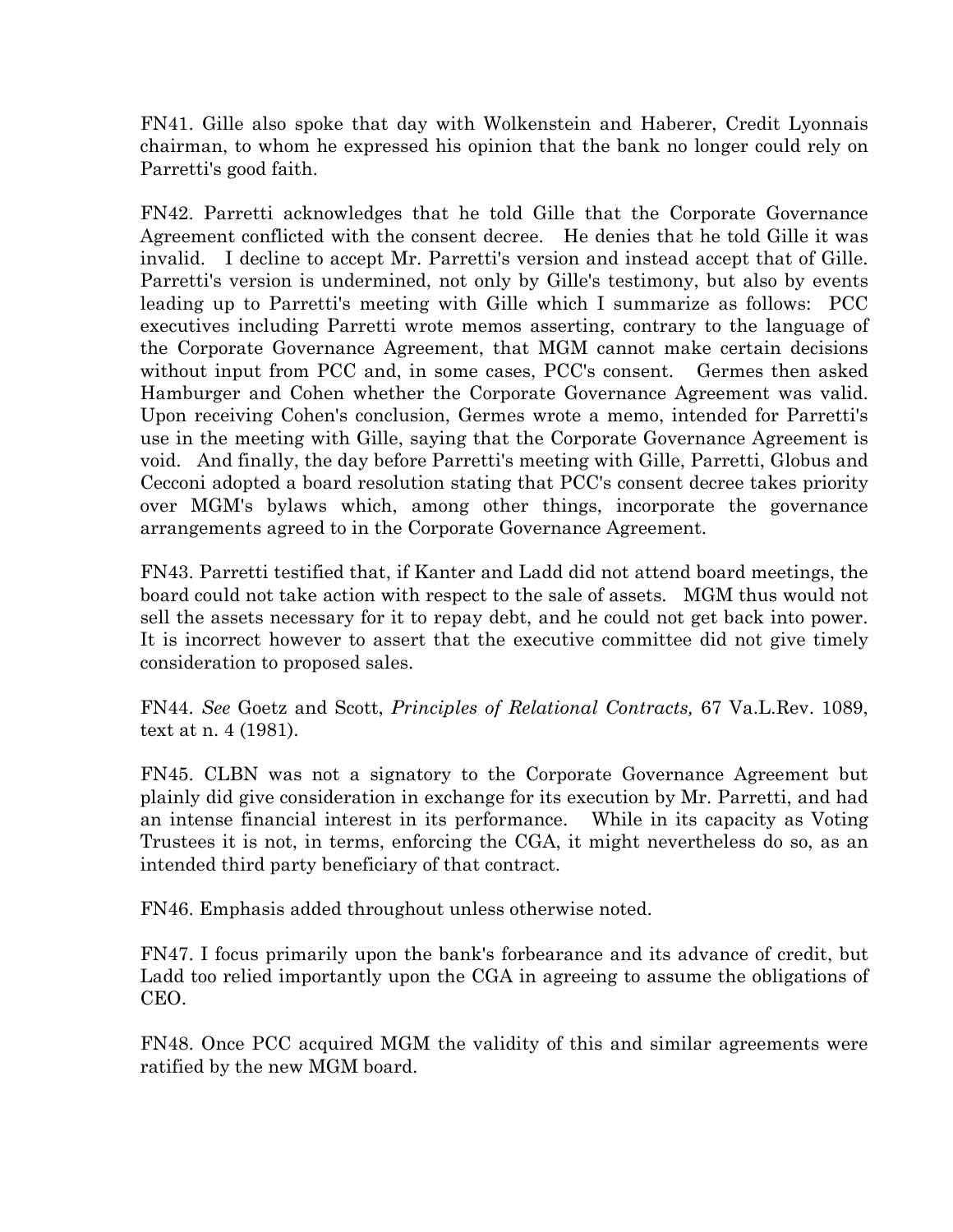FN49. Although the record is replete with testimony that CLBN factored this payment stream, see, e.g., Tr. Vol. VIII p. 1710-12, 1720-22, 1740 (P. Halt). There may be no evidence in the record that the transaction was guaranteed by Banco Popolare di Milano. Plaintiffs assert the existence of this guarantee in their brief, but cite to sections of the record which make no mention of the guarantee.

FN50. The portion allocated to the license covering Italy was \$113 million. The precise origin of this figure is uncertain. Tr. at 921.

FN51. Mr. Halt testified that the standard for materiality for SEC filings is whether "the judgment of a person relying on the 10-K would have been changed or influenced by the inclusion or exclusion of the matter." Tr. at 1830. This is the same definition employed by FAC No. 2 which provides:

The essence of the materiality concept is clear. The omission or misstatement of an item in a financial report is material if in the light of surrounding circumstances, the magnitude of the item is such that it is probable that the judgment of a reasonable person relying upon the report would have been changed or influenced by the inclusion or correction of the item.

FN52. In fact, the record discloses that CLBN and Credit Lyonnais were extremely accommodating in trying to assist Mr. Parretti in locating new equity investors. I need not document here the evidence of the many meetings the Bank attended to this end, but I might mention one because it captures a flavor of the events. After it filed this lawsuit, the Bank was informed by Parretti that Cardinal O'Connor of the Roman Catholic Archdiocese of New York was interested in making a \$50 million equity investment in PCC and serving on its board of directors. Tr. Vol XV p. 2922 (Gille). At Parretti's request Mr. Wolkenstein flew from Paris to New York for the purpose of discussing this prospect, only to find on arrival that the Cardinal would not attend any such meeting. Id. at 2923.

FN53. The parties were accorded about ten days to take any necessary discovery. CLBN noticed Mr. Parretti's deposition but his counsel informed plaintiffs that Mr. Parretti refused to appear for a deposition.

FN54. The payments would have gone to Messrs. Carson, Meyer and Jones and would have totaled \$2.3 million. Ladd justifies these contracts on the conventional ground of affording financial stability to important employees in an environment of risk.

FN55. The possibility of insolvency can do curious things to incentives, exposing creditors to risks of opportunistic behavior and creating complexities for directors. Consider, for example, a solvent corporation having a single asset, a judgment for \$51 million against a solvent debtor. The judgment is on appeal and thus subject to modification or reversal. Assume that the only liabilities of the company are to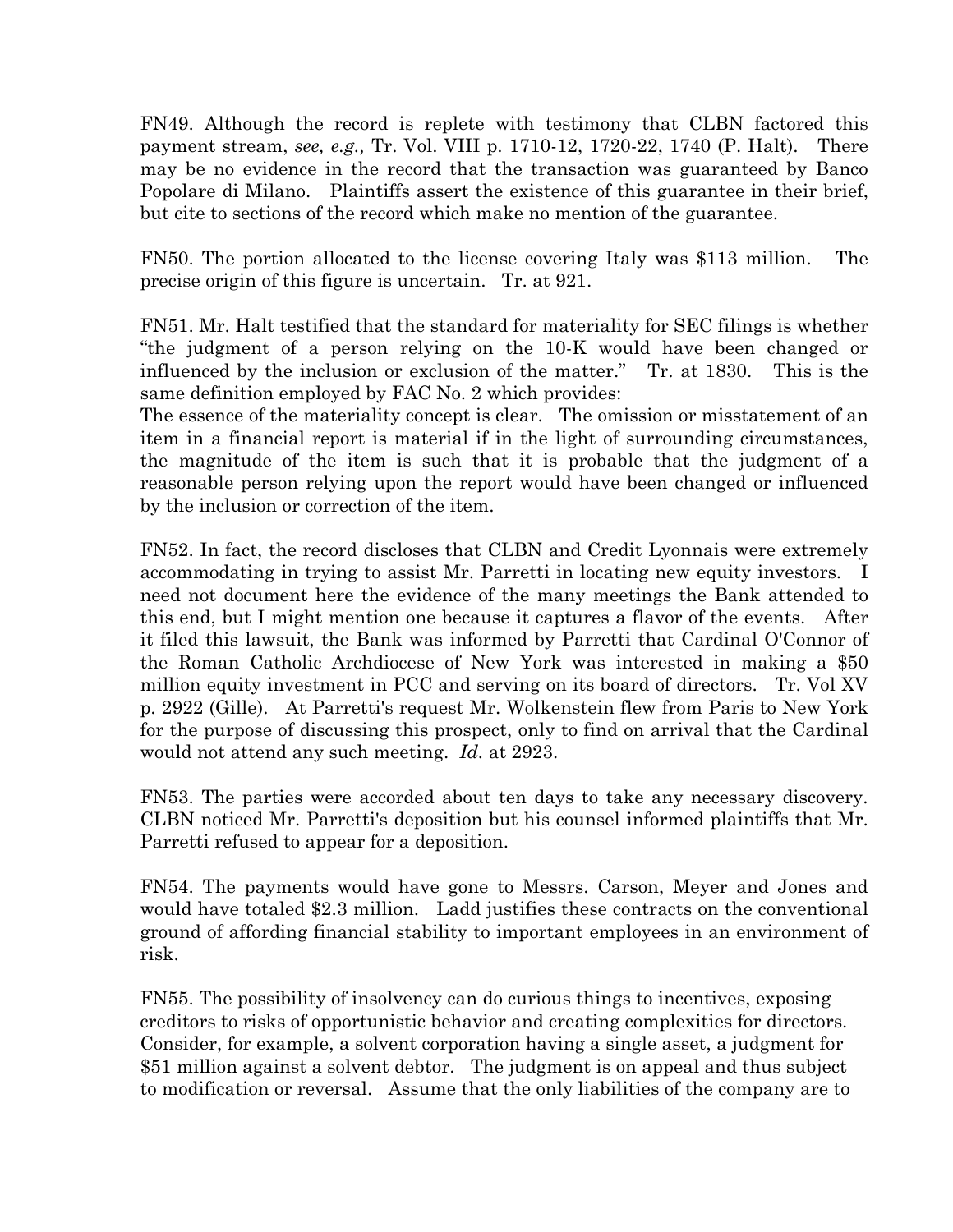bondholders in the amount of \$12 million. Assume that the array of probable outcomes of the appeal is as follows:

|                       |                           |            | Expected |
|-----------------------|---------------------------|------------|----------|
|                       |                           |            | Value    |
| 25%                   | chance of<br>affirmance   | $(\$51mm)$ | \$12.75  |
| 70%                   | chance of<br>modification | $(\$4mm)$  | 2.8      |
| 5%                    | chance of<br>reversal     | (\$0)      | $\theta$ |
| <b>Expected Value</b> |                           |            | \$15.55  |
| of Judgment on        |                           |            |          |
| Appeal                |                           |            |          |

Thus, the best evaluation is that the current value of the equity is \$3.55 million. (\$15.55 million expected value of judgment on appeal-\$12 million liability to bondholders). Now assume an offer to settle at \$12.5 million (also consider one at \$17.5 million). By what standard do the directors of the company evaluate the fairness of these offers? The creditors of this solvent company would be in favor of accepting either a \$12.5 million offer or a \$17.5 million offer. In either event they will avoid the 75% risk of insolvency and default. The stockholders, however, will plainly be opposed to acceptance of a \$12.5 million settlement (under which they get practically nothing). More importantly, they very well may be opposed to acceptance of the \$17.5 million offer under which the residual value of the corporation would increase from \$3.5 to \$5.5 million. This is so because the litigation alternative, with its 25% probability of a \$39 million outcome to them (\$51 millon - \$12 million = \$39 million) has an expected value to the residual risk bearer of \$9.75 million (\$39 million x 25% chance of affirmance), substantially greater than the \$5.5 million available to them in the settlement. While in fact the stockholders' preference would reflect their appetite for risk, it is possible (and with diversified shareholders likely) that shareholders would prefer rejection of both settlement offers.

But if we consider the community of interests that the corporation represents it seems apparent that one should in this hypothetical accept the best settlement offer available providing it is greater than \$15.55 million, and one below that amount should be rejected. But that result will not be reached by a director who thinks he owes duties directly to shareholders only. It will be reached by directors who are capable of conceiving of the corporation as a legal and economic entity. Such directors will recognize that in managing the business affairs of a solvent corporation in the vicinity of insolvency, circumstances may arise when the right (both the efficient and the fair) course to follow for the corporation may diverge from